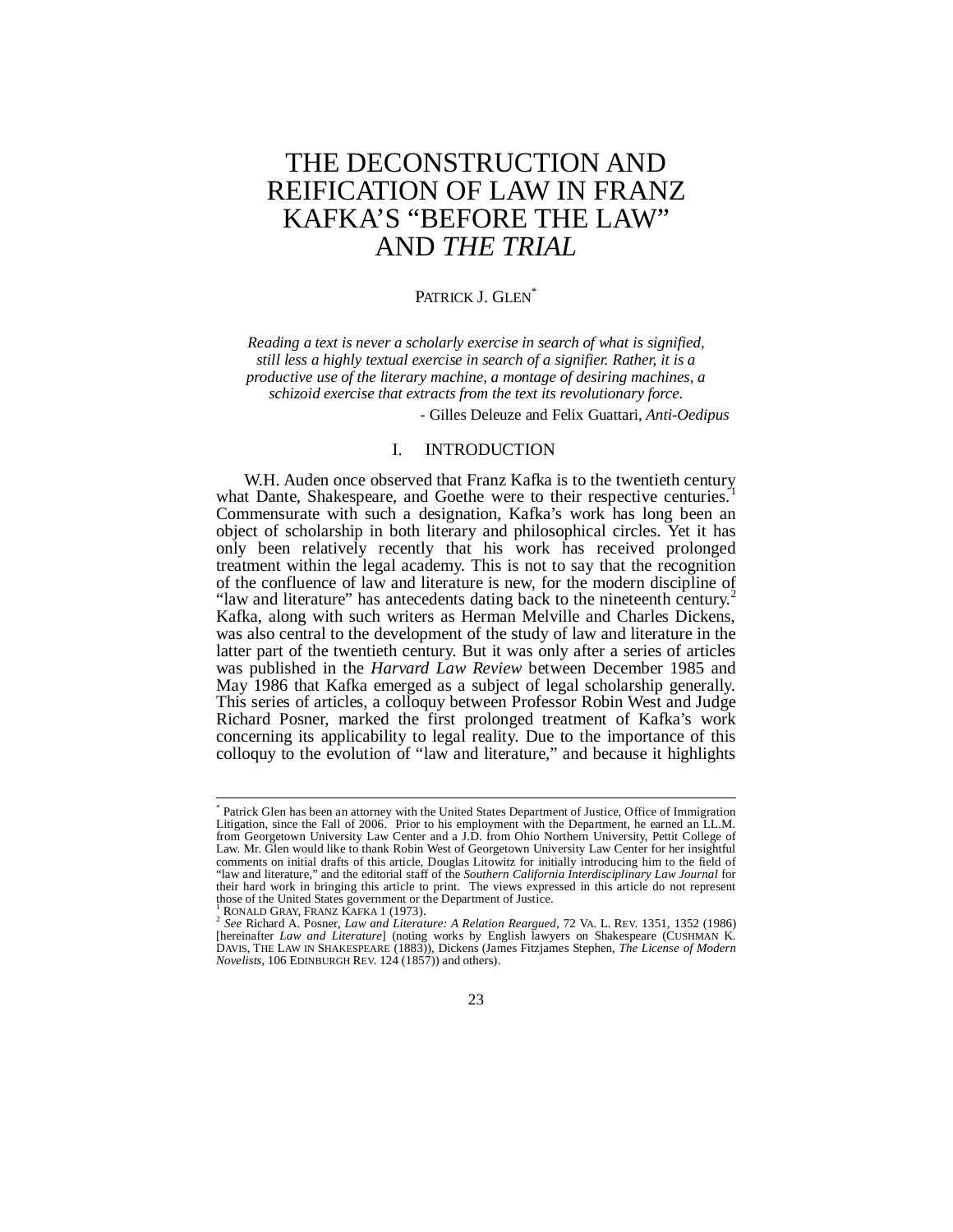two diametrically opposed views as to the scope of application of this field, the West-Posner exchange warrants brief consideration at this juncture.

West began the exchange with an article questioning the role of consent in wealth-maximizing transfers.<sup>3</sup> Posner had argued that all wealthmaximizing transfers were consensual, thus providing a moral foundation for judges to utilize the principle of wealth maximization as a normative goal in judicial decision-making.<sup>4</sup> Most importantly, the notion of consent that underlies Posner's theory is one premised on ideals of autonomy, and it is ultimately this autonomy that lends the consent its moral grounding. West used Kafka as an illustration, arguing, contrary to Posner's position,<sup>5</sup> that even if consent is to be presumed, autonomy on the part of the individual cannot be presumed. Authority is the pervasive presence in the worlds Kafka creates, and within those worlds the consent of the characters is not based on autonomy, but on a compulsion to legitimate the will of that authority.<sup>6</sup> Thus, "in Kafka's psychologically complex world, unlike Posner's, nothing of moral significance follows from the bare fact that a citizen would, if asked, consent to the imposition upon him of any of the many legal imperatives that he dutifully obeys."<sup>7</sup> Because of the complexity of human action it is impossible to define the experience of morality solely by reference to consent.<sup>8</sup> As this is the case, there is then a disjunction between the subjective experience of individuals in economic transactions and the external description attributed to those transactions by outside sources.<sup>9</sup>

Posner responded and argued that the focus of Kafka's fiction was inward, on the mental state of the author.<sup>10</sup> Although this fact doesn't deprive his work of universality, it does "mark it is as a literature of private feeling rather than of comment on specific social and political institutions."<sup>11</sup> After addressing the explicit illustrations West had advanced as evidence of the disjunction between subjective experience and objective characterization, Posner states, "To complain that economics does not paint a realistic picture of the conscious mind is to miss the point of economics, just as to treat Kafka as a realist is to miss the point of Kafka."<sup>12</sup> The basic point of Posner's response is that Kafka's world is far removed from any world that we could be said to live in. It is a world premised on the confines and recesses of Kafka's own mind, whose characters and situations are refracted through that singular vision. Although there is fertile ground for Kafka scholarship across a range of disciplines, "politics

<sup>12</sup> *Id*. at 1439.

<sup>3</sup> Robin West, *Authority, Autonomy, and Choice: The Role of Consent in the Moral and Political Visions of Franz Kafka and Richard Posner*, 99 HARV. L. REV. 384 (1985). 4

*Id*. at 388. *See generally* RICHARD POSNER, ECONOMIC ANALYSIS OF LAW (1973).

<sup>&</sup>lt;sup>5</sup> From the menagerie of characters and situations offered by Kafka, West draws her central thesis: even if consent is presumed, morality depends on more than that bare fact—the divergence in reasons why<br>consent is given is more important than the sole fact "consent" was given. West, *supra* note 3, at 428. *Id.* at 425.

 $\frac{7}{1}$ *Id.* at 417.

<sup>8</sup> *Id*. at 428.

<sup>9</sup> *Id*. at 427.

<sup>&</sup>lt;sup>10</sup> Richard A. Posner, *The Ethical Significance of Free Choice: A Reply to Professor West*, 99 HARV. L.<br>REV. 1431, 1433 (1986) [hereinafter *Ethical Significance*].<br><sup>11</sup> *Id*.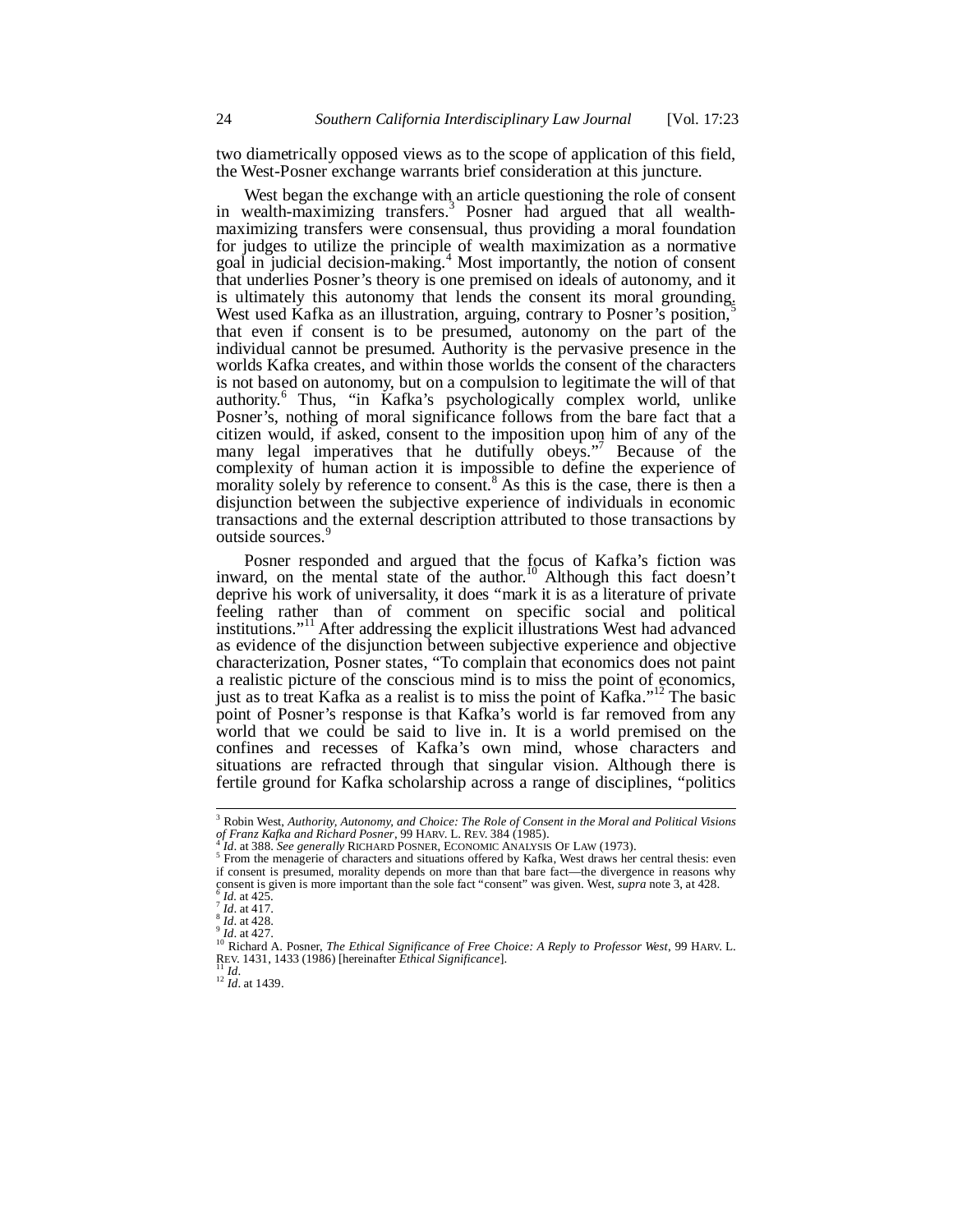and economics . . . have to be brought in from the outside, by the tendentious reader."<sup>13</sup> Posner's conclusion is that no matter what worth Kafka may have in other disciplines, he has no practical significance within the study of law as such. $^{14}$ 

West had the last word in a rejoinder to Posner's response.<sup>15</sup> She notes Posner's contention that even if Kafka does deal with law, it is law in a sense that is alien to our own legal experience.<sup>16</sup> Posner conceives law as a "system of rules,"<sup>17</sup> which means that "these stories just *can't* be telling us something about *law*, because law is a 'system of rules,' and what Kafka describes is more like 'malevolent whimsy'; they can't *really* be about work because work is welfare maximizing, and what Kafka describes is sado-masochism."<sup>18</sup> Yet "this is reading by political fiat."<sup>19</sup> Though Kafka cannot be read so simplistically as to immediately lend credence to economic interpretation, there is not necessarily a gulf between his fiction and the real world. There is a union of internality and externality in Kafka, who, "of all modern writers, understands and portrays the unity between our tumultuous inner lives, the outer world, and the role of choice in mediating the two."<sup>20</sup> West's conclusion is that even though Kafka can be read on many levels, most of which will not implicate legal experience, "that is no reason *not* to read them for their tremendous and multiple insights into the nature of law."

In the years subsequent to the West-Posner colloquy, Kafka became increasingly viable as the subject of mainstream legal scholarship. His work has been cited in articles dealing with family law,<sup>22</sup> globalization,<sup>23</sup> internationalism,  $^{24}$  critical legal studies,  $^{25}$  jurisprudence,  $^{26}$  immigration,  $^{27}$ 

<sup>15</sup> Robin West, *Submission, Choice, and Ethics: A Rejoinder to Judge Posner*, 99 HARV. L. REV. 1449  $(1986)$ .

See id. This is the disjunction between the internal and external; Kafka's law is not only alien to us, but entirely unreal in the sense that it is premised only on the internal machinations of the author's mind.

<sup>17</sup> *Ethical Significance*, *supra* note 10, at 1433 n.8. <sup>18</sup> West, *supra* note 15, at 1452.

<sup>13</sup> *Id*. at 1433.

<sup>&</sup>lt;sup>14</sup> Posner was surprised Kafka would be used in this way. In an article published in November of 1986, he writes:

Literary criticism may seem so remote from my own professional interests as to demand an explanation for this venture. Although long devoted to literature, I did not until recently suspect much overlap between this interest and my professional interests, though I realized there was some. It was only in the course of preparing a response to an attack on the economic model of human behavior surprisingly pivoted on the fiction of Kafka that I became acquainted with the law and literature movement and began to realize that it had potential applications, not to economic analysis, but to the interpretation of statutes and constitutions and the writing of judicial opinions, which are now professional concerns of mine. *Law and Literature*, *supra* note 2, at 1351–52.

<sup>19</sup> *Id*.

<sup>20</sup> *Id*. <sup>21</sup> *Id*. at 1453.

<sup>&</sup>lt;sup>22</sup> Carol Weisbrod, *Family Governance: A Reading of Kafka's Letter to his Father*, 24 U. TOL. L. REV.

<sup>689 (1993).</sup> <sup>23</sup> David A. Westbrook, *Triptych: Three Meditations on How Law Rules After Globalization*, 12 MINN. J. GLOBAL TRADE 337 (2003).

<sup>&</sup>lt;sup>24</sup> Igor Grazin, *Kafka's Myth of Law in the Context of the Legal Irrationality Inspired by the Russian Post-Communist Market, 8 MSU-DCL J. INT'L L. 335 (1999); Ed Morgan, <i>In the Penal Colony:*<br>*Internationalism and the*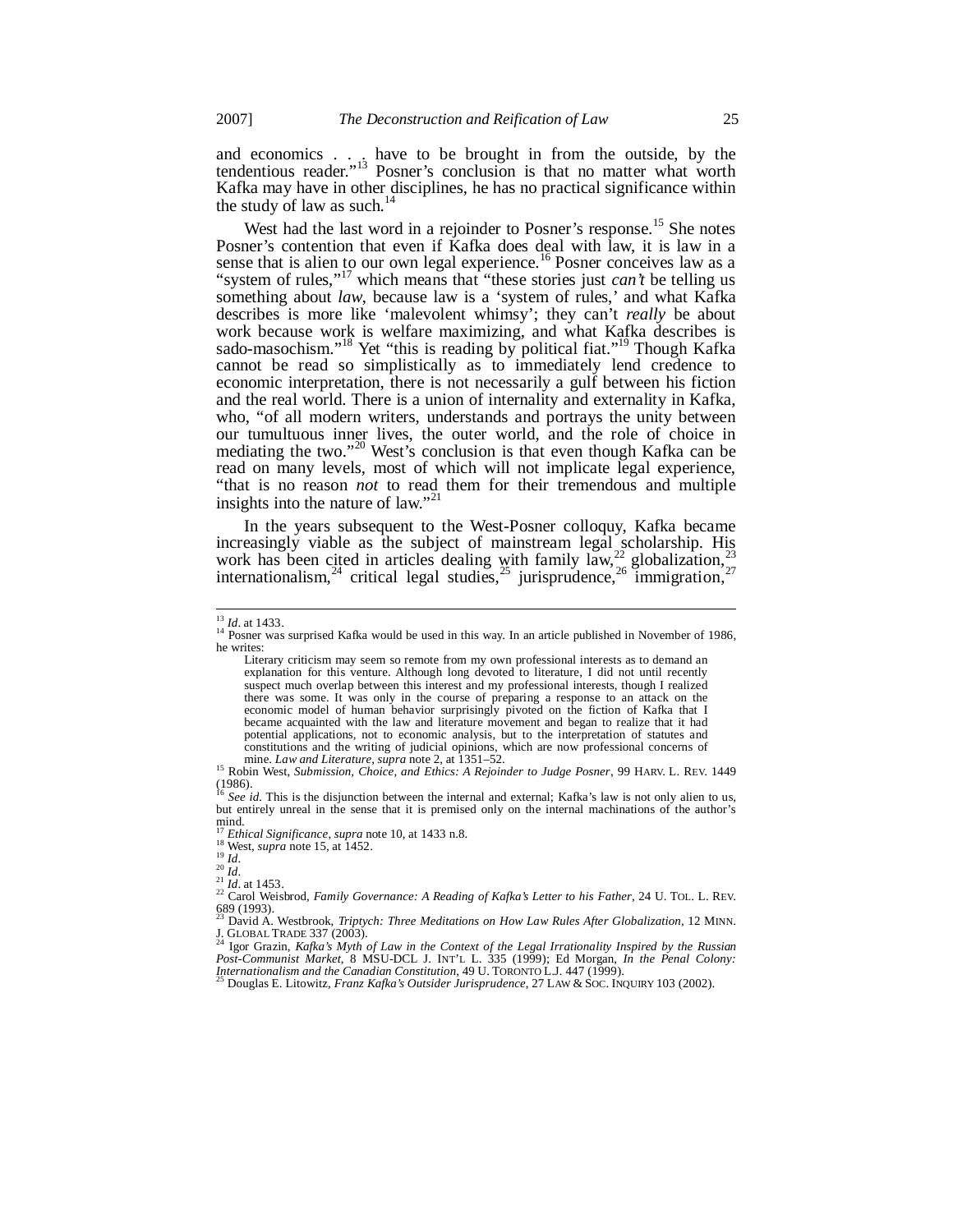and employment,<sup>28</sup> to offer but a few examples. Kafka references have become prevalent in judicial opinions, as well.<sup>2</sup>

Although I have no doubt that Kafka provides a fertile touchstone by which we may compare our own conceptions of legal reality, before that can be undertaken the law of Kafka must be understood as it exists within the confines of his writings. This paper is an attempt to discern the nature of law as it appears in Kafka's unfinished novel *The Trial* and his parable "Before the Law." What follows is primarily a philosophical explication of texts made dense not by a maze of words, but by seemingly infinite levels of meaning. To elucidate these works, held by some to be intolerant of elucidation, $30$  this paper will proceed in three sections, tracking a contrast between postmodern accounts of Kafka's law and the neo-Marxist position exemplified by Lukács. Although in the final analysis I lean most heavily on the reified characterization of law, the culmination is more aptly viewed as a synthesis of deconstructed and reified aspects of Kafka's law. Part II introduces Kafka, the man, through a short biographical sketch focusing on his legal education and his writings on the law. Part III focuses on the deconstruction of Kafka's law, a stripping away of layers which leaves the reader (and Kafkian subject) confronted by an empty norm. Addressing first the nature of law itself, the works of Gros, Cixous, and Deleuze and Guattari will be examined to determine the essence of Kafka's law. When this has been accomplished, we can then appeal to Jacques Derrida, who attempts to give an account of the origins of this law. These attempts, however, fail to give an adequate account of either the nature or origin of Kafka's law. The law remains an empty norm whose ultimate origin is veiled by an appearance of eternity. Part IV will resurrect the law as an active authority by reference to the process of reification. After the theoretical foundations of reification are established through an examination of Marx's commodity fetishism and Lukács' expansion of this theory, Lukács' theory of the reification of law will be addressed and applied to the textual relationships in Kafka's stories. Finally, it will be shown that the ultimate appearance of law in Kafka's works is a function of the necessity of punishment. It is law manifest as punishment that typifies the fates of Josef K. and the man from the country in these works and represents the logical outcome of a reified legal system.

# II. BIOGRAPHY AND LEGAL TEXTS

Kafka's life is a biographer's dream, providing a wealth of both external and internal conflicts that, in turn, provide a fertile baseline for the

<sup>26</sup> Martha J. Dragich, *Justice Blackmun, Franz Kafka, and Capital Punishment*, 63 MO. L. REV. 853  $(1998)$ .

<sup>27</sup> Susan M. Akram, *Scheherezade Meets Kafka: Two Dozen Sordid Tales of Ideological Exclusion*, 14

GEO. IMMIGR. L.J. 51 (1999). <sup>28</sup> Anthony W. Kraus, *Assessing Mr. Samsa's Employee Rights: Kafka and the Art of the Human Resource Nightmare*, 15 LAB. LAW 309 (1999).

<sup>&</sup>lt;sup>29</sup> Parker B. Potter, Jr., *Ordeal by Trial: Judicial References to the Nightmare World of Franz Kafka, 3*<br>PIERCE L. REV. 195 (2005).<br><sup>30</sup> Dmitri Zatonsky, *Kafka Unretouched, in* FRANZ KAFKA: AN ANTHOLOGY OF MARXIST CRIT

<sup>(</sup>Kenneth Hughes ed., 1981).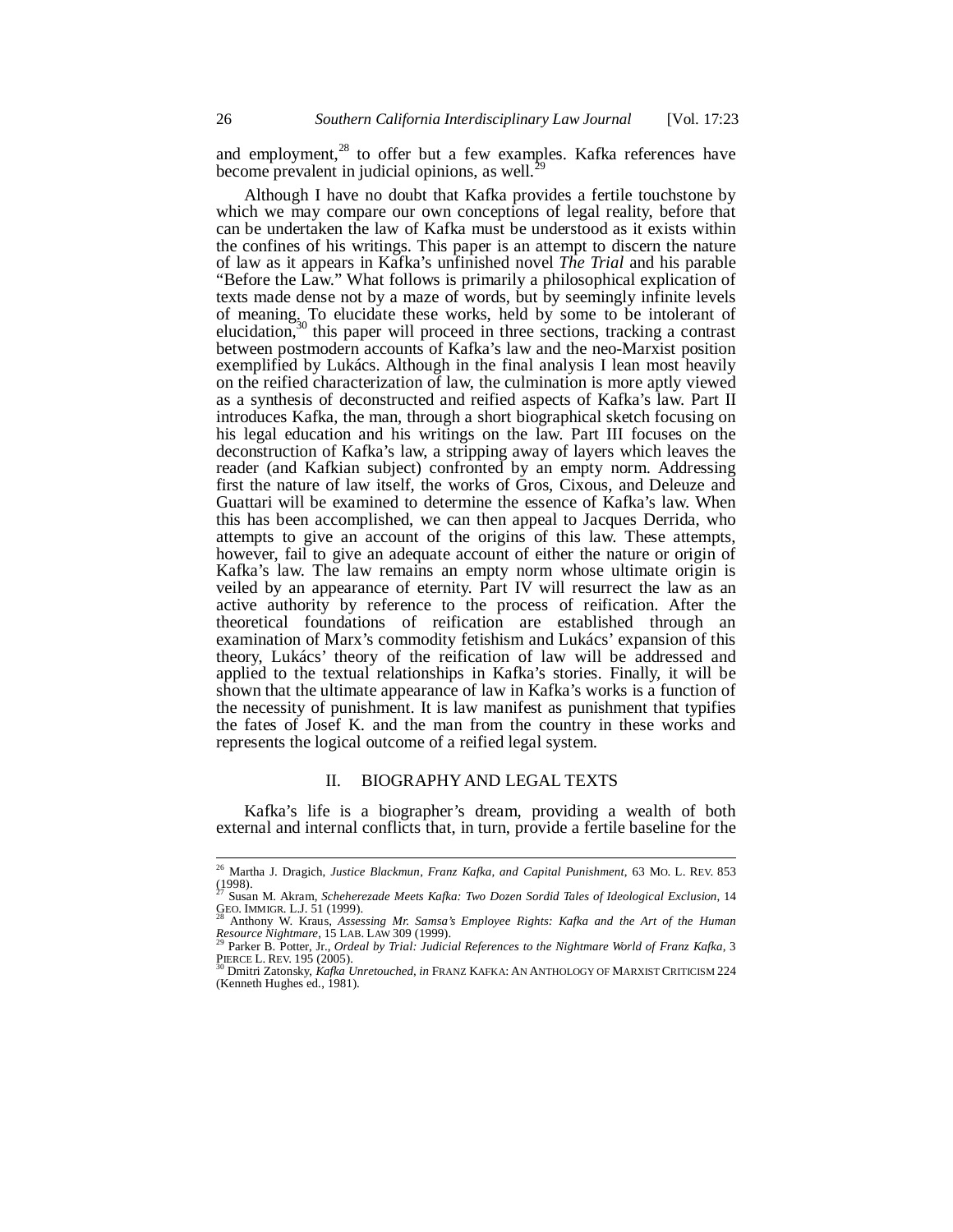textual interpretation of his writings. Although even a brief biographical sketch would be outside the bounds of this paper, there are two facets of his life that are squarely implicated when discussing Kafka's contributions to "law and literature": his legal education and experience, and his writings on the law.

# A. KAFKA'S LEGAL EDUCATION AND EXPERIENCE

Upon graduating from the Altstädter Gymnasium in 1901, Kafka elected to continue his studies at Ferdinand-Karls University in Prague. The University itself was divided into two separate universities: one Czech, one German.<sup>31</sup> This reflected the more general segregation of Prague at the time.<sup>32</sup> Although anti-Semitism represented one of the few common grounds between the Czechs and Germans of Prague,<sup>33</sup> most Jews were grouped in with the Germans,  $34$  and it was into the German wing of the University that Kafka enrolled in the fall of  $1901$ .<sup>35</sup> The division was relatively total, but although students had to register in either the Czech or the German schools, they were permitted to attend lectures in both.<sup>3</sup>

Initially, Kafka had decided to pursue philosophy at the University,  $37$ but instead he registered for chemistry in November  $1901$ .<sup>38</sup> The reasoning behind this choice lay in the fact that "only two traditional professions were open to Jews—law and medicine—and since neither appealed to Franz . . . [he was] persuaded to try chemistry by a rumour that employment opportunities existed in the chemical industry."<sup>39</sup> This course of study lasted only two weeks.<sup>40</sup> He considered himself unfit for the tedious and precise laboratory work that was required for the degree, $41$  and took courses in legal history and philosophy for the remainder of his first semester.<sup>4</sup> This move seems to be predicated on resignation to a legal education, but the course in legal history was so tedious that Kafka reconsidered his position yet again. The second semester he concentrated on German literature, $43$  which was, in form at least, in line with the requirement that law students take one semester's worth of humanities.<sup>44</sup> Along with German literature, Kafka studied art history and the history of philosophy.<sup>45</sup> He so enjoyed the material that he extended his studies into the summer of 1902, taking additional courses in Germanic philology, syntax, grammar, New High German, and Middle High German poetry.<sup>46</sup> Kafka even flirted

<sup>31</sup> FREDERICK R. KARL, FRANZ KAFKA: REPRESENTATIVE MAN 153 (1991).

 $32 \frac{1}{10}$ . at 154. <sup>33</sup> *Id*.

<sup>&</sup>lt;sup>41</sup> PETER ALDEN MAILLOUX, A HESITATION BEFORE BIRTH: THE LIFE OF FRANZ KAFKA 74 (1989).

<sup>35</sup> KARL, *supra* note 31, at 153.

<sup>36</sup> *Id*.

<sup>&</sup>lt;sup>37</sup> ERNST PAWEL, THE NIGHTMARE OF REASON: A LIFE OF FRANZ KAFKA 101 (1984).

 $38$  RONALD HAYMAN, KAFKA: A BIOGRAPHY 34 (1982).

<sup>39</sup> NICHOLAS MURRAY, KAFKA 39 (2004).

<sup>40</sup> MAX BROD, FRANZ KAFKA: ABIOGRAPHY 40 (1960).

<sup>41</sup> KARL, *supra* note 31, at 148.

<sup>42</sup> MAILLOUX, *supra* note 34, at 75.

<sup>43</sup> *Id*.; BROD, *supra* note 40, at 40. <sup>44</sup> HAYMAN, *supra* note 38, at 35; MAILLOUX, *supra* note 34, at 75.

<sup>45</sup> HAYMAN, *supra* note 38, at 35; MURRAY, *supra* note 39, at 48; PAWEL, *supra* note 37, at 110..

<sup>46</sup> KARL, *supra* note 31, at 161.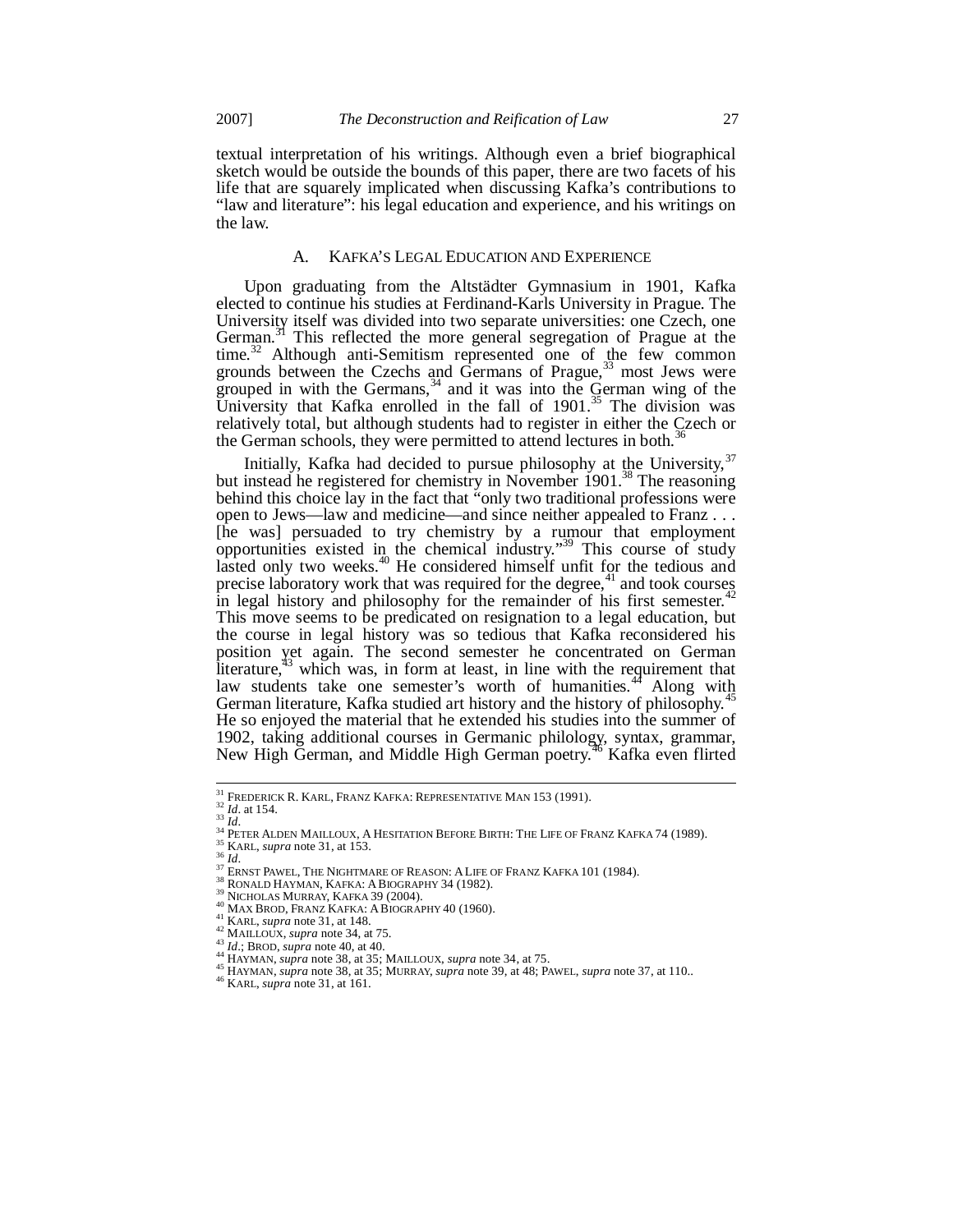with the idea of finishing his studies at the University of Munich, where he expressed a desire to study German with Paul Kisch, but this idea never came to fruition.<sup>47</sup> Because of pressure from his father, financial or otherwise, Kafka returned to Prague for the start of his second year at Ferdinand-Karls.

This time, Kafka did resign himself totally to the rigors of a legal education. Despite the tedium and structured approach of the German University, the study of law provided him with a degree of flexibility that was not present in other disciplines: "Law he took up with a sigh because it was the school that involved the least fixed goal, or the largest choice of goals—the bar, the civil service—that is to say, the school that put off longest taking a decision and anyhow didn't demand any great preference."<sup>48</sup> Kafka himself bolsters this assertion:

[E]verything would be exactly as much of a matter of indifference to me as all the subjects taught at school, and so it was a matter of finding a profession that would be most likely to allow me to indulge this indifference without overmuch injuring my vanity. So law was the obvious choice.<sup>49</sup>

The curriculum provided for eight semesters of study<sup>50</sup> followed by a set of comprehensive oral examinations, known as the *Rigorosa*, if the individual wished to qualify for the doctoral degree. There are few positives that can be gleaned from the experience: "The purpose of this German law school, operating in an alien and increasingly hostile environment, was to turn out cadres of bureaucrats equipped to enforce the centralized power in peripheral outposts of the empire."<sup>51</sup> The success of the student was a product of mechanical automatism: "The law degree was obtained by means of two strategies: the pupil should not fall ill and become unable to attend the lectures, and the pupil should leave behind everything except his powers of memory. Law was not an intellectual degree.<sup>552</sup> The mode of epistemological conveyance was predominated by lectures, with few seminars offered and almost no chance for discussion.<sup>53</sup> Attendance was mandatory as a matter of policy, but it was also necessitated by the need to take copious and continuous notes so as to be ready for the *Rigorosa*. 54 Kafka's professors, "from all accounts, were desiccated pedants whose total indifference to their students was surpassed only by their lack of interest in the subject matter itself."<sup>55</sup> Although there were exceptions to this,<sup>56</sup> the

<sup>47</sup> BROD, *supra* note 40, at 40; MAILLOUX, *supra* note 34, at 78.

<sup>48</sup> BROD, *supra* note 40, at 40–41.

<sup>&</sup>lt;sup>49</sup> FRANZ KAFKA, WEDDING PREPARATIONS IN THE COUNTRY AND OTHER POSTHUMOUS PROSE WRITINGS 201–02 (Ernst Kasier & Eithne Wilkins trans., 1954). <sup>50</sup> Samuel Wolff & Kenneth Rivkin, *Essay: The Legal Education of Franz Kafka*, 22 COLUM.-VLA J.L.

<sup>&</sup>amp; ARTS 407 (1998). <sup>51</sup> PAWEL, *supra* note 37, at 117.

<sup>52</sup> KARL, *supra* note 31, at 170–71. <sup>53</sup> PAWEL, *supra* note 37, at 117.

<sup>&</sup>lt;sup>54</sup> *Id.* at 117–18; KARL, *supra* note 31, at 171 ("One was expected to take extensive notes and spit them back on the examinations; what the instructor said mattered, not what the student thought.").

<sup>&</sup>lt;sup>55</sup> PAWEL, *supra* note 37, at 109.<br><sup>56</sup> Two such examples are Horaz Krasnopolski and Hans Gross. Both seemed to take their profession seriously, and while Krasnopolski's affinity did not necessarily extend to the students, Gross was a popular teacher who cultivated more than superficial relationships with those he taught. *Id*. at 119–20.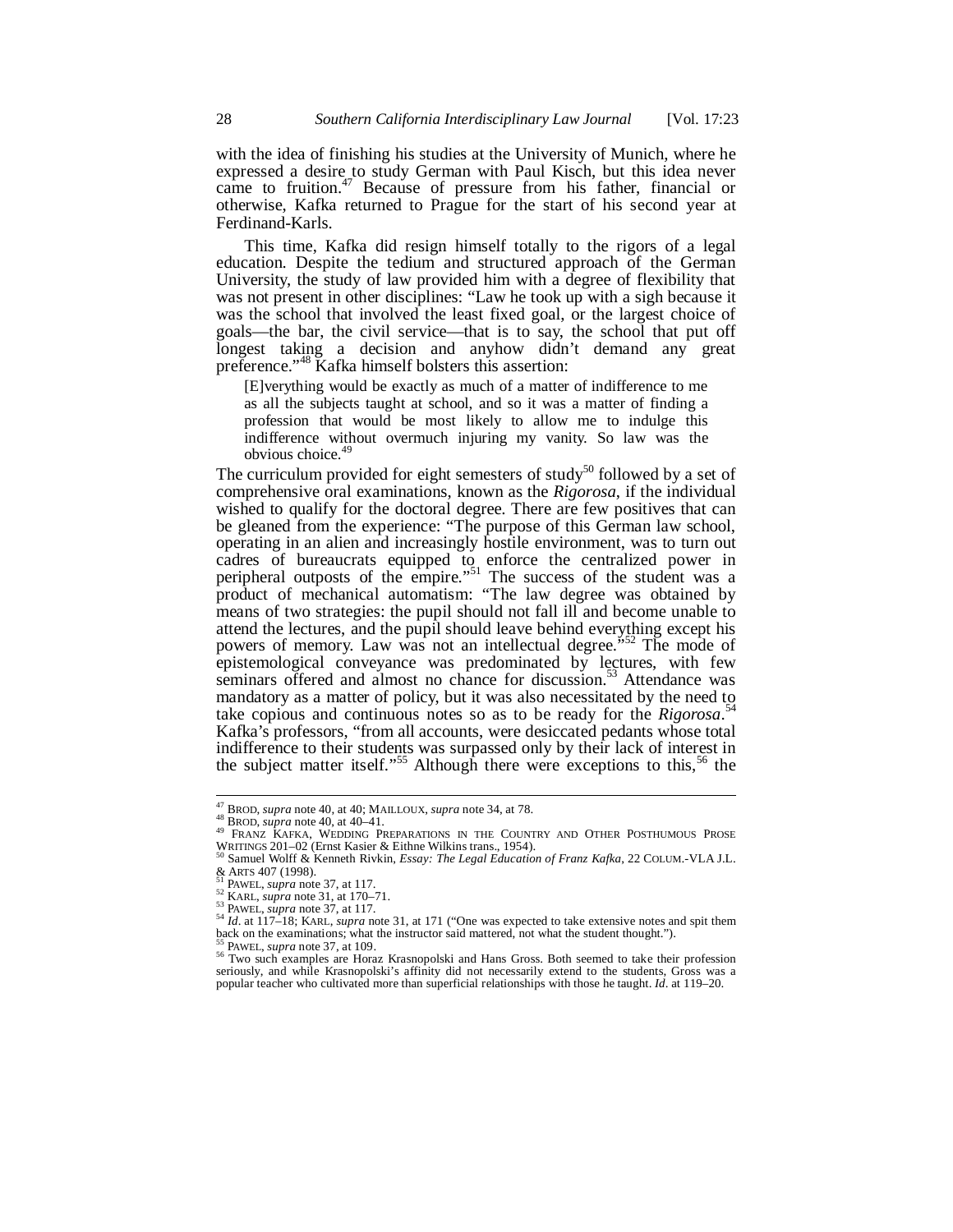environment was conducive only to preparing mediocre minds for the mundane tasks of bureaucracy; "minds other than mediocre were bound to suffer."<sup>57</sup>

During his first two semesters of legal study Kafka took courses in Roman and German jurisprudence, ecclesiastical law, and a mandatory course in practical philosophy.<sup>58</sup> In his second year Kafka's courses included international law, civil law, constitutional law, commercial law, statistics, economics, political economy, administrative law, history of legal philosophy, and inheritance.<sup>59</sup> On July 18, 1903, Kafka sat for his first state examination, covering Roman legal history, which he passed.<sup>60</sup> His third and fourth year classes contained variants on the subjects he had already taken, as well as courses on criminal law and procedure, law of exchange, and civics. $^{61}$  After the summer of 1905, Kafka returned to Prague and the University to begin preparations for the *Rigorosa*.

The *Rigorosum II* (see Ernst Pawel, at 122 – Rigorosa were not consecutively numbered, II came first, then III, then I … not sure why!) was administered on November 7, 1905, and covered Austrian civil and criminal law. $^{62}$  He passed, receiving the vote of three out of the four administrators.<sup>63</sup> The *Rigorosum III* was held on March 16, 1906, and covered international and constitutional law.<sup>64</sup> Although Kafka received the votes of only three out of five examiners, it was still a passing score.<sup>65</sup> With the final *Rigorosum* not scheduled until June, Kafka began a six month clerkship in Dr. Richard Löwy's office on April 1, performing the basic ministerial functions one associates with a law clerk.<sup>66</sup> It seems that the time away from the University, even with the examination hanging in the back of his mind, did him well. On the final examination, dealing with Roman, German, and canon law, he received five out of five votes for passing.<sup>67</sup> Five days later, on June 18, he was awarded the degree of doctor from Professor Alfred Weber, his thesis<sup>68</sup> adviser and the brother of sociologist Max Weber.<sup>69</sup>

Kafka finished his clerkship with Löwy in October 1906 and then began another clerkship in the civil and criminal courts of Prague, a position he kept until  $1907<sup>70</sup>$  He then applied for a position with the *Assicurazioni Generali*, an Italian insurance company with its head offices in Austrian Trieste. The choice of a career in insurance should not be

- <sup>59</sup> KARL, *supra* note 31, at 171; MAILLOUX, *supra* note 34, at 79; Wolff & Rivkin, *supra* note 50, at 408.
- <sup>60</sup> HAYMAN, *supra* note 38, at 39; KARL, *supra* note 31, at 172; Wolff & Rivkin, *supra* note 50, at 408.
- <sup>61</sup> MURRAY, *supra* note 39, at 48; Wolff & Rivkin, *supra* note 50, at 408.

<sup>57</sup> *Id*. at 117. <sup>58</sup> *Id*. at 109; HAYMAN, *supra* note 38, at 34; Wolff & Rivkin, *supra* note 50, at 408.

<sup>62</sup> MURRAY, *supra* note 39, at 62.

<sup>63</sup> PAWEL, *supra* note 37, at 122. <sup>64</sup> MURRAY, *supra* note 39, at 63.

<sup>65</sup> *Id*.

<sup>66</sup> KARL, *supra* note 31, at 193; PAWEL, *supra* note 37, at 164. <sup>67</sup> MURRAY, *supra* note 39, at 62.

<sup>&</sup>lt;sup>68</sup> Although a thesis was not required for an applicant seeking the doctoral degree in law, Kafka did write one, entitled "German and Austrian State Law, Common Law, and Political Economy." MAILLOUX, *supra* note 34, at 100.

*<sup>69</sup> Id.* at 101.

<sup>70</sup> Litowitz, *supra* note 25, at 109.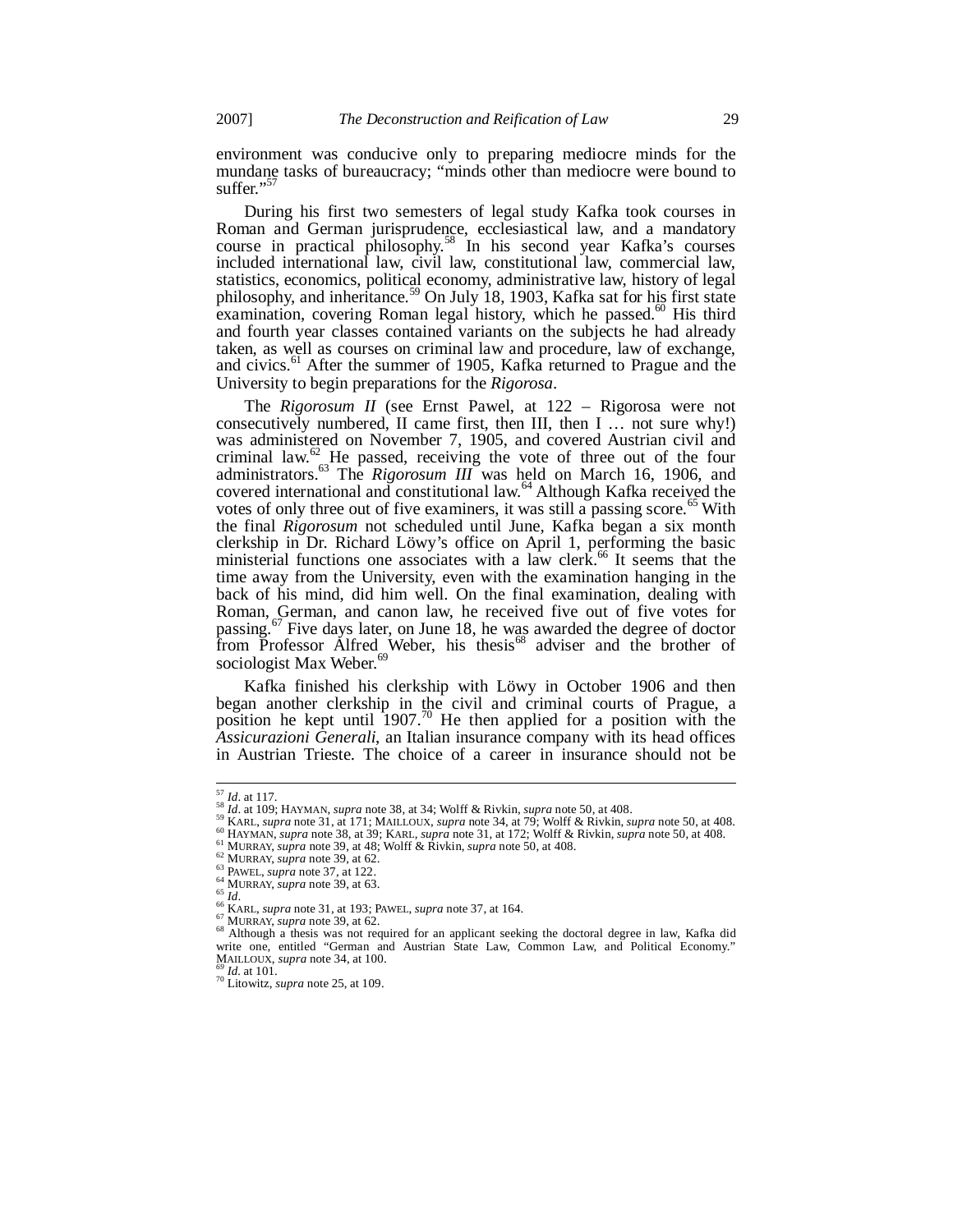entirely surprising. Kafka never evidenced a true affinity for the legal profession, and his choice of clerkships, first with Löwy and then with the Prague courts, was explained on the resume he submitted with his application: "As had previously been agreed with the attorney, I had entered his office only in order to acquire a year's experience. It had never been my intention to remain in the legal profession.<sup> $\cdot$ 71</sup> He began work on October 1, 1907, in the *Generali's* Prague offices.<sup>72</sup> If Kafka was looking for a respite from hard work, his choice of employer was misplaced. The *Assicurazioni* was one of the "most strenuous of commercial offices."<sup>73</sup> The position was demanding, and the employees were watched closely by a harshly authoritarian employer.<sup>74</sup> No personal affects could be kept on the desk or in the files, vacations had to be specifically requested, and such time could not exceed two weeks every two years; on top of this requirement, the management itself would decide the exact timing of the vacations based on the work that was required to be done by the company.<sup>7</sup> As Karl notes, "the position was no sinecure, but mere drudgery, with daily hours from 8:00 A.M. to 6:00 P.M., low pay to begin with and no pay for overtime; chances of advancement were small for a Czech Jew with no Italian."<sup>76</sup> This work schedule left little time for writing, and within a few weeks Kafka was already tired of the demanding schedule and office politics. Yet it was not until July 15, 1908, that he left the *Assicurazioni*. 77 The fact that Kafka continued to work there so long was due to the general disfavor of career-hopping, as well as the fact that he had only been hired because of the recommendation of Arnold Weissberger, the U.S. Vice Consul in Prague, who was a friend of his father's and whose son was a close friend of Brod.<sup>78</sup> Conscious of the fact that were he to leave and start employment elsewhere it would reflect poorly on himself, his father, and his friend Max, Kafka was able to obtain a medical certificate citing "nervousness and cardiac excitability,"<sup>79</sup> and thus retire from the firm without bringing disrepute on any of the involved parties. In fact, for sometime after leaving the firm he still corresponded with the director, Ernst Eisner, about certain literary matters.<sup>8</sup>

Kafka began work at the *Arbeiter-Unfall-Versicherungs-Anstalt für das Königreich Böhmen* in Prague (Workers' Accident Insurance Institute for the Kingdom of Bohemia in Prague) on July 30, 1908. The Institute was a semi-governmental bureaucracy founded in 1889 after the passage of social legislation in 1885 and 1887 that had been intended to correct the unjust treatment of workers.<sup>81</sup> Two circumstances conspired to ensure that Kafka was hired into this organization despite the presence of only one other Jew

<sup>71</sup> BROD, *supra* note 40, at 249.

<sup>72</sup> MURRAY, *supra* note 39, at 65–66. <sup>73</sup> BROD, *supra* note 40, at 79.

MAILLOUX, *supra* note 34, at 117.

<sup>75</sup> *Id*.

<sup>76</sup> KARL, *supra* note 31, at 210. <sup>77</sup> HAYMAN, *supra* note 38, at 68.

<sup>78</sup> MAILLOUX, *supra* note 34, at 124–25; PAWEL, *supra* note 37, at 176, 178, 181.

<sup>79</sup> PAWEL, *supra* note 37, at 182.

<sup>80</sup> HAYMAN, *supra* note 38, at 68.

<sup>81</sup> MAILLOUX, *supra* note 34, at 125.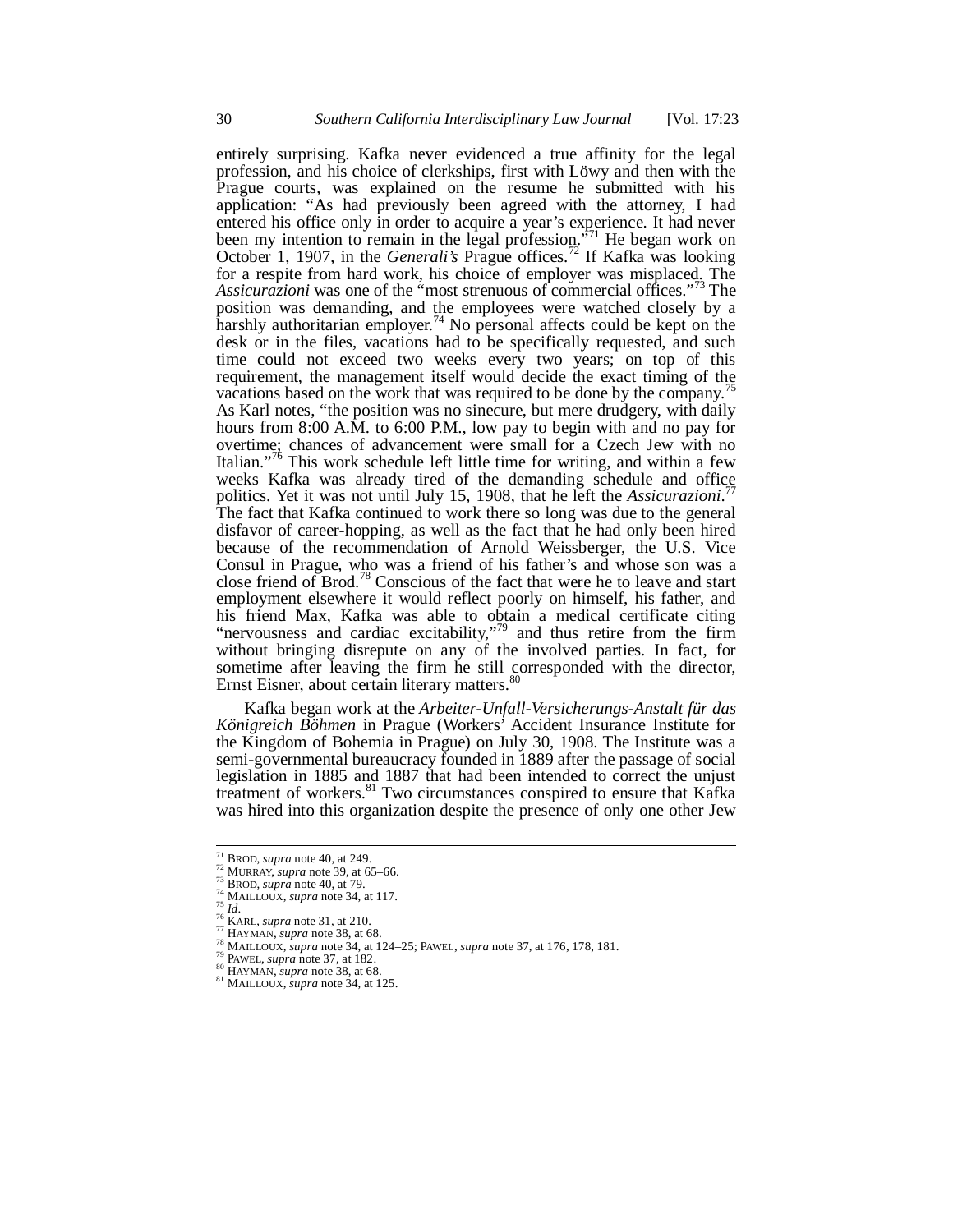out of the Institute's 250 employees. First, while still working at the *Assicurazioni Generali*, Kafka had taken several classes on the emerging field of worker's compensation insurance at the *Handelsakademie*. <sup>82</sup> In those classes, taught by officials of the Institute, Kafka received marks of "excellent."<sup>83</sup> Second, the chairman of the Institute's board was Dr. Otto Příbram, the father of an acquaintance, Ewald Felix Příbram.<sup>84</sup> The hours were far superior to what Kafka had had to work while employed at the Assicurazioni, 8:00 a.m. to 2:00 p.m., and left him the time he needed to work on his writing.<sup>85</sup> Kafka's duties at the Institute included reviewing appeals from employers in regard to their classification of trade under various categories of risk, representing the Institute in court proceedings, and inspecting factories within his district.<sup>86</sup> Additionally, Kafka was able to indulge his desire to write, albeit only within the confines of his job description. He was responsible for writing policy and publicity reports and drafting recommendations for the prevention of accidents and various other reports on the workings of the system. $87$  These articles, "for the most part highly technical in nature, combine an astonishing grasp of abstruse detail with a lucidity of presentation seldom encountered in writings of this sort, least of all German."<sup>88</sup> He was happy enough with his "work" writing to share it with his friends, including copies of the annual report, which he passed amongst his circle on more than one occasion. Kafka was well liked by his fellow employees and seen as a very diligent and competent employee by management. Promoted several times during his years at the Institute, it is clear that, despite any internal misgivings, he displayed the perfect façade of a career man. He remained at the Institute virtually until the end of his life, although in the latter years his medical leaves became more frequent and more prolonged.

There can be little doubt that Kafka's experience, first at Ferdinand-Karls University and then at the Institute, influenced his writing, both from a stylistic point of view as well as substantively. His prose is formal and simple, in the style of legalese, rather than ornate. It has much more in common with the reports he was writing for the Institute than with the prose of other writers of the time. Both Pawel<sup>89</sup> and Douglas Litowitz<sup>90</sup> have noted the parallels between various reports and sections of his writing. For instance, the following is an excerpt from a report Kafka wrote entitled "Accident Prevention Regulations on the Use of Wood-Planing Machines":<sup>91</sup>

Not only every precaution but also all protecting devices seem to fail in the face of this danger, as they either proved to be totally inadequate or, whereas they reduced the danger on the one hand (automatic covering of

<sup>82</sup> HAYMAN, *supra* note 38, at 69; Litowitz, *supra* note 25, at 109. <sup>83</sup> HAYMAN, *supra* note 38, at 69.

<sup>84</sup> *Id*.; KARL, *supra* note 31, at 140.

<sup>85</sup> MAILLOUX, *supra* note 34, at 126. <sup>86</sup> MURRAY, *supra* note 39, at 70.

<sup>87</sup> *Id*.; MAILLOUX, *supra* note 34, at 126.

<sup>88</sup> PAWEL, *supra* note 37, at 186. <sup>89</sup> *Id*. at 187.

<sup>90</sup> Litowitz, *supra* note 25, at 110–11.

<sup>91</sup> MURRAY, *supra* note 39, at 73.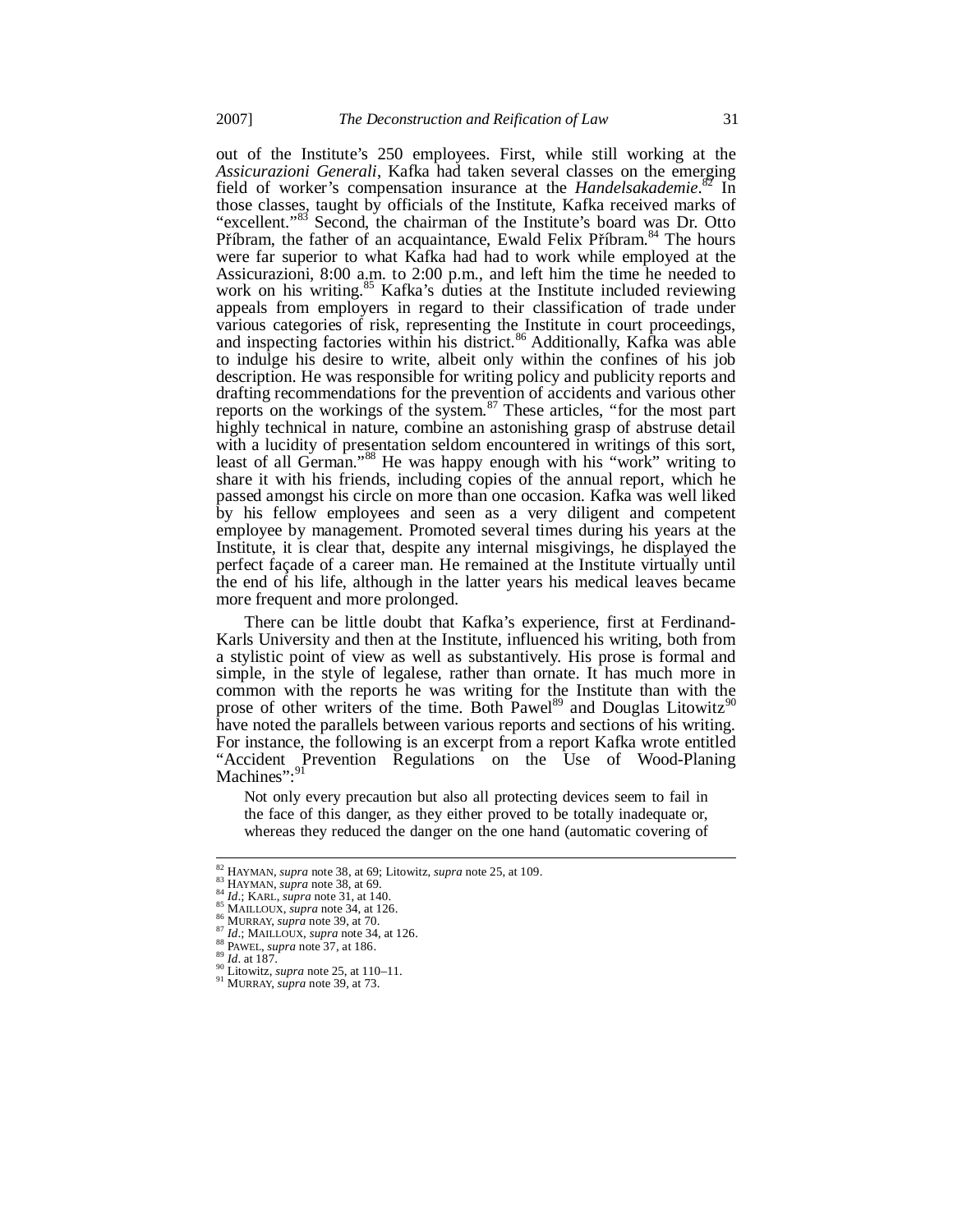the cutter slot by a protecting slide, or by reducing the width of the cutter space), they increased it on the other by not allowing the chippings sufficient space to leave the machine, which resulted in choked cutter spaces and in injured fingers when the operator attempted to clear the slot of chippings.<sup>9</sup>

This section, certainly from the standpoint of style, but also on a technical level, is extremely similar to the description of the execution machine Kafka gives in "In the Penal Colony":

It was a huge affair. The Bed and Designer were of the same size and looked like two dark wooden chests. The Designer hung about two meters above the Bed; each of them was bound at the corners with four rods of brass that almost flashed out rays in the sunlight. Between the chests shuttled the Harrow on a ribbon of steel . . . . "Both the Bed and the Designer have an electric battery each; the Bed needs one for itself, the Designer for the Harrow. As soon as the man is strapped down, the Bed is set in motion. It quivers in minute, rapid vibrations, both from side to side and up and down. You may have seen a similar apparatus in hospitals; but in our Bed the movements are all precisely calculated; you see, they have to correspond very exactly to the movements of the Harrow.<sup>9</sup>

The work he undertook at the Institute, combining as it did absurdity with tragedy, degradation, and humble passivity, had a tremendous impact on his writing as well. He wrote in a letter to Max Brod:

In my four districts—apart from all my other jobs—people fall off the scaffolds as if they were drunk, or fall into the machines, all the beams topple, all embankments give way, all ladders slide, whatever people carry up falls down, whatever they hand down they stumble over. And I have a headache from all these girls in porcelain factories who incessantly throw themselves down the stairs with mounds of dishware. $94$ 

This world, where absolutely nothing can go right, is surely representative to a degree of those universes into which his characters are placed.

The maze of officials, clerks, and other assorted bureaucratic trappings of the Institute have long been viewed as a direct inspiration for the stagnancy of law and government in *The Trial* and *The Castle*. <sup>95</sup> This malaise was hardly confined to the insurance industry. The inefficiencies that confronted Kafka were only one part of an endemically problematic apparatus, the confluence of civil law and administrative bureaucracy. At this time, "the German conception of the law was not very different from the French: the law is about administrative rules. It [was] general and impersonal."<sup>96</sup> In the face of this sprawling mechanism the people would walk humbly to the gates for their remedies. Kafka noted in a conversation with Brod the degrading passivity imbued in the workers by this

<sup>&</sup>lt;sup>92</sup> MAILLOUX, *supra* note 34, at 130.<br><sup>93</sup> Franz Kafka, The Metamorphosis, in the Penal Colony, and Other Stories 195–96 (Willa Muir & Edwin Muir eds., Schoken Books 1995) (1948).

<sup>&</sup>lt;sup>94</sup> Franz Kafka, Letters to Friends, Family, and Éditors 58 (1977).<br><sup>95</sup> *See* Hannah Arendt, *Franz Kafka, in* Franz Kafka: An Anthology of Marxist Criticism (Kenneth Hughes ed. trans., Univ. Press of New England 1981) (1963).

<sup>96</sup> Dominique Gros, *Le "gardien de la loi," selon Kafka*, 14 CARDOZO STUD. L. & LIT. 11, 24 (2002).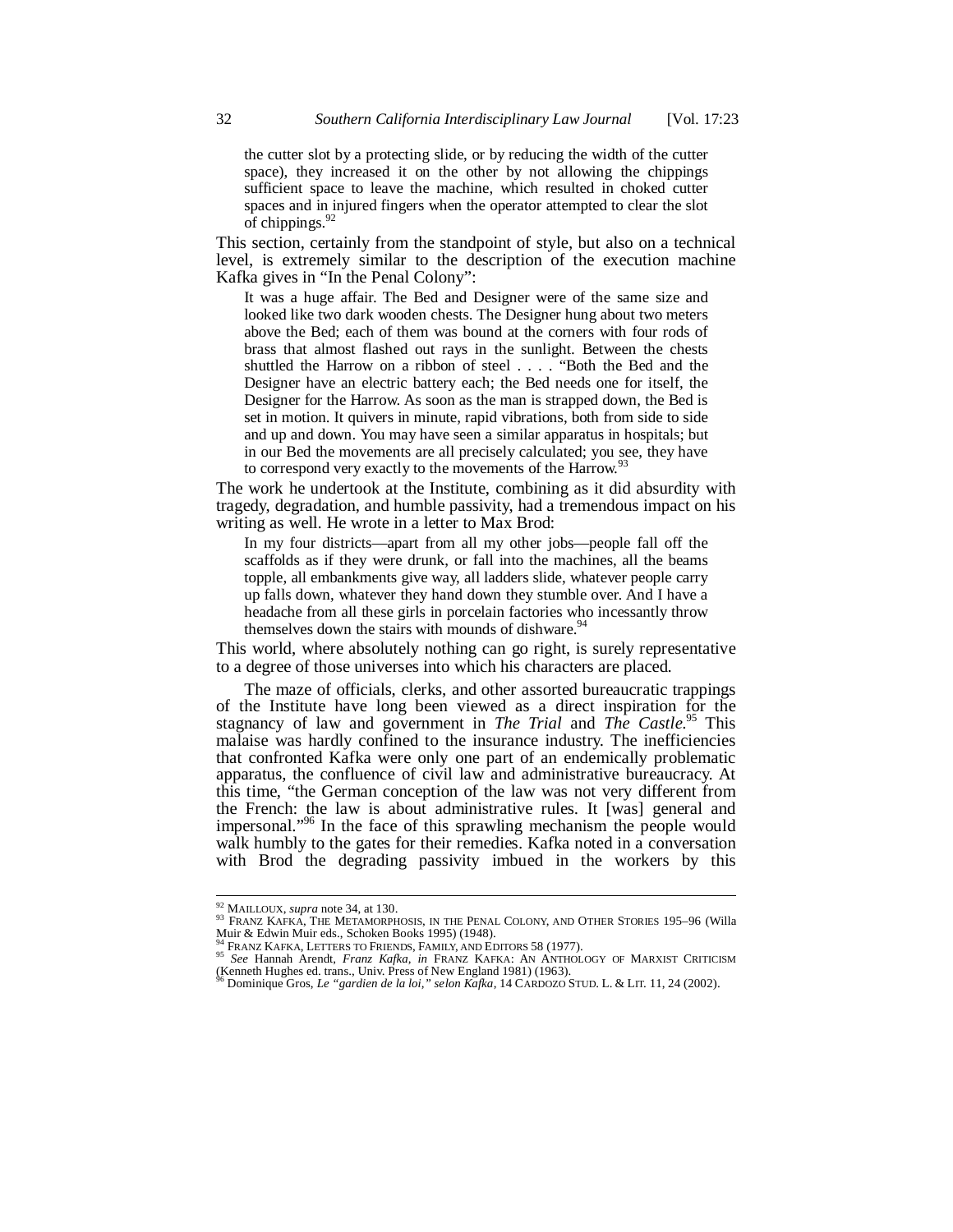overarching and powerful nemesis: "How modest these men are. They come to us and beg. Instead of storming the Institute and smashing it to pieces they come and beg."<sup>97</sup> The same mentality can be seen in certain of Kafka's characters, most notably the man from the country in "Before the Law," who sits patiently before the gates of the Law, waiting for permission to enter, when only a superficial denial keeps him from the interior.

These are but a few examples of a connection that has been treated extensively in the literature. Whatever other episodes and influences contributed to the development of Kafka as a writer, it is clear that his education and experience in the law had a profound impact on his writing, even if this impact is only one head of the hydra. The clearest examples of this influence come as explicit treatments of "the law" in his writings.

#### B. KAFKA'S WRITINGS ON THE LAW

Only eight of Kafka's texts relate directly to the law: *The Trial*, "Before the Law," "The Problem of Our Laws," "In the Penal Colony," "The Refusal," "The New Advocate," "The Knock at the Manor Gate," and "The Stoker." It is *The Trial* and "Before the Law," however, that are, without a doubt, the most well known of his writings on the law. In the two sections that follow the context and history of each will be explored.

## 1. *"Before the Law"*

Kafka wrote "Before the Law" on December 13, 1914 $^{98}_{3}$  "in a single sitting and without being completely sure what it meant."<sup>99</sup> Although he was content and happy with what he had written,<sup>100</sup> this feeling was tempered with a pessimism expressed in a diary entry dated that same day:

Always conscious that every feeling of satisfaction and happiness that I have, such, for example, as the 'Legend' ("Before the Law") in particular inspires in me, must be paid for, and must be paid for moreover at some future time, in order to deny me all possibility of recovery in the present.<sup>101</sup>

He first shared the story in early 1915 when he traveled to Bodenbach to visit his fiancé, Felice Bauer, on January 23rd and 24th.<sup>102</sup> It was then that the significance of the story dawned upon him for the first time.<sup>103</sup> "Before the Law" was first published in December 1915 by Kurt Wolff in his annual almanac, *Vom Jüngsten Tag: Ein Almanach Neuer Dichtung*,<sup>104</sup> and later almanac, Vom Jüngsten Tag: Ein Almanach Neuer Dichtung,<sup>1</sup> formed an integral part of chapter nine of his unfinished novel, *The Trial*,

<sup>97</sup> BROD, *supra* note 40, at 82.

 $\frac{98}{28}$  FRANZ KAFKA, THE DIARIES 1910-1923 321 (Max Brod ed., 1976) (1948) [hereinafter THE DIARIES] ("Instead of working—I have written only one page (exegesis of the 'Legend')").

<sup>&</sup>lt;sup>99</sup> MAILLOUX, *supra* note 34, at 332.<br><sup>100</sup> BROD, *supra* note 40, at 150.

<sup>101</sup> **THE DIARIES**, *supra* note 98, at 321.

<sup>102</sup> KARL, *supra* note 31, at 526, 528. <sup>103</sup> THE DIARIES, *supra* note 98, at 329 ("The significance of the story dawned upon me for the first time; she grasped it rightly too, then of course we barged into it with coarse remarks; I began it."). <sup>104</sup> MAILLOUX, *supra* note 34, at 332.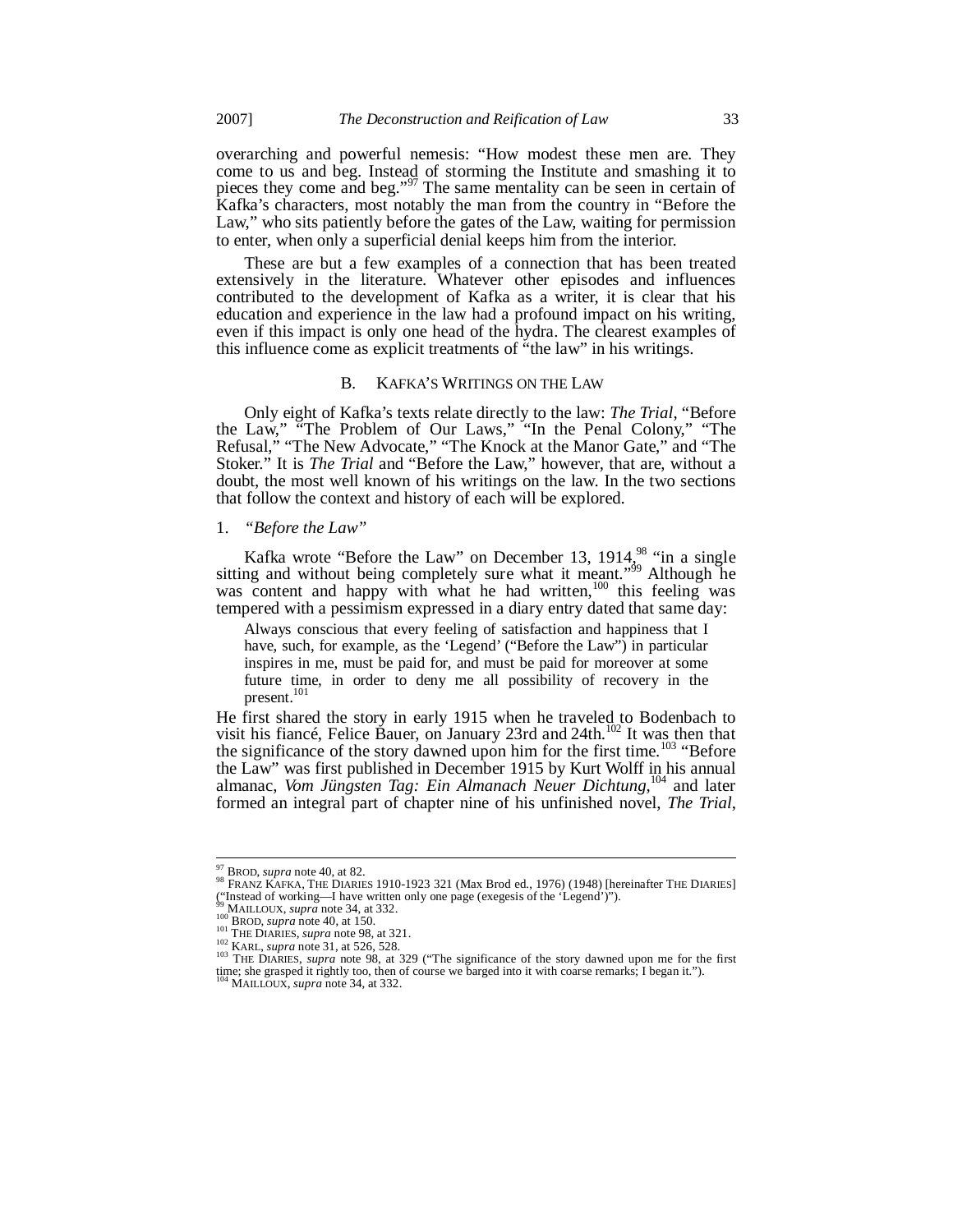published posthumously by the Berlin avant-garde house Verlag Die Schmiede in 1925.<sup>105</sup>

Although the length of "Before the Law" runs to less than two pages, this fact obscures the depth of thought that is presented. Kafka himself, despite his professed understanding, may still have been working through the interpretative intricacies of the parable when he included it within *The Trial*. It is there, during the dialogue on interpreting the parable between the Priest and Josef K., that the Priest tells K. in relation to those interpretations, "You must not pay too much attention to them. The scriptures are unalterable and the comments often enough merely express the commentators' despair."<sup>106</sup> This resigned despair is echoed in Dmitri Zatonsky's description of the style in which the parable was written:

The form of the parable, that of the biblical or evangelical type, vague and at the same time specific in its vagueness, is so complete and so closed in on itself that it does not tolerate elucidation. . . . It is the way the religious fanatics of ancient Israel thought, or the holy monks of medieval monasteries.<sup>1</sup>

#### 2. *The Trial*

*Der Prozess* was posthumously published by Brod in 1925. Kafka had begun work on *The Trial* in August 1914, although diary entries prior to this foreshadow the genesis of the novel.<sup>108</sup> In a broader context, his work on the novel occurred in the highly charged atmosphere of a Europe on the brink of war. The formal declaration was made on August 2, which Kafka noted in an oft-quoted diary entry: "Germany declared war on Russia— Swimming in the afternoon."<sup>109</sup> The novel was already under way by the 21st of August, when Kafka wrote in his diary "I start *The Trial* again—The effort wasn't entirely without result."<sup>110</sup> Six days later another entry, tinted with the typical tension he evidenced between satisfaction and self-doubt: "The end of one chapter a failure; another chapter, which began beautifully, I shall hardly—or rather certainly not—be able to continue so beautifully, while at the same time, during the night, I should have succeeded with it. But I must not forsake myself, I am entirely alone."<sup>111</sup> In early October he took a vacation from the Institute to "push the novel on,"<sup>112</sup> but despite the reprieve from work he wrote "little and feebly."<sup>113</sup> At some point during the process of writing *The Trial*, Kafka read parts of it to his friends. Brod recalled one of these readings: "We friends of his laughed immoderately when he first let us hear the first chapter of *The Trial*. And he himself laughed so much that there were moments when he couldn't read any

<sup>105</sup> PAWEL, *supra* note 37, at 441.

<sup>106</sup> FRANZ KAFKA, THE TRIAL 217 (Breon Mitchell trans., Schocken Books 1998) (1937).

<sup>107</sup> Zatonsky, *supra* note 30, at 224.

<sup>&</sup>lt;sup>108</sup> For instance, the diary entry of July 29<sup>th</sup> includes a sketch concerning Joseph K. THE DIARIES, *supra* note 98, at 297–98. <sup>109</sup> *Id*. at 301.

<sup>110</sup> *Id*. at 313.  $\prod_{111}^{111}$  *Id*.

<sup>112</sup> *Id*. at 314.

<sup>113</sup> *Id*.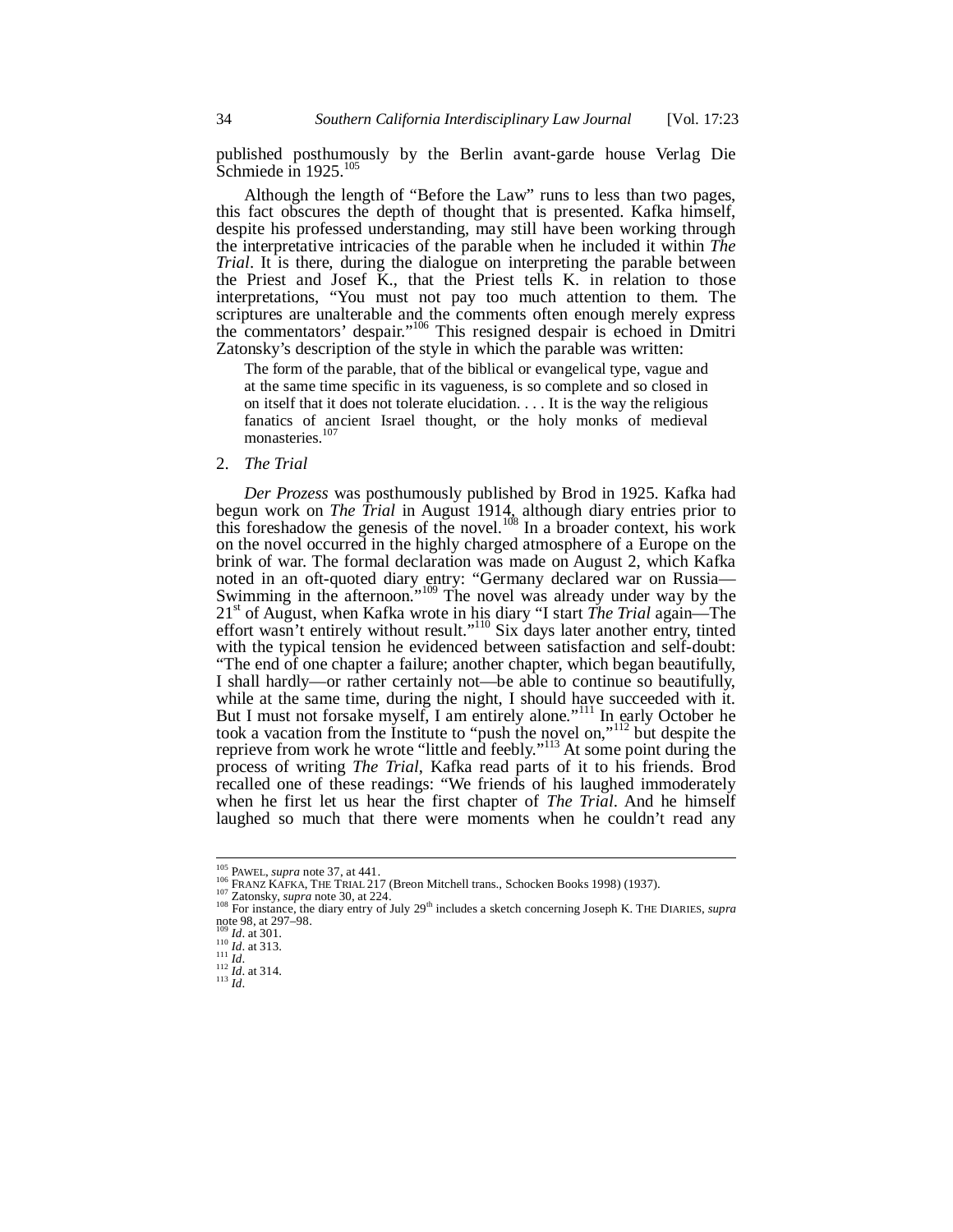further."<sup>114</sup> As a whole, Kafka's life was characterized by a sharp dichotomy between manic outbursts of productivity and isolated, introspective reticence, a fact highlighted by the commentary he provides in relation to writing *The Trial*. The entries of November 30th and December 8th give flesh to this assertion: "I can't write anymore. I've come up against the last boundary, before which I shall in all likelihood again sit down for years, and then in all likelihood begin another story all over again that will again remain unfinished. This fate pursues me,"<sup>115</sup> compared with "Yesterday for the first time in ever so long an indisputable ability to do good work."<sup>116</sup> On the whole, the period in which he was working on *The Trial* was one of his most productive.<sup>117</sup> Yet a kind of creative despair gripped him in the early part of 1915. Stretched thin between writing, his father's factory, and his job at the Institute, he was "[a]lmost incapable of going on with *The Trial*."<sup>118</sup> Work must have progressed reasonably well after that, for it was in April that Kafka read Brod the fifth and sixth chapters.<sup>119</sup> The last explicit mention of *The Trial* in Kafka's diaries comes on September 30, 1915, as a point of comparison between K. and Karl Rossman, the hero of *Amerika*: "Rossman and K., the innocent and the guilty, both executed without distinction in the end, the guilty one with a gentler hand, more pushed aside than struck down."<sup>120</sup> Kafka stopped work on *The Trial* sometime in the latter part of 1916.<sup>121</sup>

He gave the manuscript to Brod in June of 1920 with no clear ordering or numbering of the sections.<sup>122</sup> Brod used internal evidence to put the work into its present form. Along with the chapters that have been included in the novel, Brod was given several fragments of additional chapters. There are also several sketches in Kafka's diaries concerning variants on the execution at the end of *The Trial*. <sup>123</sup> Whatever critiques may be leveled against Brod for his organization and choice in leaving certain fragments out, it is clear that having heard the work read aloud, the final ordering he decided upon most likely bears a reasonable resemblance to how Kafka himself would have organized the chapters.<sup>124</sup>

The impact of *The Trial* on both the literary and legal landscapes cannot be understated. Milena Jesenká, in her eulogy published in the July 6, 1924, issue of *Národní listy*, wrote: "The last novel, *The Trial*, has for

<sup>114</sup> BROD, *supra* note 40, at 178. <sup>115</sup> THE DIARIES, *supra* note 98, at 318.

<sup>&</sup>lt;sup>116</sup> *Id.* at 320.<br><sup>117</sup> "Have been working since August, in general not little and not badly, yet neither in the first nor in the second respect to the limit of my ability, as I should have done, especially as there is (insomnia, headaches, weak heart) that my ability won't last much longer. Worked on, but did not<br>finish: *The Trial*, 'Memoirs of the Kalda Railway', 'The Village Schoolmaster', 'The Assistant<br>Attorney', and the beginnings *Der Verschollene*, both during the two-week holiday. I don't know why I am drawing up this summary, it's not at all like me!" *Id*. at 324. <sup>118</sup> *Id*. at 325.

<sup>119</sup> BROD, *supra* note 40, at 154. <sup>120</sup> THE DIARIES, *supra* note 98, at 343.

<sup>&</sup>lt;sup>121</sup> GRAY, *supra* note 1, at 107.

<sup>122</sup> *Id*. at 110. <sup>123</sup> *See* diary entry of 19 July 1916 (THE DIARIES, *supra* note 98, at 366); diary entry of 22 July 1916 (*Id*. at 368). *(Id.* at 368).<br><sup>124</sup> GRAY, *supra* note 1, at 111.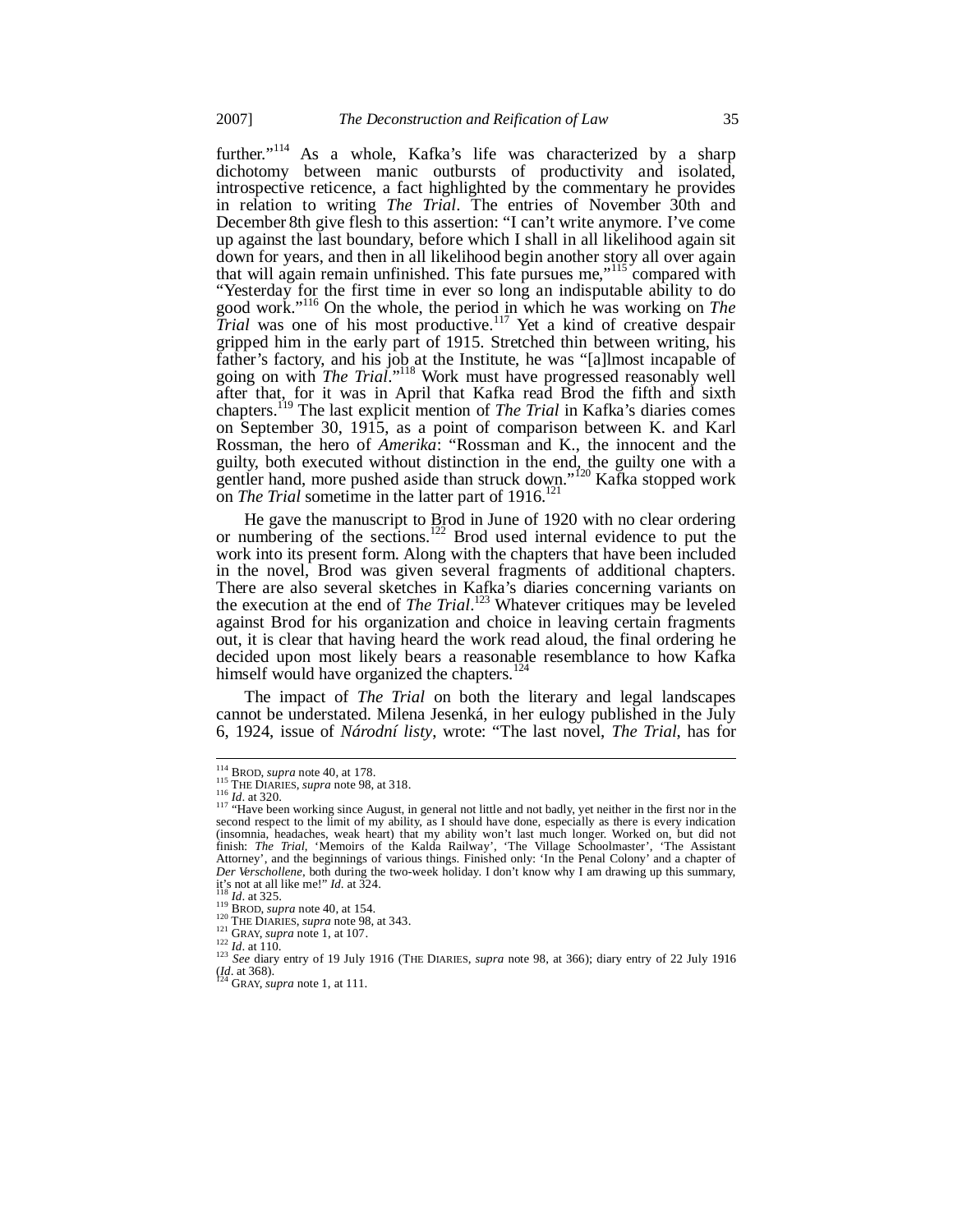years been complete in manuscript, ready for publication; it is one of those books whose impact on the reader is so overwhelming that all comment is superfluous."<sup>125</sup> Although the emergence of the law and literature movement in legal academia has signaled an increased importance of Kafka's work within that academy, *The Trial* is equally compelling from a practitioner's perspective. Supreme Court Justice Anthony Kennedy noted that "all lawyers—better than that, all law students—should read *The Trial*. *The Trial* is actually closer to reality than fantasy as far as the client's perception of the system. It's supposed to be fantastic allegory, but it's reality. It's very important that lawyers read it and understand this."<sup>12</sup>

Although the narrative facts are clear from a reading of both stories, what is never revealed is the content or the essence of the Law to which both K. and the man from the country become subject. What is the form of this unseen entity? What are the substance, content, and essence of this Law? It is the objective of the two subsequent sections to explore, and, to the extent possible, answer these questions. Part III examines postmodern philosophy, specifically the exercise of deconstruction. The Law of Kafka, once deconstructed, disappears. It is an empty norm, an edifice built around a hollow interior. Yet if this is the case, what gives the Law its power and enables it to maintain its pervasive presence throughout both of these stories? The answer to that question lies in the phenomena of reification. The Law-as-empty-norm becomes reified, an independent entity distinct from its societal evolution and antecedents, taking the form of necessity and punishment. It is this necessitous machinery to which K. and the man from the country become subject.

## III. THE "EMPTY NORM": KAFKA'S LAW DECONSTRUCTED

Let me begin with the most elementary, foundational question that could possibly be posed. Why do we care about either "Before the Law" or *The Trial*? This question seems childish, for certainly there are concrete reasons why a project such as the present is useful. Perhaps it will be easier to start with fictitious recreations of the two stories, pointing out in what particular manifestations they would hold no interest. Through this negative deduction we can hopefully arrive at a clear answer to the question posed. In what circumstances, then, would "Before the Law" and *The Trial* pose little interest to the reader and scholar alike?

It is easy to establish parallel stories that would be basic fiction, endowed with a logical beginning, middle and end, that would leave the reader, once the final page had been turned, sated, with no lingering unease. Say the man from the country arrived at the door of the law and was immediately granted entrance by a smiling and cordial doorkeeper. Or, if we would rather the tragedy remain, say the man was kept waiting, but at least told why he could not enter, perhaps by the law itself, which may even come out to greet the man and express its condolences. If K. actually has

<sup>125</sup> MURRAY, *supra* note 39, at 387.

<sup>126</sup> Terry Carter, *A Justice Who Makes Time to Read, and Thinks All Lawyers Should, Too*, CHI. DAILY L. BULL., Jan. 26, 1993, at 2.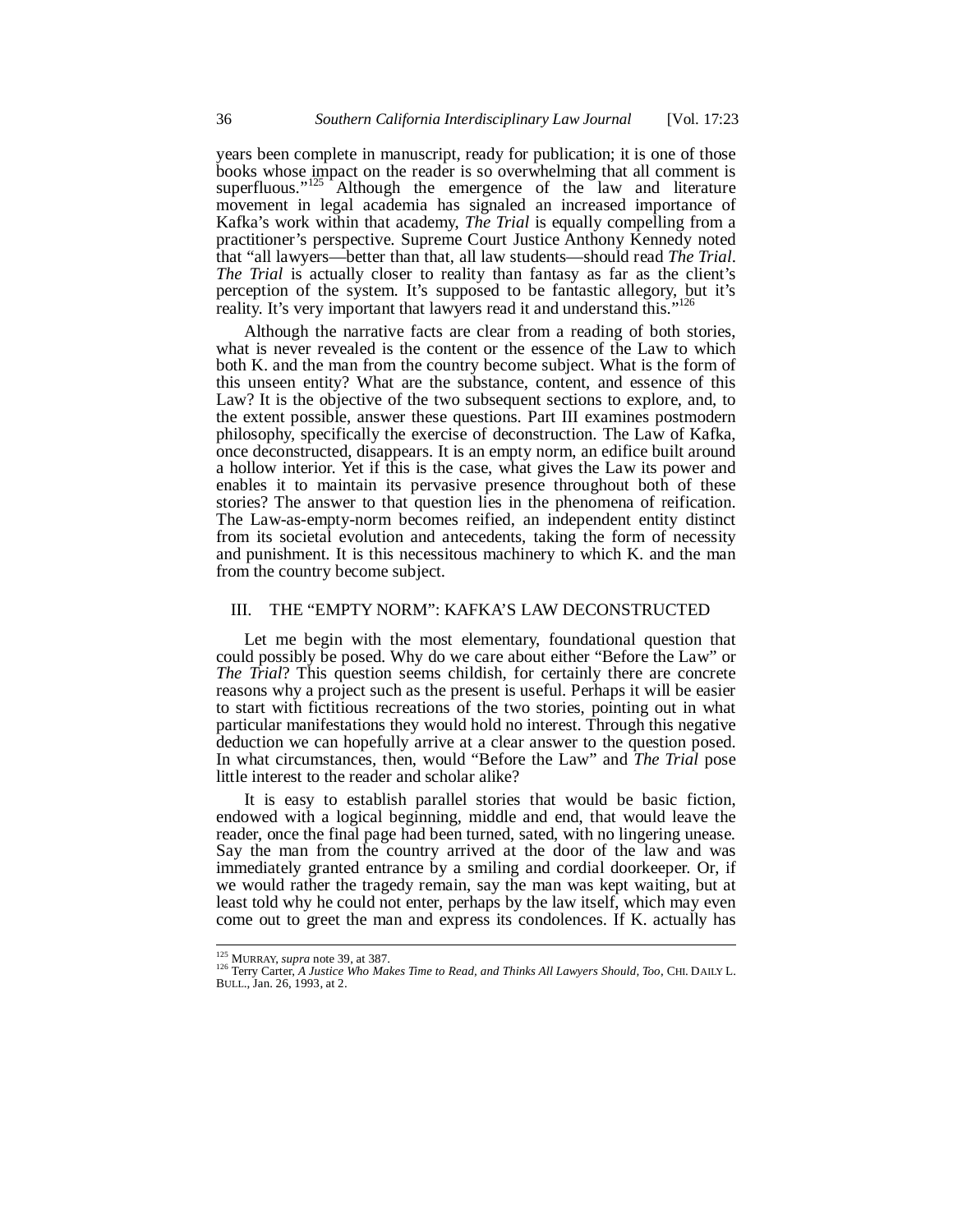his day in Court, if the authority that has accused him tries him, there would be no tension in the story, even if he were ultimately executed. In those circumstances the story has progressed in a way that makes sense to us: K. is accused, apprised of the charges, tried, and convicted or acquitted. This is a snapshot of a legal system at work, even if the end may not be what we, as readers, desire. These fictitious reworkings present no interest because the tension is removed; the *why* that haunts these stories disappears. The man from the country enters the law, or at worst is told why he cannot. K. is told the charges against him, offered his day in court, and justice takes whatever route is dictated by the proceedings. But, to state a truism, these are not Kafka's stories.

The tension, the interest, must then arise from within the written text exactly as penned by Kafka. Yet this avenue of inquiry also proves unavailing. In their simplest constructions there is no paradox or conflict at any point in "Before the Law" or *The Trial*. A man comes from the country to the door of the law, seeking admittance to a place he believes should be open to all at all times. Warders arrive at K.'s home and notify him that he is under arrest. Nothing is out of the ordinary! Daily, around the world, individuals come before the law of their own volition, while others are placed there against their will. The initial "plights" of the man from the country and K. are not extraordinary, they are mundane. The ultimate outcomes of these stories are also uninteresting, if one holds strictly to the text and a view of legal reality. The man never gains the law, yet many who seek the law are never admitted. Standing and justiciability are two doctrines that may limit access. Every law has its intended objects, and every positive law may become effective only once the objects have placed themselves in a situation that would implicate the law.<sup>127</sup> Perhaps the man has not done this; there may yet be a condition to be fulfilled, a deed to be done, a paper to file. It is clear that the tension in the story does not necessarily have to arise from the fact that the man does not attain the law. In K.'s situation, he is condemned on the most fundamental level. Such condemnation is not unique in a general sense, even though it is obviously unique as a function of  $\hat{K}$ , s individuality. People are sentenced everyday, some even to the capital punishment that K. suffers.

No word that Kafka writes, no element of the logical progression of fiction, is at odds with our worldview or experience of legal reality. And so I have, through these trivial ramblings, painted myself into a corner. Surely, if conflict and paradox do not lie in the written text itself, these stories are entirely unworthy of academic attention. Yet the utterance itself is not what is important in these texts. The written word is only a framework, a point of reference through which thought passes abjectly, again and again, trying to find both its source and meaning, seeking some deeper enunciation that could make sense of it. It is not what is said in these stories that make them important and nearly impenetrable. The "strangeness of [these texts] lies

<sup>127</sup> Gros, *supra* note 96, at 23.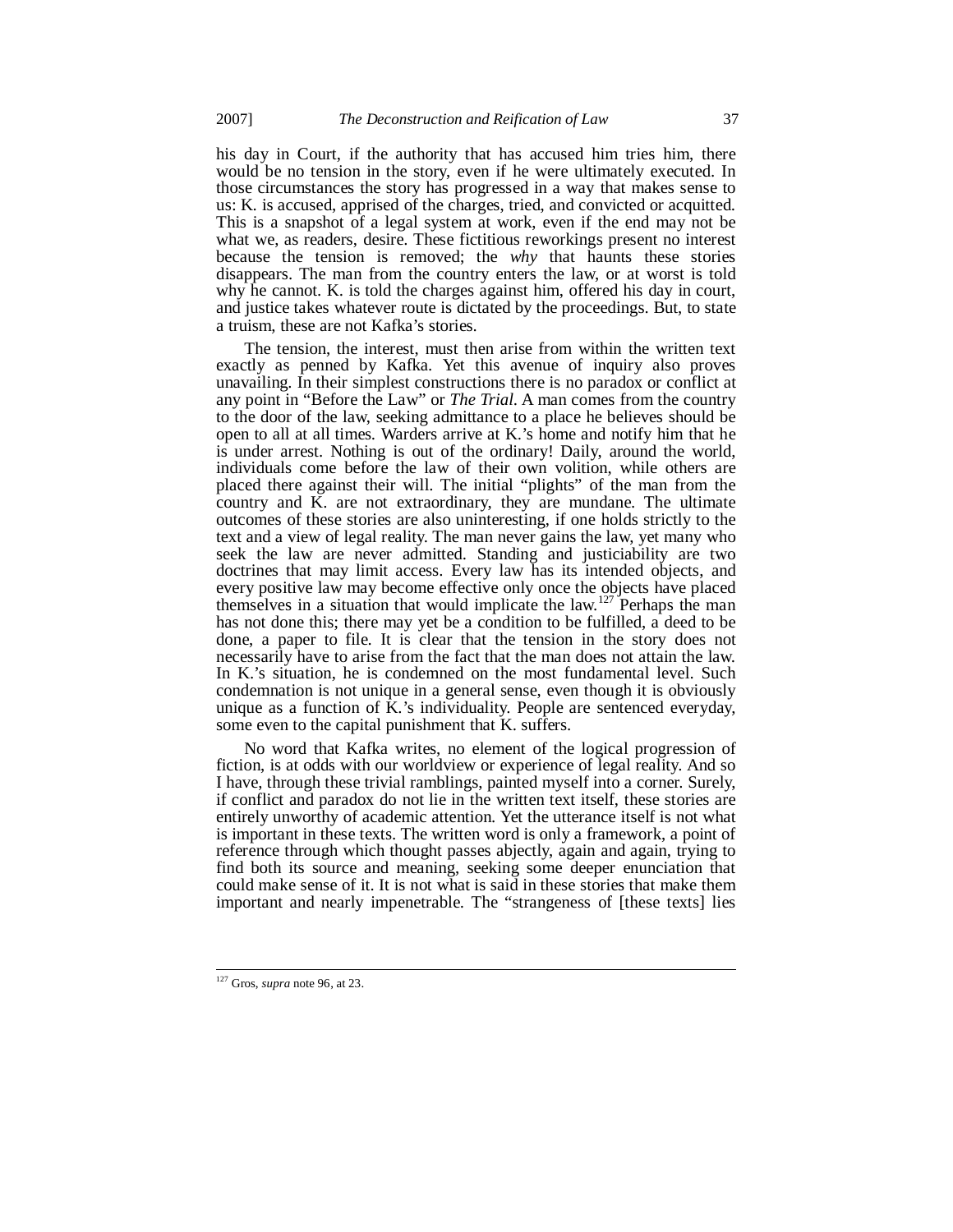rather in what [they do] not say."<sup>128</sup> The law itself remains ever silent, as do the texts on this focal point.

Returning to the parallelism internal to each story, the first sentence of both place an individual "before the law": the man from the country by his own volition and K. by the will of some amorphous "authority." The last line of each makes complete that same individuals' banishment from the law. The man from the country dies having never reached his objective. K. is killed *sans* trial, effectively ending his own pursuit of the law. What is missing, and the crucial factor in maintaining the importance of both texts as compared to my fictitious redrafts, is a delineation of the *object* of this law, its meaning and essence. The law withdraws itself at the moment it should become manifest, leading to a "desultory observation about the inaccessibility of the law, a veritable contradiction in terms that points to the absence of law or to its vast arbitrariness."<sup>129</sup> The question presented becomes "what was, what is the object of this well-guarded law, which the man would like to penetrate through knowledge? What is this law, what does it mean, what does it hold for the law-seeker who is supposed not to be ignorant of the law? What does the law say?"<sup>130</sup>

An answer proves unavailable in the words offered by Kafka. As noted in the biographical sketch, German law at the time was general and impersonal. The law of neither "Before the Law" nor *The Trial* contradicts this. The law in both appears generalized, majestic, and supreme. It is also impersonal, rigid, and formal, requiring certain rules and conditions to be met, at least by assumption, in order for it to be summoned forth. If to this point Kafka's law could just as easily be German or French law, why are its objects consigned to their respective fates?

Underlying this question is the fatal presupposition: that the man from the country and K. are objects of this law. Despite this rationalization, injected into the text by those familiar with traditional conceptions of legal reality, Kafka's law is unlike any that may be encountered in contemporary society. Kafka's law is not paradigmatic, and in no facet is this more apparent than on this point: this law seems to be *without object*. <sup>131</sup> A mind weaned on Western legal education may find it impossible to even formulate such a law. Law without object is, "at first blush[,] something unthinkable." $132$  Stepping back to survey this alien landscape, what is at issue? It is not the normative character of the law, or its interpretation, or its procedures of access. What is at issue is the very essence of the law, an essence that by all accounts seems to be constituted by silence. "The law of 'Vor dem Gesetz' blockades the subjects of the law with silence, a void making it fundamentally plain that the law has nothing to say. It is pure hiatus, an empty norm.<sup> $5133$ </sup> Yet even defining the law's essence in this way doesn't ease the conflict. Questions inevitably remain:

<sup>128</sup> *Id*. <sup>129</sup> *Id*. at 19.

<sup>130</sup> *Id*. at 22. <sup>131</sup> *Id*. at 23. <sup>132</sup> *Id*.

<sup>133</sup> Gros, *supra* note 96, at 23.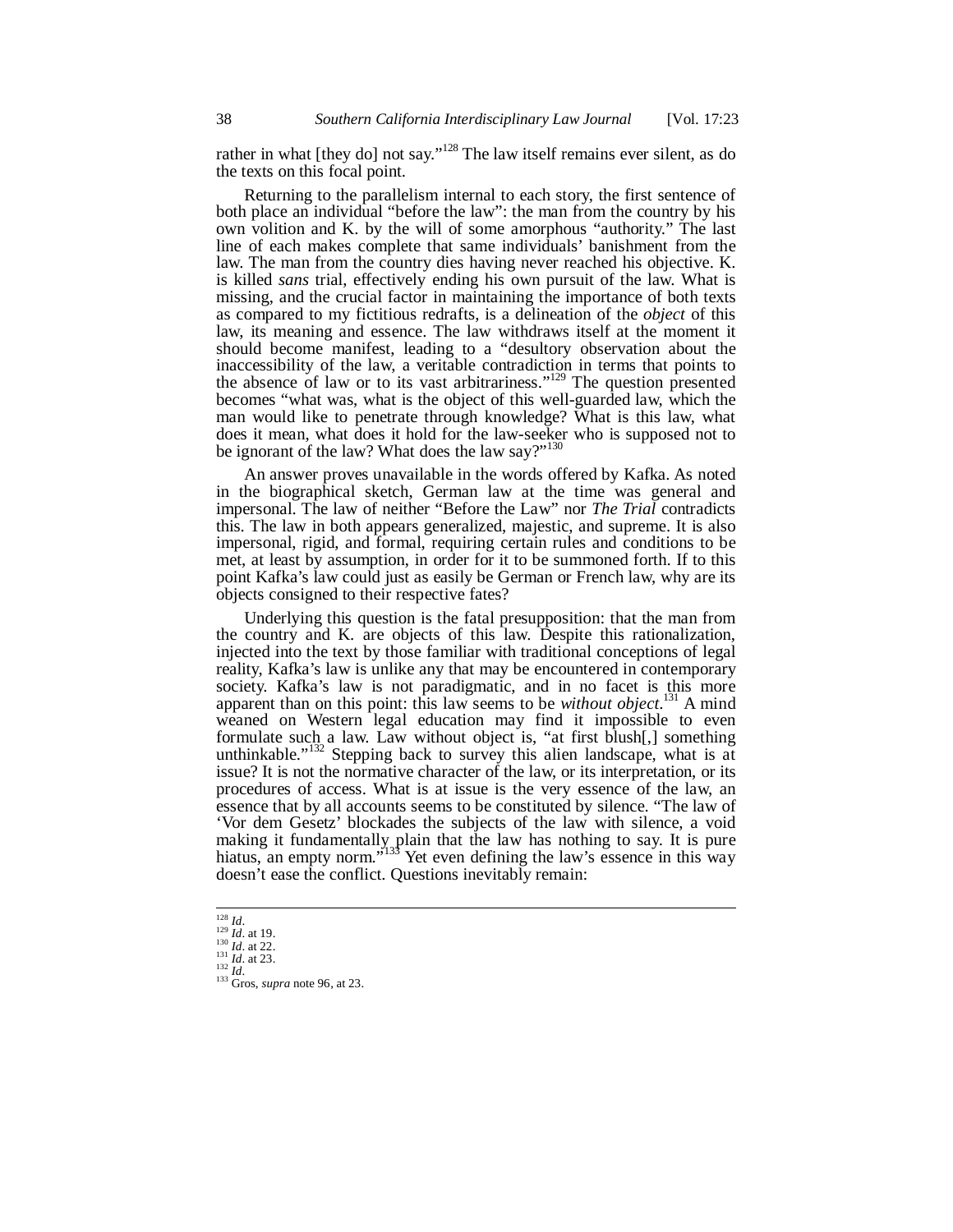What is an empty norm? What is this insanity? Is it part of the experience of a normal person, a simple reader like you and me? We know all the many administrative and judicial torments that screen the clarity of the law, but the text rests on a darker observation: one could spend an entire lifetime waiting to gain access to a law without knowing its object. The law would then be nothing but a performative based on absence: *you must, you can, or rather you have the right to . . .* yes, but what? to do what? ridiculous croaking, followed by silence.<sup>134</sup>

May I pass through the door? Not at this moment, but perhaps at some later time, reiterated *ad infinitum* and *ad nauseam*. Silence from behind the door, even if at the very moment it could no longer prove useful the law shines brilliantly from the gate. Paraphrasing K.'s thoughts in those final determinative moments before the knife finds its mark; where was the judge, the jury, the courtroom? What were the charges? Who had made the accusation? Yet even if these questions had been formulated at the proper time what answer would have come? An inhuman, phlegmatic wheeze, Gros' ridiculous croaking, followed by a silence not so total as to obscure the sound of the hangman tightening the knot. The man from the country and K. thus remain forever "isolated, bent upon an anxious solipsism. The law, haunted by the void, dissolves into absence, becomes pure emptiness, anomie."<sup>135</sup>

There is a subtle dialectical movement in this conception of law, a "becoming" which characterizes the law even if it fails to give it a voice. The law, this vast and arbitrary empty norm, when confronted with what should be its proper object, becomes manifest as "the act of waiting; or, painfully the law is despair."<sup>136</sup> The law for the man from the country is not a spatial entity to which he can come and go as he pleases, but the act itself that he consciously performs. The waiting, undertaken in the hopes of a desire that remains contingent and ambivalent, is the very crisis point at which the man reaches the law, a point endogenously distinct from formulaic imperatives. The law for K. becomes his despair, living as he is "outside desire, on the slopes of death."<sup>137</sup> There is no longer hope, even if failed leads and other potential actions race frantically through his mind as the curtain parts and the apparition glances down at him from the distance. His despair, his law, is the failing of desire, a nihilistic resignation, the emotive impulse that forces the last humiliating cry through his lips: "Like a dog!"

This is but one reading. Even beginning from the starting point of the "empty norm" there is no necessary teleology to textual interpretations of Kafka. Gilles Deleuze and Fèlix Guattari, in their study *Kafka: Toward a Minor Literature*, begin with the same observation, that "the famous passages in *The Trial* present the law as a pure and empty norm without content."<sup>138</sup> Instead of viewing this as a function of the law's absolute

<sup>134</sup> *Id*. <sup>135</sup> *Id*. at 24.

<sup>&</sup>lt;sup>136</sup> *Id.*<br><sup>137</sup> *Id.*<br><sup>138</sup> GILLES DELEUZE & FÈLIX GUATTARI, KAFKA: TOWARD A MINOR LITERATURE 43 (Dana Polan trans., Univ. Minnesota Press 1986) (1975).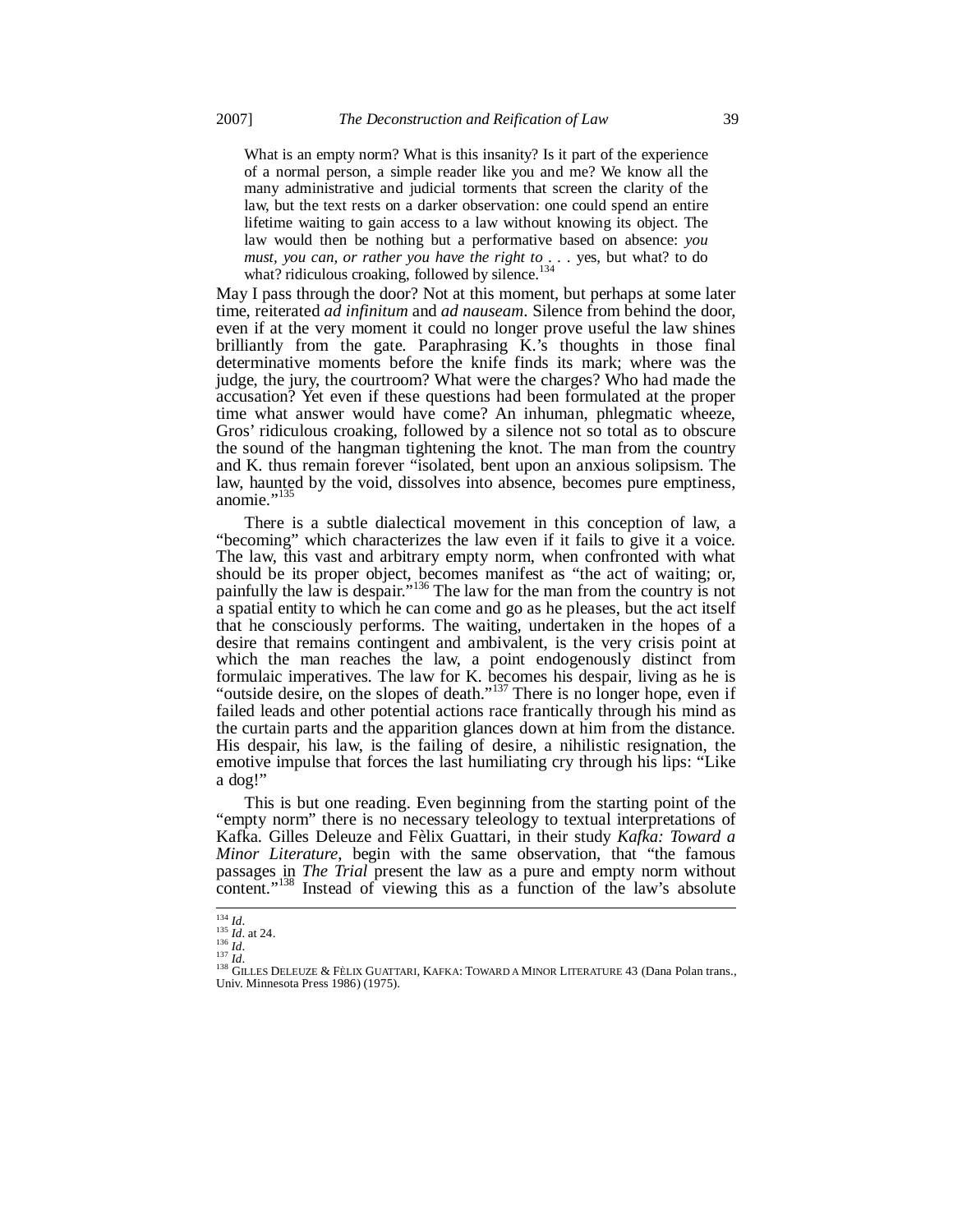transcendence, however, Deleuze and Guattari describe it in terms of immanence and desire. "K. will realize that even if the law remains unrecognizable, this is not because it is hidden by its transcendence, but simply because it is always denuded of any interiority: it is always in the office next door, or behind the door, on to infinity."<sup>139</sup> This contamination, the infinite expanse of the field of immanence, destroys any distinction between interior and exterior; there is no longer any way to determine whether one is in the law, or before it, or outside of it. The mistaken view that justice is law rather than desire, is at the center of K.'s delusion, and the man from the country's delusion. Where they both believed there was law there was in "fact desire and desire alone. Justice is desire and not  $law.$ "<sup>140</sup>

The appearance of the empty norm derives from the fact that justice cannot be represented in these stories, because justice is in fact desire. Desire cannot itself be visible in the process. "Desire could never be on a stage where it would sometimes appear like a party opposed to another party."<sup>141</sup> Inherent in this realization is the observation that all that takes place in *The Trial* and "Before the Law" is superficial. The man from the country's interactions with the doorkeeper, every question posed and every possession parted with, is unimportant. K.'s various interrogations, his meetings with Huld, and the whipping he witnesses in the Bank are likewise unimportant. It is not the visible that matters, not the explicit, but the clandestine: "The important things are always taking place elsewhere, in the hallways of the congress, behind-the-scenes of the meeting, where people confront the real, immanent problems of desire and power—the real problem of justice."<sup>142</sup> Herein lies the difference between the conceptions of law as transcendence and justice as desire. "If the ultimate instances are inaccessible and cannot be represented, this occurs not as a function of an infinite hierarchy belonging to a negative theology but as a function of a *contiguity of desire* that causes whatever happens to happen always in the office next door."<sup>143</sup> The painting of Titorelli takes on added significance. Justice is painted with winged feet. Yet this is not because Justice flitters about the dizzying heights of some infinite hierarchical edifice of the law, but because Justice lies and must lie in the infinitely expansive field of immanence, the field of desire, the constantly opening and closing doors arranged at every corner of the Court.

If the basis of *The Trial*, and by analogy "Before the Law," lies in an absolute and infinite field of immanence rather than the infinite transcendence of the law, then justice itself "is no more than the immanent process of desire. The process is itself a continuum, but a continuum made up of contiguities. The contiguous is not opposed to the continuum—quite the contrary, it is a local and indefinitely prolongable version of the

<sup>139</sup> *Id*. at 45.

<sup>140</sup> *Id*. at 49. <sup>141</sup> *Id*. at 50. <sup>142</sup> *Id*.

<sup>143</sup> *Id*.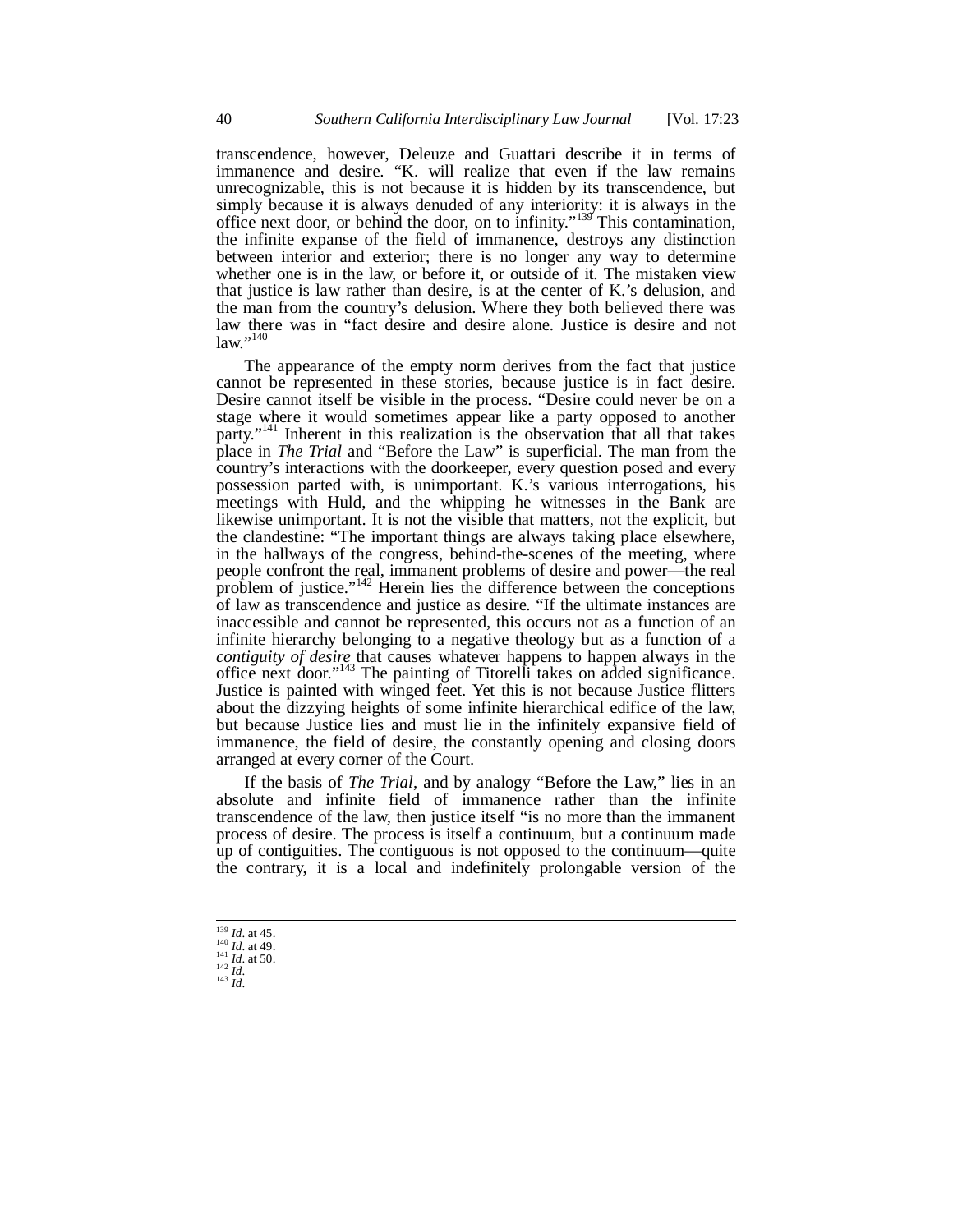continuous."<sup>144</sup> There is a parallel here with Barnabas, a character in *The Castle*. Barnabas

is admitted into certain rooms, but they're only a part of the whole, for there are barriers behind which there are more rooms. Not that he's actually forbidden to pass the barriers. . . . And you mustn't imagine that these barriers are a definite dividing-line. . . . [T]here are barriers he can pass, and they're just the same as the one's he's never yet passed.<sup>14</sup>

This is exactly the notion of Justice presented in *The Trial*, and it is commensurate with Titorelli's exposition of indefinite postponement as one of the decisional possibilities of K.'s "trial." Action following action, opening one door, then the next, and so forth. Yet the "delay is perfectly positive and active—it goes along with the undoing of the machine, with the composition of the assemblage, always one piece next to another. It is the process itself, the tracing of the field of immanence."<sup>146</sup> There is no individual within the confines of *The Trial* that escapes characterization as part and parcel with this field; each is part of a series that never stops proliferating, each is a functionary or representative of justice.<sup>147</sup> The initial divisions themselves continually divide, such as the man Block, a cog in the initial wheel, who himself has many attorneys working for him. And so on, exponentially the field of immanence increases, although even this is a mischaracterization, for the field is infinite to begin with!

What is the individual left with? Desire is constituted as the whole, as the assemblage, and so it is "precisely one with the gears and the components of the machine, one with the power of the machine."<sup>148</sup> Yet each segment itself is "power, *a* power as well as a figure of desire. Each segment is a machine or a piece of the machine, but the machine cannot be dismantled without each of its contiguous pieces forming a machine in turn, taking more and more place."<sup>149</sup> The field of immanence, already infinite in its moment of birth, only expands further when its essence is sought. More doors are promulgated, put into place throughout the apparatus. Open one, that is fine, but rather than expect to find what you are looking for, whether it be the law, justice, truth, a judge or jury, be content to find another door. But perhaps behind that door. . . ? Justice does lurk behind one of these doors. The problem is, it will always be behind the door we have not yet opened, no matter how many in the series have been explored.

Hélène Cixous offers another interpretation, an explanation peculiar to the subject himself. The man from the country comes to the door of the law seeking admittance, but his journey and goal are premised on a false belief: that the law has a material inside. The spatial dimension of the story is narrower. Immediately upon arriving at the door the story is already concerned only with the man and the law. The doorkeeper is window-

<sup>144</sup>DELEUZE & GUATTARI, *supra* note 138, at 51. <sup>145</sup> *Id*.

<sup>146</sup> *Id*. at 52. <sup>147</sup> *Id*. at 53. <sup>148</sup> *Id*. at 56.

<sup>149</sup> *Id*.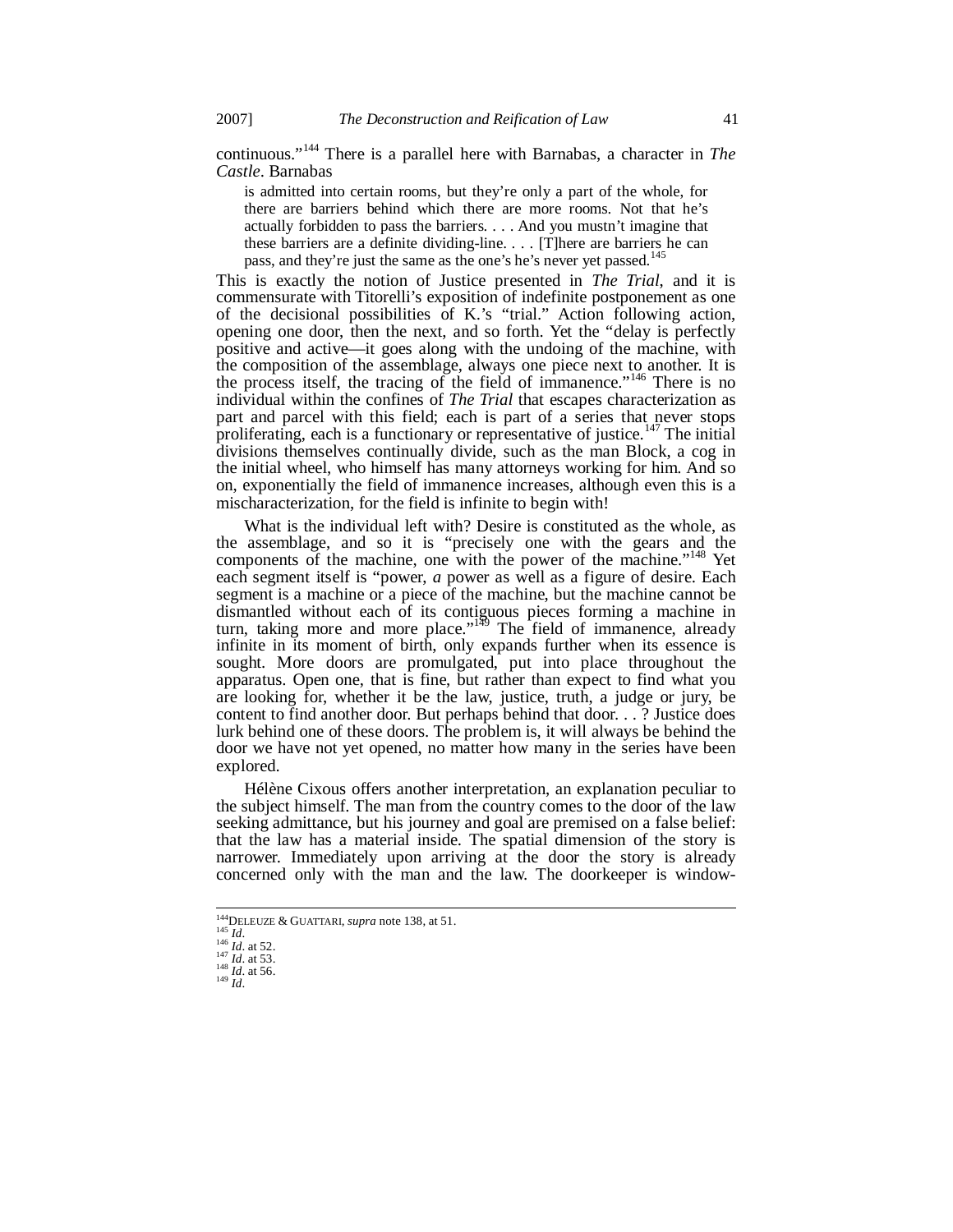dressing, a necessary construct to fulfill the subjective creation of the law. Viewing the law from the perspective of the man from the country, it is inaccessible and unapproachable, forbidden. It is prohibited and thus itself prohibits, defending *toward* the inside while also defending *against* the outside.<sup>150</sup> This defense is not to ensure that nobody gains entrance; rather, the law must vigorously defend its own secret, "which is that it does not exist. It exists, but only through its name. As soon as I speak about it, I give it a name and I am inside Kafka's texts. The law is before my word. It is a verbal rapport. The entire force of the law consists in producing this scene so that it be respected."<sup>151</sup> The tragedy of these stories arises from the failure of the subject to view the law *as it is*, as a singular construct of the individual's own creation.

Cixous draws a parallel between this failure and Maurice Blanchot's *The Writing of Disaster*. Blanchot writes:

[t]he sky, the *same* sky, suddenly open, absolutely black and absolutely empty, revealing, (as though the pane had broken) such an absence that all has since always and forevermore been lost therein—so lost that therein is affirmed and dissolved the vertiginous knowledge that nothing is what there is, and first of all nothing beyond.<sup>152</sup>

The difference lies in the realization that there is nothing, that what immediately appears to the individual is "nothingness" and that beyond this void there is also nothing. Kafka's man from the country died without ever wavering in his belief that "there was somebody or something inside. He *thought* there was an inside."<sup>153</sup> This is the very secret of the law, "that it has no material inside."<sup>154</sup> The law exists only as relation. It "cannot be defined. . . . It is known only as a verbal construct and is designated to come and go, in relation with a concrete object. . . ."<sup>155</sup>

The enunciation of the law, its status as a verbal rapport, derives solely from the individual. The law is the individual's unconscious construct, existing within the subject alone, and once the law is *thought* the subject also thinks the concept of *transgression*. If the law is that which should be obeyed, then disobedience to its dictates must result in a transgression. All of this is subjective, internal to the thinking individual. The man from the country does not obey some general or natural law when he takes a seat at the gate; he obeys only his own law. By not transgressing, by not entering despite the doorkeeper's prohibition, the man conforms his actions to his own constructed law. The man obeys because he has happened to enunciate the law as a universal utterance.<sup>156</sup> Cixous also views this failure to act as a function of desire. The doorkeeper tells the man "if you want, you can"

<sup>150</sup> HÉLÈNE CIXOUS, READINGS: THE POETICS OF BLANCHOT, JOYCE, KAFKA, KLEIST, LISPECTOR, AND TSVETATE VIAOUS, AEADINOS. THE FOETIUS OF BLANCHOT, JOYCE, KAFKA, KLEIST,<br>TSVETAYEVA 17–18 (Verena Andermatt Conley ed. trans., Univ. Minnesota Press 1991). *Id.* at 18.

<sup>&</sup>lt;sup>152</sup> Id. at 22 (quoting MAURICE BLANCHOT, L'ÉCRITURE DU DÉSASTRE 117 (Paris: Gallimard, 1980),<br>translated in MAURICE BLANCHOT, THE WRITING OF DISASTER 72 (Ann Smock trans., Univ. Nebraska Press, 1986) (1980)).

<sup>153</sup> *Id.* at 25. <sup>154</sup> *Id*. at 18. <sup>155</sup> *Id*. The relation to "the apple" is a reference to Clarice Lispector's *Near the Wild Heart*.

<sup>156</sup> CIXOUS, *supra* note 150, at 17.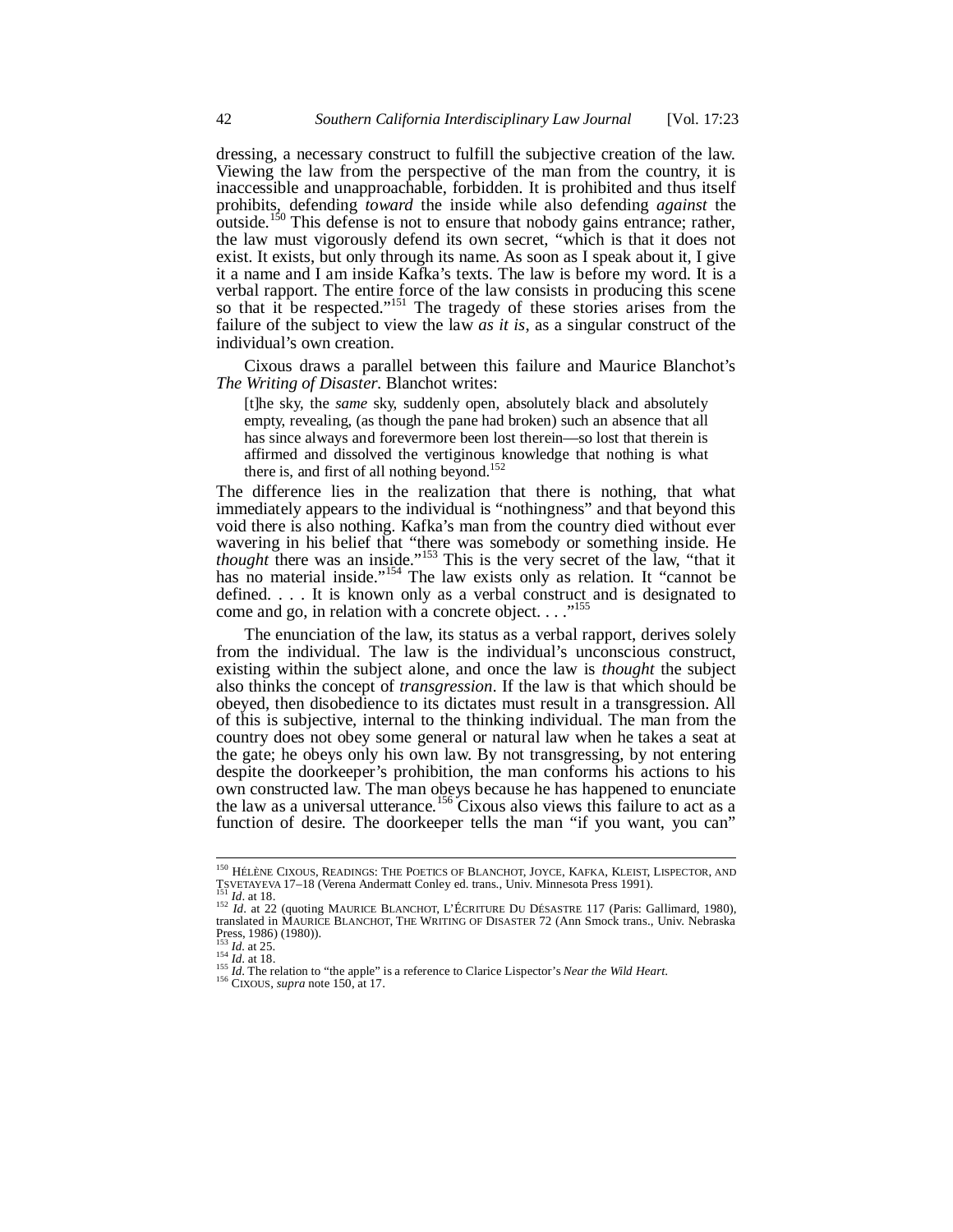enter.<sup>157</sup> The man's response is "I can but do I want to? I can go in and out of all the doors but am I sure that I want to?"<sup>158</sup> There is a split desire, the desire to want: the "man from the country desires himself as wanting." The doorkeeper's presence and offer to sate the desire of the man transforms desire, "I can and I want," into a hierarchy of doubt, culminating in the realization of the law as *I*. Desire split becomes the phrase "If only I could want what I want. This is the instance of the law. Nothing prevents me, except the law transformed into the self. *I*, the law."<sup>160</sup> Prohibition comes not from outside, not from the law as an independent and forbidden entity, but from the man himself, as an internal struggle between the self and desire. The law is the divided desire within the man: the desire, on the one hand, to enter the law, to reach its origin, etc., and on the other hand, the desire to hold true to its precepts, to respect the law and not transgress by action. This tension places the man firmly within the law even as he sits on the stool. There is nothing to enter—the man is already "within" the law.

Thus we arrive at the essence of the law. Variably, it is the synthesis of subject and object which becomes manifest as the "waiting" itself, or the despair of the subject. It is a split desire premised on the subjective creation of law by the unconscious enunciation of universality by the individual. Law is that one door that may not be opened, even though the whole world, save this door, is given to the individual. All is then well and good. Except have we really transcended Gros' initial desultory observation? Does defining the law in terms of desire, whatever conception that may take, ease the conflict? Does the tension evaporate when placed in this light, or are we simply led to a more fundamental question? No longer may we concern ourselves with the essence of law. We have discerned its essence and it still leaves as wanting, perhaps desiring. But wanting what? Desiring what? That horrible question, itself clothed in a furred robe, hirsute and forbidding, remains: *why*? Why is the law an empty norm? Even if we have correctly arrived at the answer to our initial question, the law's derivation and origin still remain clouded in obscurity. If this is the essence of law, this emptiness, this vast arbitrariness, this waiting and despair, why must it be so? The question is unanswerable so long as it is posed from inside Kafka's texts. To discover an origin one must step outside the system; questions of evolution and development may only be answered from a point that allows a view of the whole. To understand the law's essence, its present manifestation must be understood as a product of such evolution and development. Cixous recognized this most fundamental question: "The definition of the law can unfold only in relation to the question of the origin of the law. In order to get out of Kafka's text[s], we must ask: Where does the law come from? and not think that it has always been there."<sup>161</sup> It is to Jacques Derrida that I appeal in an attempt to answer this question: where does this law come from? Derrida's answer, to the degree that it can be so

<sup>157</sup> *Id*. at 18.

<sup>158</sup> *Id*. <sup>159</sup> *Id*. <sup>160</sup> *Id*.

<sup>161</sup> *Id*. at 18–19.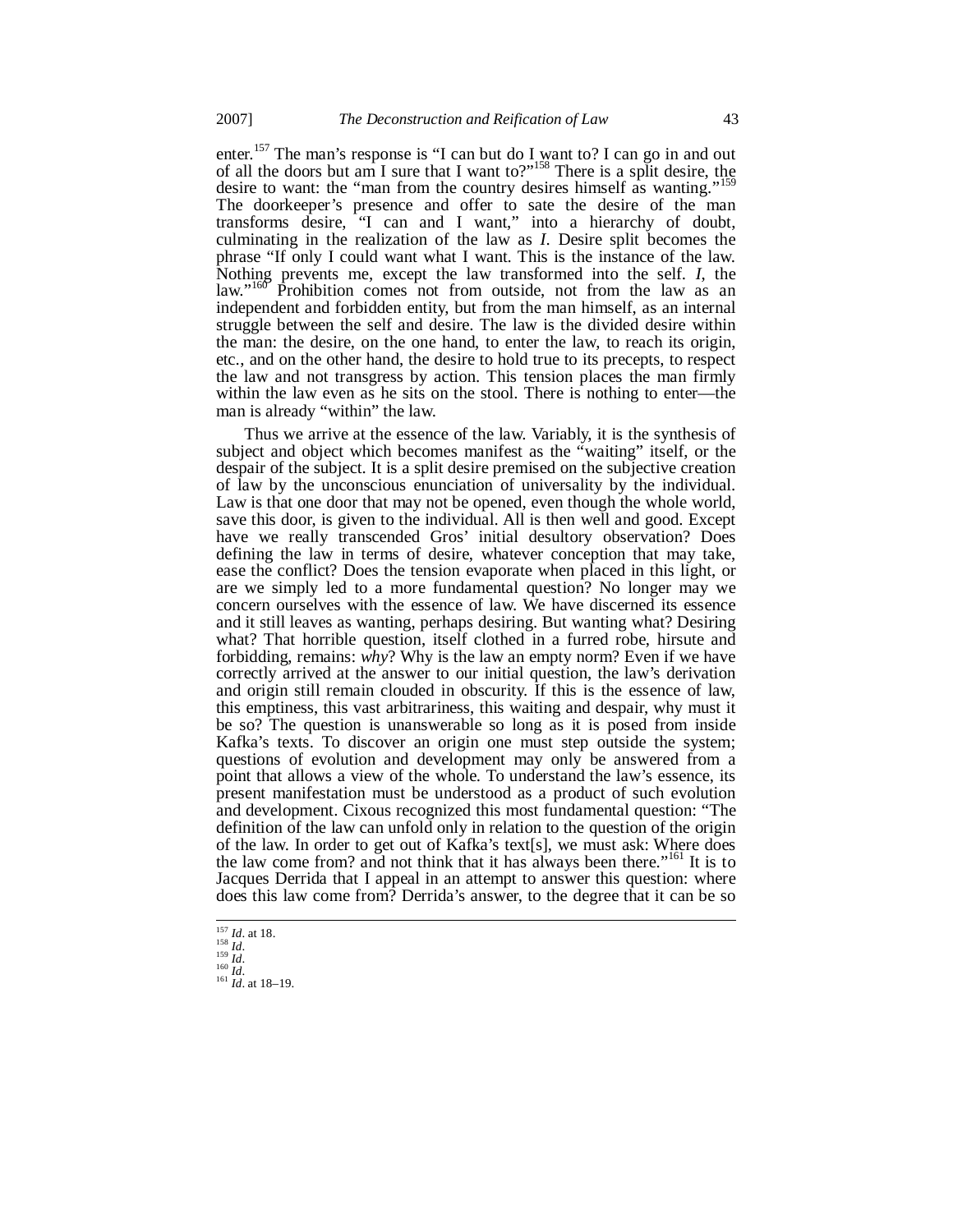called, is contained in his essay "Before the Law," $162$  first given as a lecture to the Royal Philosophical Society in London in 1982.<sup>163</sup>

Preceding the text is a quote from Montaigne's *Essays* II: "Even our law, it is said, has legitimate fictions on which it bases the truth of its justice."<sup>164</sup> This interplay between fiction and law is at the center of Derrida's reading of Kafka, and Derrida's reading focuses on the fundamental question: "what if the law, without being itself transfixed by literature, shared the conditions of its possibility with the literary object?"<sup>165</sup> This question implicates an *appearance* of the law and the story, for "the story, as a certain type of *relation*, is linked to the law that it relates, appearing, in so doing, before that law, which appears before it."<sup>166</sup> Yet this gives rise to a paradox: the law as law should not give rise to a story.<sup>167</sup> It is without history, genesis, or derivation, invested as it is with categorical authority—this is the law of the law, reminiscent of Immanuel Kant's statement that pure morality has no history.<sup>168</sup> Stories of the law fail to refer to the law as such, concerning only events external to the law, its revelation in specific circumstances.<sup>169</sup> At the center of any attempt to enter into the law in a relational sense is the impossibility of such a goal, and thus the focus of the story shifts to the implicit inaccessibility of the law.<sup>1</sup> Yet even the term "inaccessible" implies a spatial location, somewhere from whence the law of laws comes.<sup>171</sup> This possibility dangles in front of the reader, as well as the literary object, creating an irresistible urge to uncover the origin of the law while at the same time confronting the willing traveler with a quixotic essence: "the law yields by withholding itself, without imparting its provenance and its site. This silence and discontinuity constitute the phenomenon of the law."<sup>172</sup> On the one hand, "[t]o enter into relations with the law which says 'you must' and 'you must not' is to act as if it had no history or at any rate as if it no longer depended on its historical presentation."<sup>173</sup> On the other hand, to embark on a quest to discern the origin of law is to "let oneself be enticed, provoked, and hailed by the history of this non-history. It is to let oneself be tempted by the impossible: a theory of the origin of law, and therefore of its non-origin. . . . "<sup>17</sup>

With the question of origin firmly presented, Derrida leaves Kafka's text for a moment to explore Freud's own quest for the origins of moral law and the initial answer he had given to this question: repression.<sup>175</sup> Freud's

<sup>166</sup> *Id*. <sup>167</sup> *Id.*

<sup>175</sup> *Id.*

<sup>162</sup> JACQUES DERRIDA, *Before the Law*, *in* ACTS OF LITERATURE 181 (Derek Attridge ed., 1992).

<sup>163</sup> *Id*. at 182. <sup>164</sup> *Id*. at 183. <sup>165</sup> *Id*. at 191.

<sup>168</sup> DERRIDA, *supra* note 162, at 191.

<sup>&</sup>lt;sup>169</sup> *Id.*<br><sup>170</sup> *Id.*<br><sup>171</sup> A definitional point: Derrida uses the term "law of laws" because in "Kafka's story one does not know what kind of law is at issue—moral, judicial, political, natural, etc. What remains concealed and invisible in each law is thus presumably the law itself, that which makes laws of these laws, the beinglaw of these laws." *Id*. at 191–92.

<sup>172</sup> *Id*. at 192. <sup>173</sup> *Id*.

<sup>&</sup>lt;sup>174</sup> DERRIDA, *supra* note 162, at 192.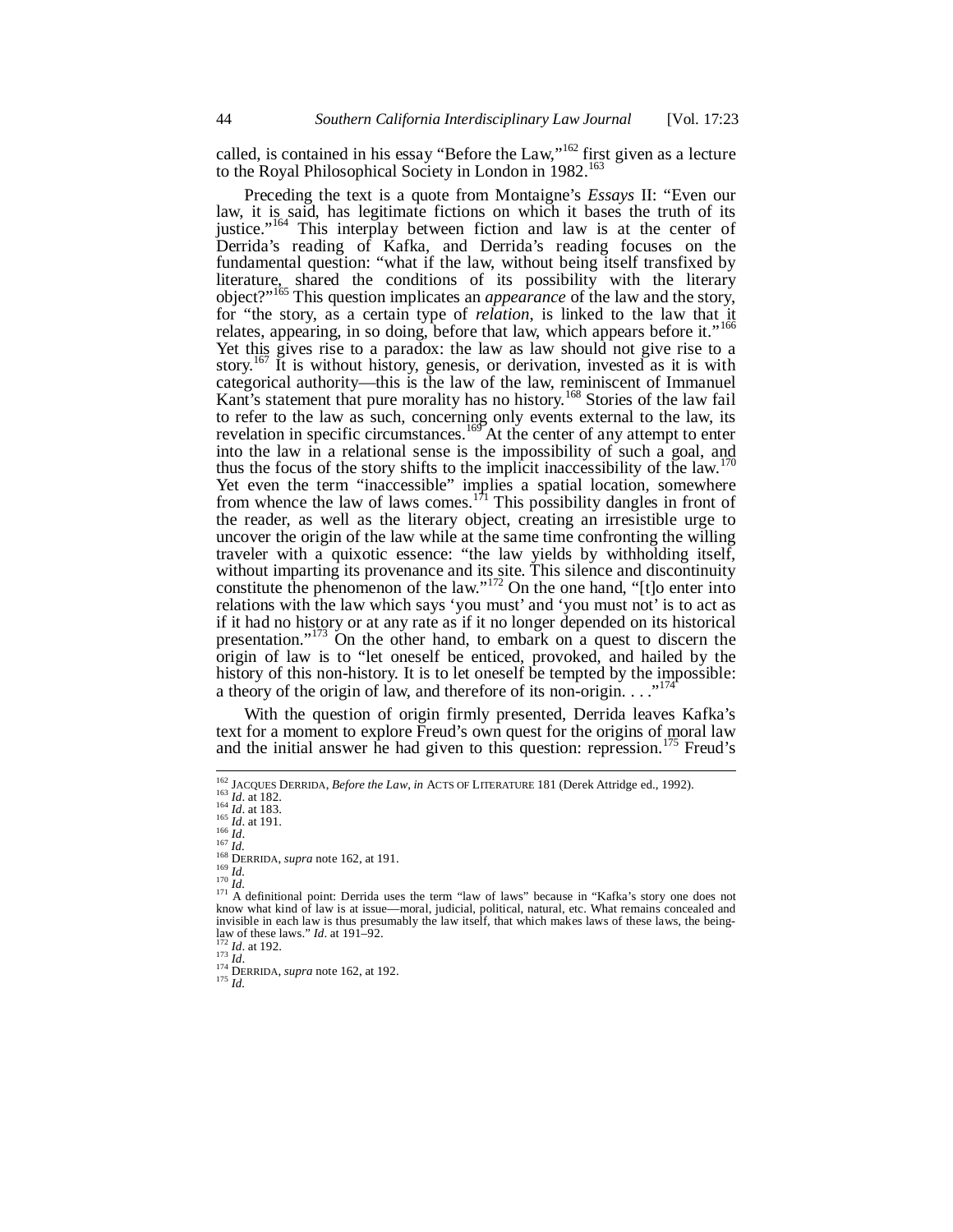hypothesis was that repression is organic and linked to height.<sup>176</sup> The gradual movement of the olfactory sense away from the sexual zones gave birth to a distance realized psychologically as a delay in action when the evolution had become complete.<sup>177</sup> The origin of morality lay in this turning away, the gradual upward movement which gives birth to the distinction between the high (good, pure, clean, etc.) and the low (base, sexual, etc.).<sup>178</sup> Yet in seeking origin, Freud was fundamentally concerned with discerning the *history* of this law, the history of morality.<sup>179</sup> He did so by a narrative in order to relate the origin of that which disrupts its own origination:

The law, intolerant of its own history, intervenes as an absolutely emergent order, absolute and detached from any origin. It appears as something that does not appear as such in the course of history. At all events, it cannot be constituted by some history that might give rise to any story. If there were any history, it would neither be presentable nor relatable: the history of that which never took place.<sup>180</sup>

Derrida then returns to the text and poses the simple question: what is immediately apparent upon reading "Before the Law?" A man from the country comes to the door of the law, believing that it should be open to all at all times, and is astonished to see it guarded by a doorkeeper. This doorkeeper refuses him entrance, but does so in the form of an adjournment: It's possible, but not at this moment.<sup>181</sup> Stepping aside the man peers through the door, at which point the doorkeeper laughs and tells him he may go in despite the doorkeeper's veto. At this point he *can* enter (even if he *may* not enter); no physical impediment stands in his way. Yet he decides to wait, he "decides to put off deciding, he decides not to decide, he delays and adjourns while he waits."<sup>182</sup> This decision is neither a renouncement of the desire to enter nor a decision to wait for permission he doesn't *need* permission to pass through the door.<sup>183</sup> If he desires it, he can pass freely through the door, even if such passage will bring him face to face with another doorkeeper. He decides to put off making his decision, a decision that reminds one of repression, the Freudian "delay." The man's entrance into the law is hampered by the paradox of law and literary relation, "its possibility and impossibility, its readability and unreadability, its necessity and prohibition, and the questions of relation, of repetition and of history. . . . "<sup>184</sup> This paradox is akin to Kant's notion of respect.<sup>185</sup> The

 $176$  *Id.* at 193.<br> $177$  "To put it crudely, the memory actually stinks just as in the present the object stinks; and in the same<br>manner as we turn away our sense organ (the head and nose) in disgust, the preconscious an of consciousness turn away from the memory. This is *repression*. What, now, does normal repression furnish us with? Something which, free, can lead to anxiety; if psychically bound, to rejection—that is to say, the affective basis for a multitude of intellectual processes of development, such as morality, shame, and the like. Thus the whole of this arises at the expense of extinct (virtual) sexuality." *Id.*<br>(quoting THE COMPLETE LETTERS OF SIGMUND FREUD TO WILHELM FLIESS, 1887–1904 280 (J.M.) Masson, ed. trans., Harvard Univ. Press 1985)).

<sup>178</sup> *Id.* at 194. <sup>179</sup> *Id*. <sup>180</sup> DERRIDA, *supra* note 162, at 194.

<sup>181</sup> *Id*. at 196. <sup>182</sup> *Id*. at 195–96.

<sup>183</sup> *Id.*

<sup>184</sup> *Id*. at 196.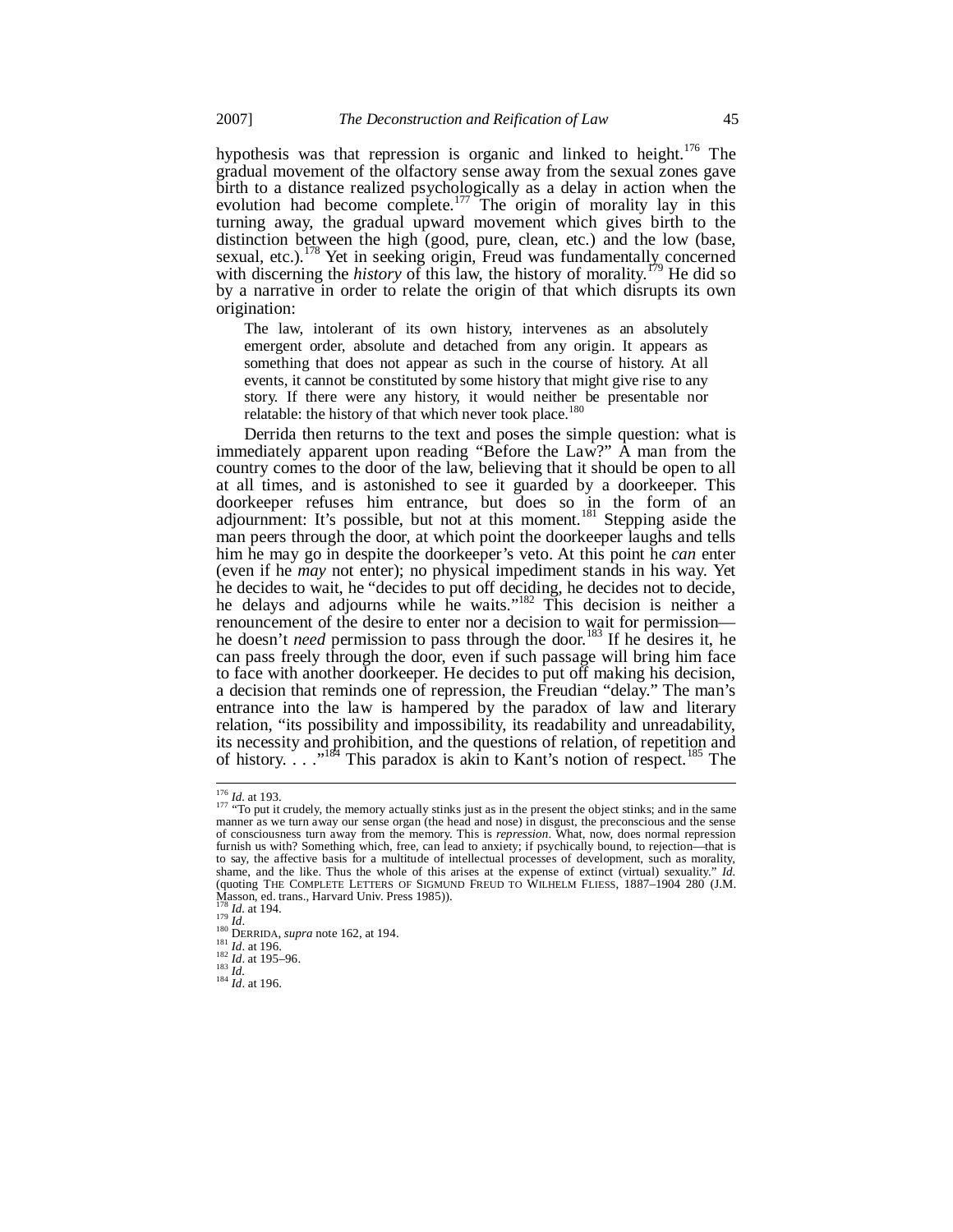decision to put off deciding itself manifests the law. The law is respect, or rather the law is the respect of the individual.<sup>186</sup> One is never brought immediately before the law. Its origins and history must remain hidden. The law addresses the individual only insofar as that individual gives an *example* that the law can be *respected*. The door is open, the doorkeeper is to the side and has told the man he can enter without permission, yet the law remains inaccessible. Perhaps, then, the origin of the law lies in the concept of prohibition? $187$ 

Derrida suspends this line of thinking in order to return to Freud and his refinement of the initial schema of the origins of morality. Freud frames this refinement in terms that implicate the Kantian "as if" and operate against an historical frame of reference. This story refers to the murder of the primeval father. The son, wishing to take the place of the father, murders him. The act, however, does not have its desired effect, nor is the murderer without qualms. The initial term here must remain abstract, for it is only *after* that the feeling is given a name or purpose. Feelings of morality within a given society evolved from a deed that was done yet should not have been done. The act can, after disgust is felt, be fairly categorized as "prohibited" or "immoral." The moral reaction itself lies in the failure of purpose. The son wishes to take his father's place and so he kills him, thinking this will affect his desire. Yet the murder does nothing to accomplish this. The father possesses more power dead than alive. This failure is conducive to the moral reaction that allows for the categorization of an act as "prohibited" or "immoral." As Derrida describes this account, "morality arises from a useless crime which in fact kills nobody, which comes too soon or too late and does not put an end to any power; in fact, it inaugurates nothing since repentance and morality had to be possible *before* the crime."<sup>188</sup> This story has the mark of fiction, a non-event, happening only *as if*.<sup>189</sup> The murder is not a true event because it is useless.<sup>190</sup> Because this account does not implicate an event in the normal sense of the word, the origin of moral law cannot be said to lie in an event.<sup>191</sup> It is a quasievent, bearing

the mark of fictive narrativity (fiction *of* narration as well as fiction as narration: fictive narration as the simulacrum of narration and not only as the narration of an imaginary history). It is the origin of literature at the same time as the origin of law—like the dead father, a story told, a spreading rumor, without author or end, but an ineluctable and unforgettable story. Whether or not it is fantastic, whether or not it has arisen from the imagination, even the transcendental imagination, and whether it states or silences the origin of the fantasy, this in no way diminishes the imperious necessity of what it tells, its law. This law is even more frightening and fantastic, *unheimlich* or uncanny, than if it

<sup>185</sup> *Id.* <sup>186</sup> DERRIDA, *supra* note 162, at 200. <sup>187</sup> *Id.*  $\frac{187}{187}$  *Id.*  $\frac{188}{16}$  *Id.* at 198.

<sup>189</sup> *Id.* <sup>190</sup> *Id.*

<sup>191</sup> *Id.* at 199.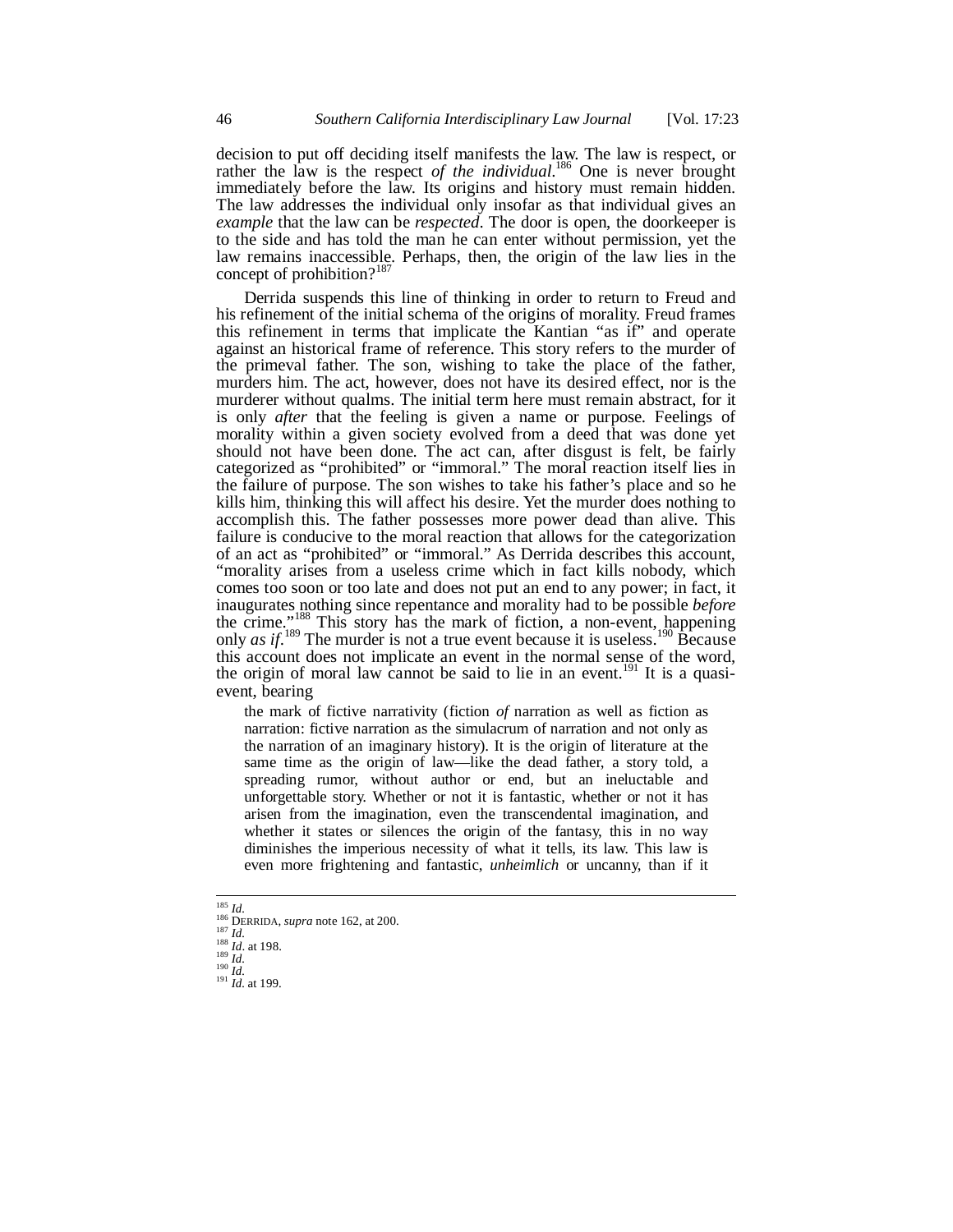emanated from pure reason, unless precisely the latter be linked to an unconscious fantastic.<sup>192</sup>

If the law is fantastic, then to be "before the law" becomes a place that is essentially inaccessible to both the reader and the man from the country.<sup>1</sup> The quest "becomes the impossible story of the impossible. The story of prohibition is a prohibited story."<sup>194</sup>

But what is the nature of this prohibition? It is not in the form of an imperative.<sup>195</sup> Leaving aside the fact that nothing physical stands in the man's way of gaining "entrance" to the law, even the doorkeeper does not form the prohibition in terms of "you can't." Derrida terms this tension

*ifference*.<sup>196</sup> The door of the law remains open, the man peers through and the doorkeeper steps to the side, verbally expressing the man's ability to enter if he desires.<sup>197</sup> It is the man who chooses to take a seat in front of the door. Thus we are:

compelled to admit that he must forbid himself from entering. He must force himself, give himself an order, not to obey the law but rather to *not gain access* to the law, which in fact tells him or lets him know: do not come to me. I order you not to come yet to me. It is there and in this that I am law and that you will accede to my demand, without gaining access to me.<sup>198</sup>

The law is both prohibition and that which is prohibited.<sup>199</sup> It is prohibited but does not itself prohibit.

It forbids itself and contradicts itself by placing the man in its own contradiction: one cannot reach the law, and in order to have a *rapport* of respect with it, *one must not* have a rapport with the law, *one must interrupt the relation*. One must *enter into relation* only with the law's representatives, its examples, its guardians. And these are interrupters as well as messengers. We must remain ignorant of who or what or where the law is, we must not know who it is or what it is, where and how it presents itself, whence it comes and whence it speaks. This is what *must* be before the *must* of the law.<sup>200</sup>

The contradiction of the law lies in this self-prohibition.<sup>201</sup> There is a division here, stark and foreboding. The law is prohibited, yet at the same time this prohibition is not enforced by the law itself but through the selfprohibition of the man from the country.<sup>202</sup> In fact, this freedom becomes utterly concealed by the man's decision not to decide.<sup>203</sup> Reminding one of Deleuze and Guattari, as well as Gros and Cixous, Derrida writes, "As the doorkeeper represents it, the discourse of the law does not say 'no' but 'not

<sup>192</sup> DERRIDA, *supra* note 162, at 199. <sup>193</sup> *Id.*

<sup>194</sup> *Id*. at 200. <sup>195</sup> *Id.* at 202–03. <sup>196</sup> *Id.* at 203.

<sup>197</sup> *Id*. <sup>198</sup> DERRIDA, *supra* note 162, at 203.  $\frac{15}{199}$  *Id.* 

<sup>200</sup> *Id*. at 203–04. <sup>201</sup> *Id.* at 204. <sup>202</sup> *Id.*

<sup>203</sup> *Id.*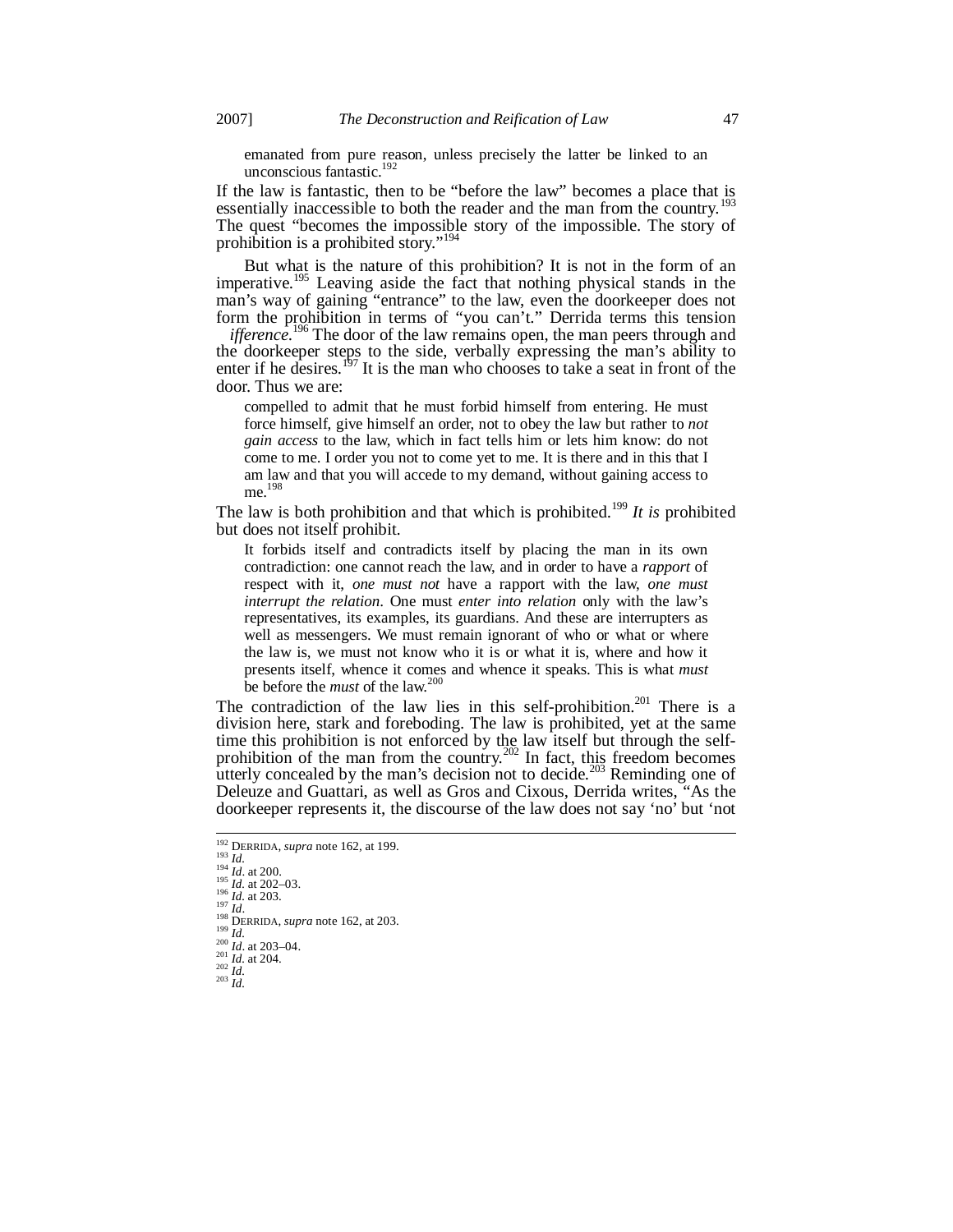yet' indefinitely. That is why the story is both perfectly ended and yet brutally, one could say primally, cut short, interrupted."<sup>204</sup> Entry into the law is deferred forever, perpetuated by this "not yet," while the law itself is nothing more than that which dictates the wait. $^{205}$ 

Essence is given to the object that is present, but the law eludes this essence by remaining forever un-present, leading to the conclusion that the law must be without essence.<sup>206</sup> The truth of the law is akin to Martin Heidegger's truth of truth: non-truth.<sup>207</sup> As the truth of truth the law guards itself, yet guards nothing and does not in fact do the guarding: it is the doorkeeper who guards the gate which itself opens only on a vacuum.<sup>208</sup> The law is the guarding itself.<sup>209</sup> No other formulation can be given; if one strictly adheres to Kafka's own language, then *das Gesetz* evades other interpretations.<sup>210</sup> The term is neuter and thus does not lend itself to interpretations.<sup>210</sup> The term is neuter and thus does not lend itself to personification.<sup>211</sup> It transcends sexual or grammatical characterization, and thus the reader is left asking, "Is it a thing, a person, a discourse, a voice, a document, or simply a nothing that incessantly defers access to itself, thus forbidding *itself* in order thereby to become something or someone?"<sup>212</sup>

This thought, coupled with the radiance that streams from the law at the story's conclusion, leads Derrida to draw an analogy between "Before the Law" and Judaic law. He refers to Georg Wilhelm Friedrich Hegel's account of the story of Pompey and the Jewish tabernacle. Pompey hopes to find in the temple's center, the Holy of Holies, "the root of the national spirit," an object on which he could focus his devotion and veneration. Upon entering the arcanum, however, Pompey finds himself in an empty room.<sup>214</sup> Derrida concludes that the root Pompey sought was extraneous to the Jews, being *ungesehen und ungefühlt*. <sup>215</sup> This is in part true, but the extraneity of the infinite Object, encompassed within the Holy of Holies, is a force of creation rather than negation.<sup>216</sup> The relation of Object to subject is mutual. The infinite Object is object only so long as it has a subject, and the subject is subject only in so far as the infinite Object is contrasted with

<sup>208</sup> *Id.* <sup>209</sup> *Id.*

 $^{211}$  *Id.* 

<sup>212</sup> Id. at 208.<br><sup>213</sup> G.W.F. HEGEL, EARLY THEOLOGICAL WRITINGS 192 (T.M. Knox trans.,Univ. Pennsylvania Press  $\frac{1971}{214}$  (1948).

<sup>214</sup> *Id*. <sup>215</sup> *Id*. at 208.

<sup>204</sup> DERRIDA, *supra* note 162, at 204.

<sup>205</sup> *Id*. at 205. <sup>206</sup> *Id.* <sup>207</sup> *Id*. at 206.

<sup>210</sup> DERRIDA, *supra* note 162, at 206.

<sup>&</sup>lt;sup>216</sup> *Id.* at 191. ("The principle of the entire legislation was the spirit inherited from his forefathers, i.e., was the infinite Object, the sum of all truth and all relations, which thus is strictly the sole infinite subject, for this Object can only be called 'object' in so far as man with the life given him is presupposed and called the living or the absolute subject. This, so to say, is the sole synthesis; the antitheses are the Jewish nation, on the one hand, and, on the other, the world and all the rest of the human race. These antitheses are the genuine pure objects; i.e., this is what they become in contrast with an existent, an infinite, outside them; they are without intrinsic worth and empty, without life; they are not even something dead—a nullity—yet they are something only in so far as the infinite Object makes them something, i.e., makes them not something which *is*, but something *made* which on its own account has no life, no rights, no love.")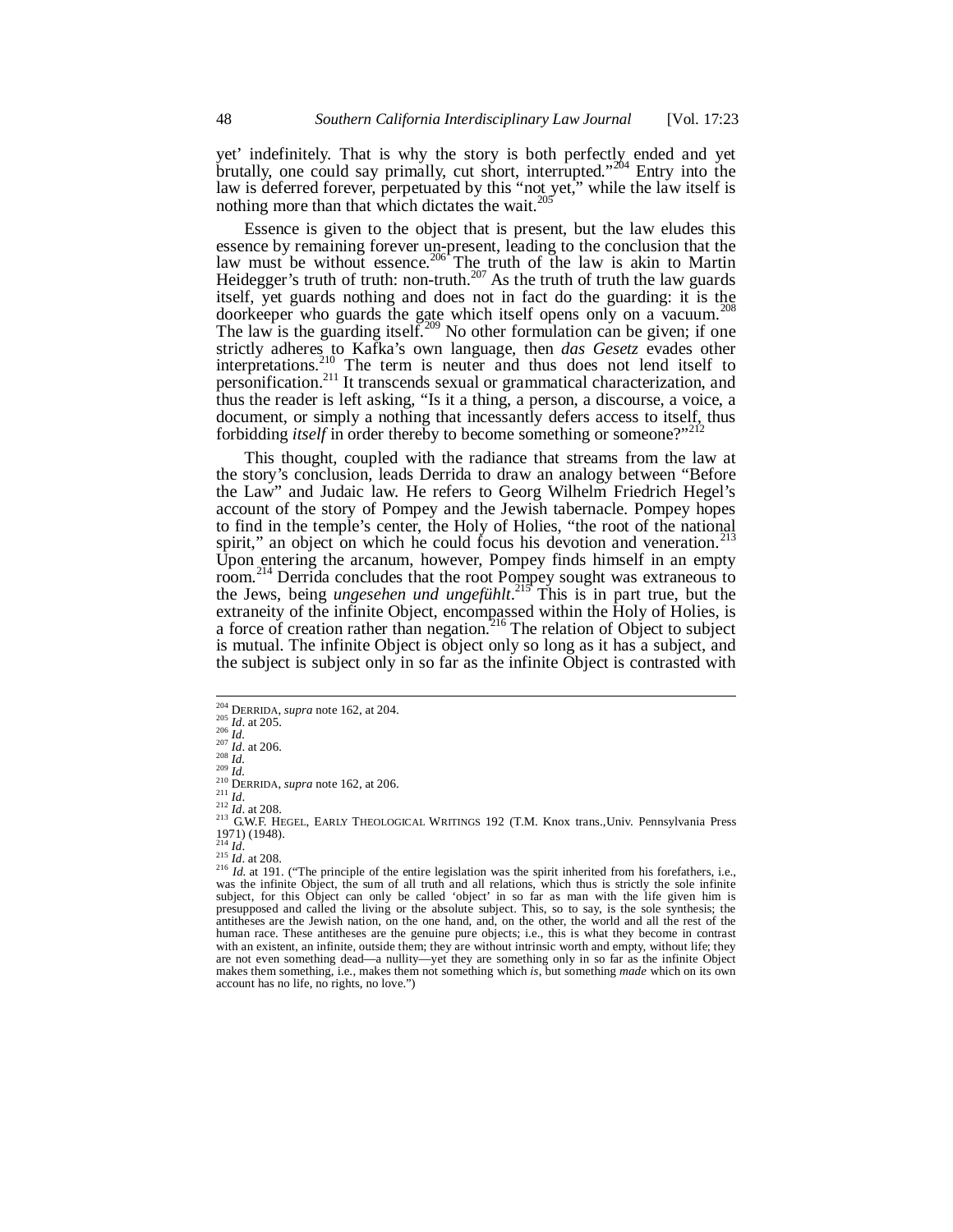subject and creates it. Derrida's point is one of nullification rather than of synthesis. Nonetheless, the Hegelian dialectic provides an interesting point of departure. Whereas in Hegel the juxtaposition of subject and object leads to a synthesis, the same positioning leads to the dissolution of Kafka's law. Rather than an absolute union from opposition, Kafka gives us a nullification:

Guardian and guardian. This differential topology (*topique différantielle*) adjourns, guardian after guardian, within the polarity of high and low, far and near (*fort/da*), now and later. The same topology without its own place, the same atopology (*atopique*), the same madness defers the law as the nothing that forbids itself and the neuter that annuls opposition. The atopology annuls that which takes place, the event itself. This nullification gives birth to the law, before as before and before as behind. That is why there is and is not a place for a story.<sup>2</sup>

The story and the law converge on this single point: inaccessibility. The closure of the door occurs at the exact same point and time as the closure of the text itself.<sup>218</sup>

Yet in this act—the closure of the text and the simultaneous closure of the door by the doorkeeper—nothing is in fact closed any more than there existed something within the framework of the story that could have itself been closed.<sup>219</sup> The door is shut, but behind it lies nothing. Even if this door was open, it would be open to *nothing*, only a yawning void. As within the text itself, the story also conveys nothing, tells nothing, describes nothing, save itself as text.<sup>220</sup> Harkening back to the incapability of elucidation Zatonsky maintains is present, the quest of both the reader and the man from the country concludes on a single point: the

unreadability of the text, if one understands by this the impossibility of acceding to its proper significance and its possibly inconsistent content, which it jealously keeps back. The text guards itself, maintains itself like the law, speaking only of itself, that is to say, of its non-identity with itself. It neither arrives nor lets anyone arrive. It is the law, makes the law and leaves the reader before the law.<sup>221</sup>

After forty pages of commentary, we again find ourselves trapped within the realization of a desultory conclusion. "[A]t once allegorical and tautological, Kafka's story operates across the naively referential framework of its narration which leads us past a portal that it comports, an internal boundary opening on nothing, before nothing, the object of no possible experience.<sup>5222</sup> Finishing the essay, greeted with Gros' croaking, we are again left feeling as though "nothing had come to pass."

The law, under these interpretations, seems to clearly be an empty norm, an edifice devoid of an interior. The sole question that might have

<sup>217</sup> DERRIDA, *supra* note 162, at 208–09. <sup>218</sup> *Id*. at 210.

 $\frac{21}{219}$   $\frac{1}{10}$ .

<sup>220</sup> *Id.* at 210–11. <sup>221</sup> *Id*. at 211. <sup>222</sup> *Id*. at 212.

<sup>&</sup>lt;sup>223</sup> DERRIDA, *supra* note 162, at 212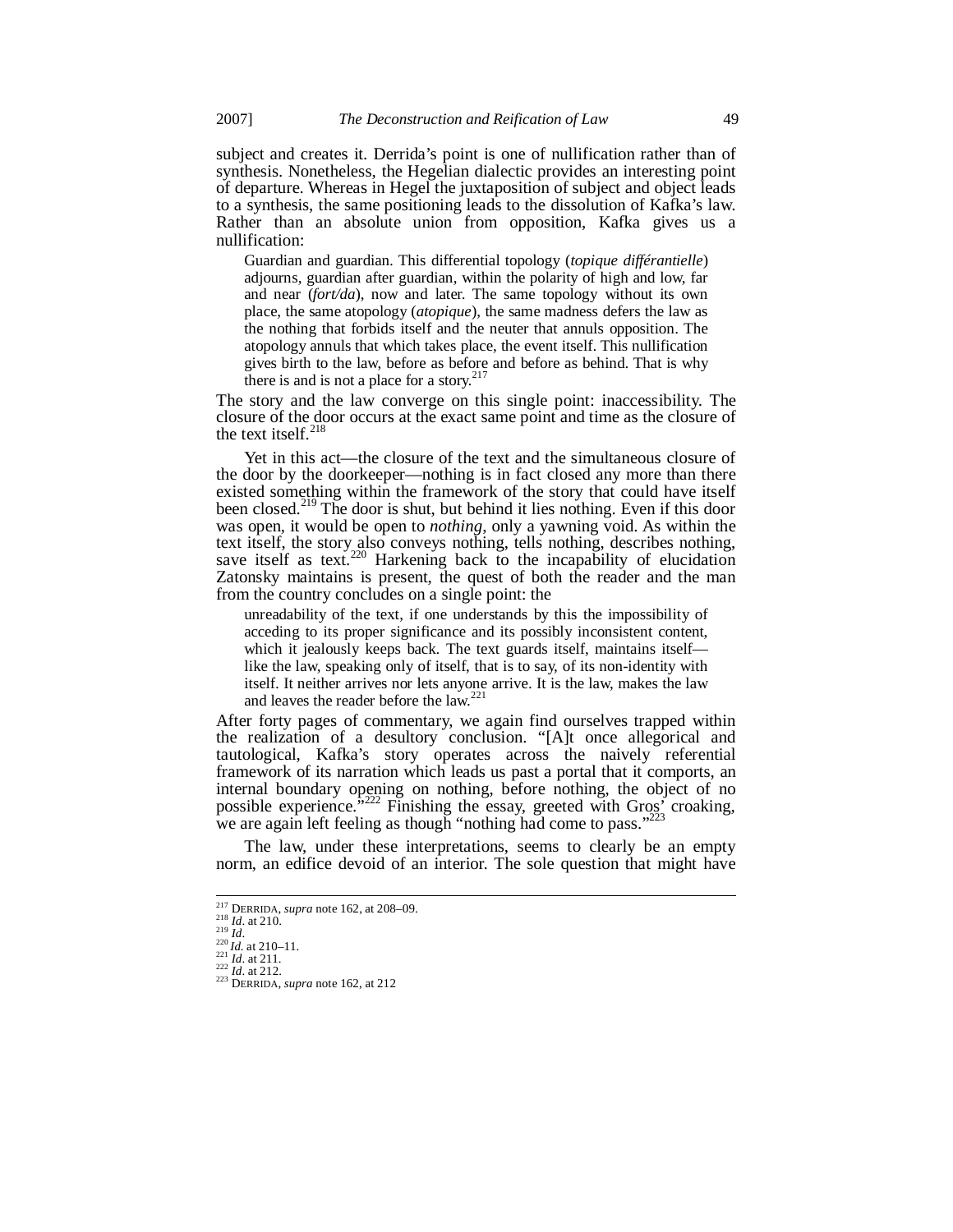assuaged the tension of these stories—"where does this law come from?" has proven unanswerable. The law hides its origin, or defies any attempt to discern the well from which it springs. Yet even if the exact origin of this law cannot be pinned down with any specificity, there is a certain characteristic of legal reality that may give an answer to why Kafka's law has developed as it has: its origin in societal relation. The question becomes, if the philosophical underpinnings of law rest in the relation of individuals within a society, why do those relations appear nowhere in *The Trial* or "Before the Law?" I now turn my attention to this question, whose answer lies in the phenomenon of reification.

# IV. REIFICATION AND THE QUESTION OF LEGAL REALITY

The classic explanation of reification is given by Georg Lukács. In defining the essence of the commodity-structure, Lukács asserts that "[i]ts basis is that a relation between people takes on the character of a thing and thus acquires a 'phantom objectivity,' an autonomy that seems so strictly rational and all-embracing as to conceal every trace of its fundamental nature: the relation between people."<sup>224</sup> Reification results from a confusion between the

natural world and the social world, where the very people who create and sustain a social construction treat their own product as something fixed and unchanging. In the act of reification, people mistakenly treat a nonthing, such as an institution, social role, or relationship, as a thing, an immutable part of the natural world.<sup>225</sup>

The purpose of this section is to elucidate the empty norm that the law is revealed to be after it is deconstructed. By viewing the law as reified its presence and form can be better understood, even if that presence and form are based on a confusion between the social and natural worlds. This section proceeds by examining Karl Marx's account of commodity fetishism and the explication of this theory by Lukács. Following this, reification will be applied to Kafka's law from a textual standpoint. Finally, "necessity" as the form of reified law will be explained as it becomes manifest through the imposition of punishment.

#### A. FROM MARX TO LUKÁCS: COMMODITY FETISHISM AND REIFICATION

On its most basic level, "fetishism is the process by which fundamentally human relations . . . become thingified, transformed into relations between things . . . which then appear to take on a life of their own."<sup>226</sup> The "things" referred to in the preceding quote are commodities, products of human labor. Marx gives his account of commodity fetishism in the first chapter of the first volume of *Capital*: "A commodity appears at first sight an extremely obvious, trivial thing. But its analysis brings out

<sup>224</sup> GEORG LUKÁCS, HISTORY AND CLASS CONSCIOUSNESS 83 (Rodney Livingstone trans., photo. reprint 1973) (1971). <sup>225</sup> Douglas Litowitz, *Reification in Law and Legal Theory*, 9 S. CAL. INTERDISC. L.J. 401, 401 (2000).

<sup>226</sup> Norman W. Spaulding III, *Commodification and Its Discontents: Environmentalism and the Promise of Market Incentives*, 16 STAN. ENVTL. L.J. 293, 311 (1997).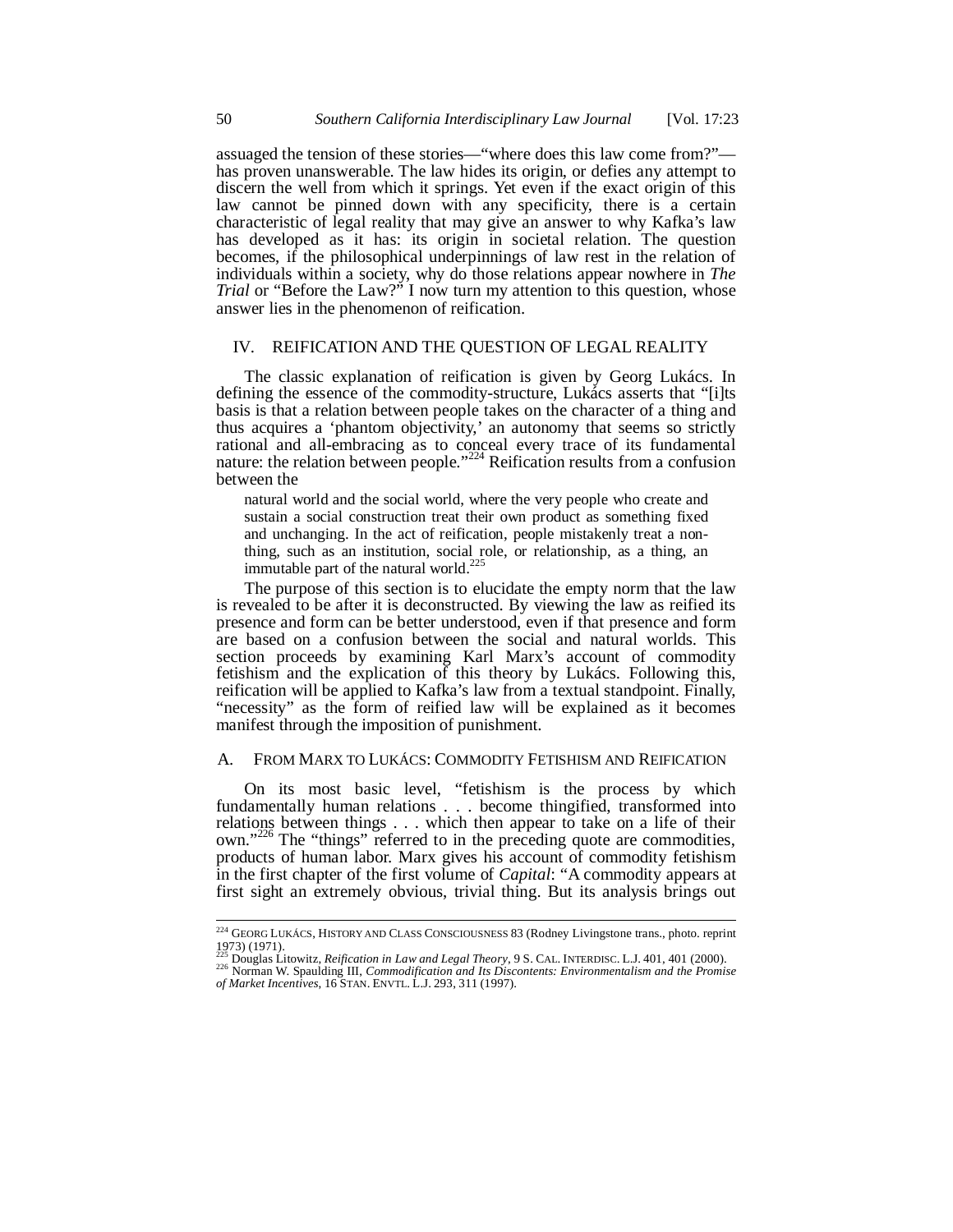that it is a very strange thing, abounding in metaphysical subtleties and theological niceties." $227$  Turning first to the use-value of a commodity, it is apparent that its mystical character does not arise from this aspect. The usevalue is simply the "usefulness of a thing."<sup>228</sup> It is "conditioned by the physical properties of the commodity, and has no existence apart from the latter."<sup>229</sup> Use-value is only the physical body of the commodity as realized in either use or consumption.<sup>230</sup> Taking a table as a concrete example, even though the wood is transformed from a raw material into a finished product, the wood itself retains its sensuous characteristic: the table retains its "wooden" quality. Yet as soon as the same table is deemed a commodity it "transcends sensuousness"<sup>231</sup> and becomes something else. The metaphysical nature of the commodity can likewise not be explained by examining the determinants of value.<sup>232</sup> The social characteristic of these determinants is always present. First, the physical act of production, no matter what form it takes, retains a physiological characteristic that grounds it firmly within the social context.<sup>233</sup> Second, examining production from a quantitative basis, this production retains its social character as a function of time, i.e. the hours needed to create a commodity.<sup>234</sup> Finally, the organization of work is itself social, arising from the employer-employee relationship, which is obviously a relation between people.<sup>2</sup>

The enigma of the commodity is a product of the form itself, of the commodity as commodity. When a product of labor assumes the form of a commodity,

[t]he equality of the kinds of human labour takes on a physical form in the equal objectivity of the products of labour as values; the measure of the expenditure of human labour-power by its duration takes on the form of the magnitude of the value of the products of labour; and finally the relationships between producers, within which the social characteristics of their labours are manifested, take on the form of a social relation between the products of labour. $^{236}$ 

The mystery of the commodity is found solely in the fact that the "commodity reflects the social characteristics of men's own labour as objective characteristics of the products of labour themselves, as the socionatural properties of these things."<sup>237</sup> A commodity is in fact nothing more than social relations. Yet through fetishism these social relations are transformed into relations between things, each endowed with a mystictheological persona that establishes them as autonomous objects.<sup>238</sup> This fetishism arises through the process of exchange. When individuals bring

<sup>&</sup>lt;sup>227</sup> KARL MARX, CAPITAL I: THE PROCESS OF PRODUCTION OF CAPITAL 163 (Ben Fowkes trans., 1976).<br><sup>228</sup> *Id*. at 126.<br>*2*29 *Id*.

<sup>230</sup> *Id*. <sup>231</sup> *Id*. at 163. <sup>232</sup> *Id.* at 164.

<sup>233</sup> MARX, *supra* note 227, at 164 <sup>234</sup> *Id*.

<sup>235</sup> *Id*.

<sup>&</sup>lt;sup>236</sup> *Id.*<br><sup>237</sup> *Id.* at 164–65.<br><sup>238</sup> *Id.* at 165; Karl Marx, Capital II: The Process of Circulation of Capital 303 (David Fernbach trans., 1978).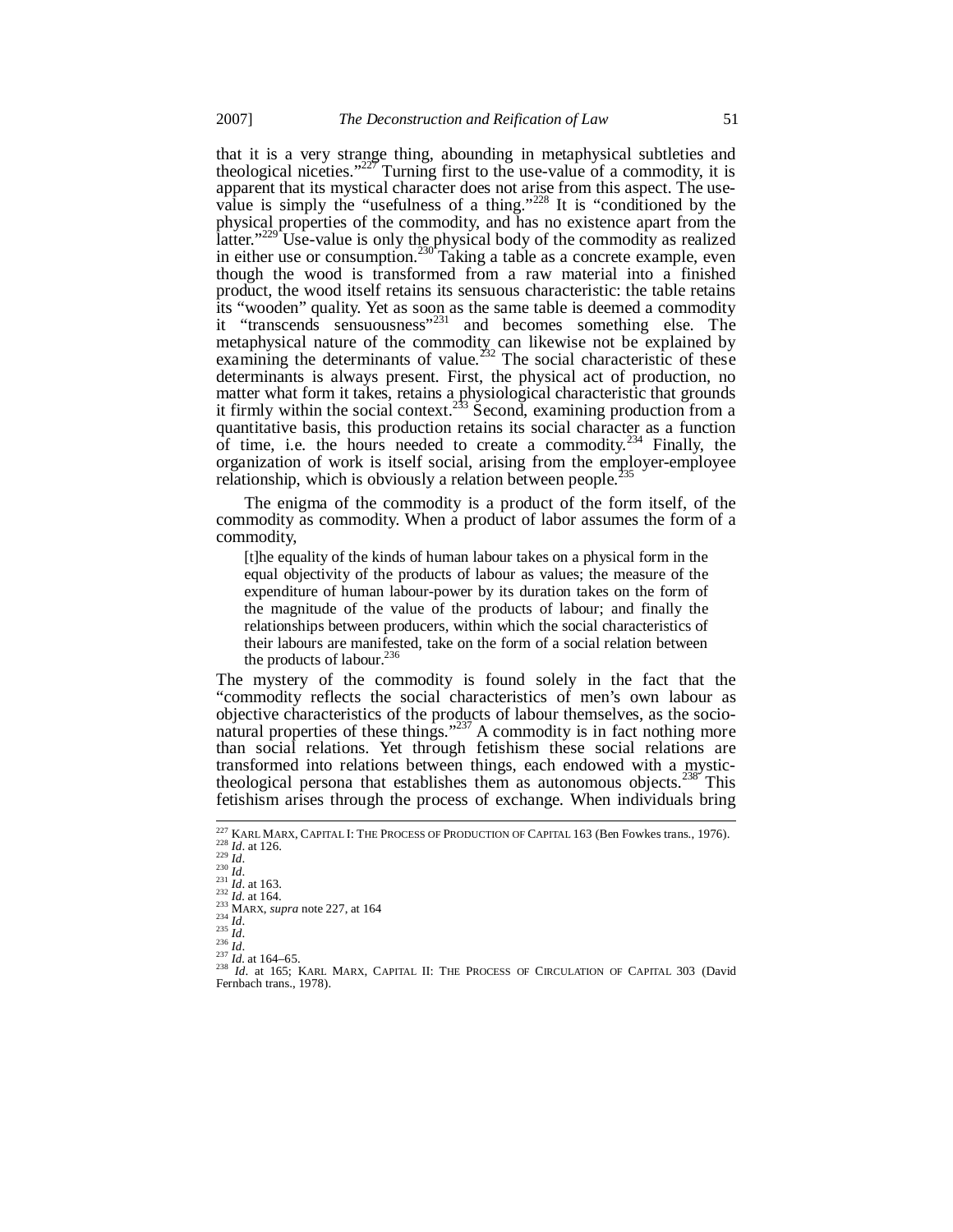products into the market they do so in a way that conceals the true nature of their products. The act of transacting becomes a material relation between persons and a social relation between things.<sup>239</sup> This confusion between the social and exchange worlds occurs without the knowledge of the individual participants.<sup>2</sup>

The commodity fetishism of Marx was adopted and advanced as the *Verdinglichung*, "reification," of Lukács. Lukács analyzes the phenomenon of reification so as to implicate both the objective form and the subjective taints that naturally arise from this process. As Lukács states, "At this stage in the history of mankind there is no problem that does not ultimately lead back to that question [the question pertaining to the commodity-structure] and there is no solution that could not be found in the solution to the riddle of commodity-*structure*."<sup>241</sup> The broad purpose of Lukács is to show the pervasive damage wrought by reification on society and the individuals that comprise that society.

This damage is a product of the one overarching effect reification has on man, which in turn has both an objective and subjective component.<sup>2</sup> Because of reification "a man's own activity, his own labour becomes something objective and independent of him, something that controls him by virtue of an autonomy alien to man."<sup>243</sup> This alienating autonomy gives birth to "things" and "relations between things."<sup>244</sup> The objective societal manifestation of reification lies in the genesis of commodities and markets, both of whose existence becomes self-perpetuating.<sup>245</sup> In this objective sense, "man projects the contingent facts of the capitalist economy onto the natural world as if the current arrangement was part of the furniture of nature, rigid and unalterable."<sup>246</sup> Once the commodity-structure has been put into place, man may be able to manipulate the market, learn its laws, etc., but he will be at a loss to alter it objectively.<sup>247</sup> Subjectively, reification becomes manifest after the market has been established. Once this occurs, "a man's activity becomes estranged from himself; it turns into a commodity which, subject to the non-human objectivity of the natural laws of society, must go its own way independently of man just like any consumer article."<sup>248</sup> This subjective reification results in

the fact of a double alienation: the worker is first of all cut off from the substance of his work and then, secondly, from the product of his labor. The consequence of this reification is manifested in the progressive disappearance of the individual, personal, and teleological character of human work.  $\ldots$ .<sup>249</sup>

<sup>239</sup> MARX, *supra* note 227, at 166.

 $^{240}$  *Id.* at 166–67.

<sup>241</sup> LUKÁCS, *supra* note 224, at 83. <sup>242</sup> *Id*. at 87. <sup>243</sup> *Id*.

<sup>244</sup> *Id*. <sup>245</sup> *Id*.

<sup>&</sup>lt;sup>246</sup> Litowitz, *supra* note 225, at 408.

<sup>247</sup> LUKÁCS, *supra* note 224, at 87.

<sup>248</sup> *Id*.

<sup>&</sup>lt;sup>249</sup> Jean Grondin, *Reification from Lukács to Habermas*, *in* LUKÁCS TODAY: ESSAYS IN MARXIST PHILOSOPHY 90 (Tom Rockmore ed., 1988).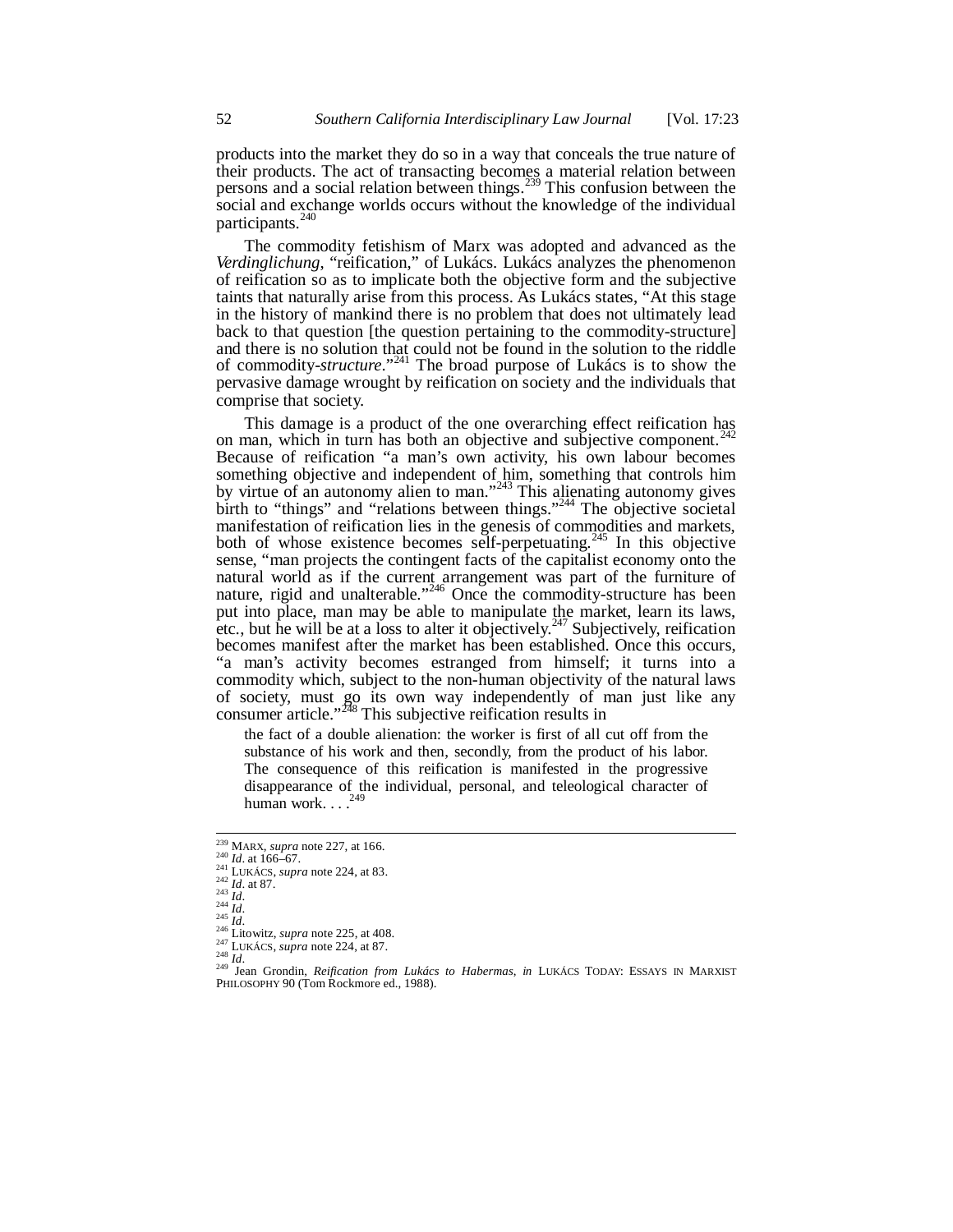When reification persists both objectively and subjectively, "natural" relations will be replaced at all points within society by rationally reified relations.<sup>250</sup> Individuals themselves turn to automatism because of the appearance that society as a whole is seemingly subjected to a unified economic process governed by unified laws, even though this appearance represents only the phantom objectivity arising from the phenomena of reification.

Capitalism thus perpetrates a form that transcends economics proper and imprints itself on every aspect of society, concealing the qualitative and material character of things as things through this rational objectification.<sup>251</sup> The effect on the consciousness of the subject populace is total ignorance. The reified nature of the forms of capital and commodities in capitalist society project themselves onto the mind of the bourgeois as the "pure, authentic, unadulterated forms of capital." $252$  The fallacy of this projection is never realized, because in these forms "the relations between men that lie hidden in the immediate commodity relation, as well as the relations between men and the objects that should really gratify their needs, have faded to the point where they can be neither recognized nor even perceived."<sup>253</sup> The reified mind comes to regard these forms as the true representations of its societal existence, making reification the "necessary, immediate reality of every person living in capitalist society."<sup>254</sup> Once a society becomes fully reified "there can be no serious discussion of alternative arrangements. The universe of discourse collapses onto the existing arrangement in an unending cycle of legitimation and resignation."<sup>255</sup> This unwitting cyclical blindness can only be overcome by examination of the totality of the capitalist structure, by "*constant and constantly renewed efforts to disrupt the reified structure of existence by concretely relating to the concretely manifested contradictions of the total development, by becoming conscious of the immanent meanings of these contradictions for the total development*."<sup>256</sup> Only by removing oneself from the immediate reality of the reified society and bringing the process of reification into "full view of the critical, conscious mind"<sup>257</sup> may the contradictions be viewed for what they are, and the natural, social relations underlying the commodity-structure be restored.

#### B. THE REIFICATION OF KAFKA'S LAW

The Deconstructionist failure in coming to terms with either the nature of Kafka's law or its ultimate origins is not a function of the law in its objective manifestation, but rather arises because of the inability of the subjective consciousness to take true account of the situation that gives rise to the law as Kafka portrays it. The law remains an empty norm not

<sup>250</sup> *Id*. at 89.

<sup>251</sup> LUKÁCS, *supra* note 224, at 92. <sup>252</sup> *Id*. at 93.

<sup>253</sup> *Id*.

<sup>254</sup> *Id*. at 197. <sup>255</sup> Litowitz, *supra* note 225, at 411. <sup>256</sup> LUKÁCS, *supra* note 224, at 197.

<sup>257</sup> Litowitz, *supra* note 225, at 409.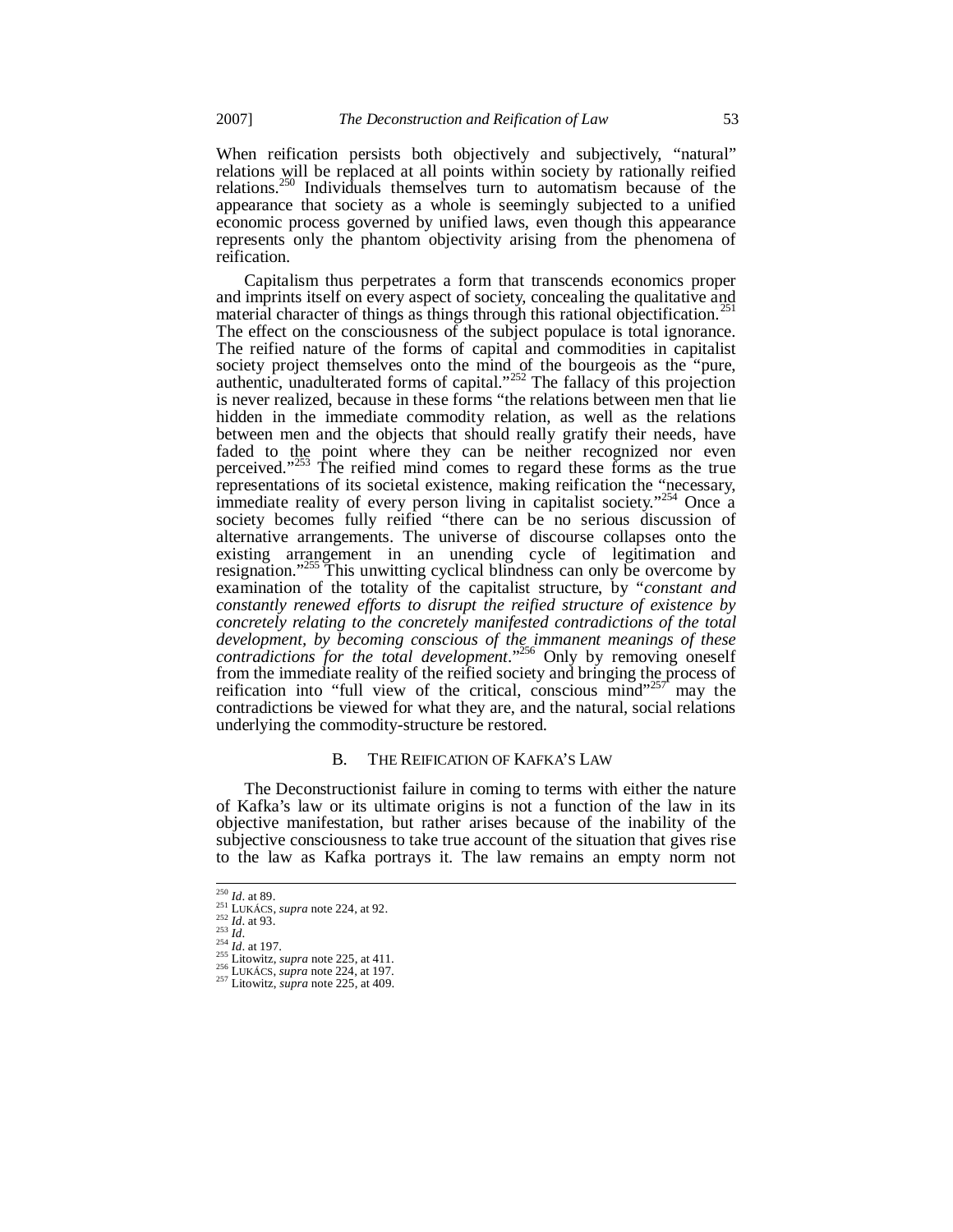because the edifice is denuded of interiority, but because the functioning of the machine takes place entirely behind the open door. The law is empty in relation to its logical objects because it no longer requires interaction with these objects in order to reach decisions. In a very real sense, K. and the man from the country are stripped of their individuality and humanity and subjected to a process that objectifies all relations that come into contact with it. This objectification, which alters the characterization of all relationships that touch upon the law, is a function of the phenomenon of reification, a process that can explain the alienation and subordination of the individual in Kafka's legal texts.

The analysis of the reification of law in Kafka's texts proceeds on three levels. First, we must return to Lukács to understand the formal process that leads to the reification of law. Second, Kafka's texts must be examined, paying special attention to the nature of the "social" relationships in each story. Finally, the ultimate appearance and nature of the law in these stories can be understood as a function of punishment. The law, once reified, becomes the act itself, the imposition of formal punishment. In undertaking this tripartite study we can finally disrupt the reified structure of Kafka's law and extricate ourselves from Gros' desultory observation, for at once we are able to step outside the texts and judge them with no hindrance of consciousness.

# 1. *Lukács' Account of the Reification of Law*

As noted previously, reification has the effect of alienating man from the objects he creates. Yet these objects themselves suffer the same alienation, as does any "thing" which is reified, including institutions such as the law. The capitalist economists divorce these empty manifestations, these reified things, "from their real capitalist foundation and make them independent and permanent by regarding them as the timeless model of human relations in general."<sup>258</sup> This divorce is a function of the fact that the capitalist transformation must touch on all aspects of society if the preconditions of its self-realization are to be fulfilled.<sup>259</sup> Thus even the legal system *must* become reified, and this process will totally conceal the true origin of the law. The essence of reified law is formalism. Lukács quotes from Max Weber's *Gesammelte politische Schriften*:

The modern capitalist concern is based inwardly above all on *calculation*. It requires for its survival a system of justice and an administration whose workings can be *rationally calculated*, at least in principle, according to fixed general laws, just as the probable performance of *a machine* can be calculated. It is as little able to tolerate the dispensing of justice according to the judge's sense of fair play *in individual cases* or any other irrational means or principles of administering the law . . . as it is able to endure a patriarchal administration that obeys the dictates of its own caprice, or sense of mercy and, for the rest, proceeds in accordance with an inviolable and sacrosanct, but irrational tradition . . . . They (modern

<sup>258</sup> LUKÁCS, *supra* note 224, at 94–95.

<sup>259</sup> *Id*. at 95.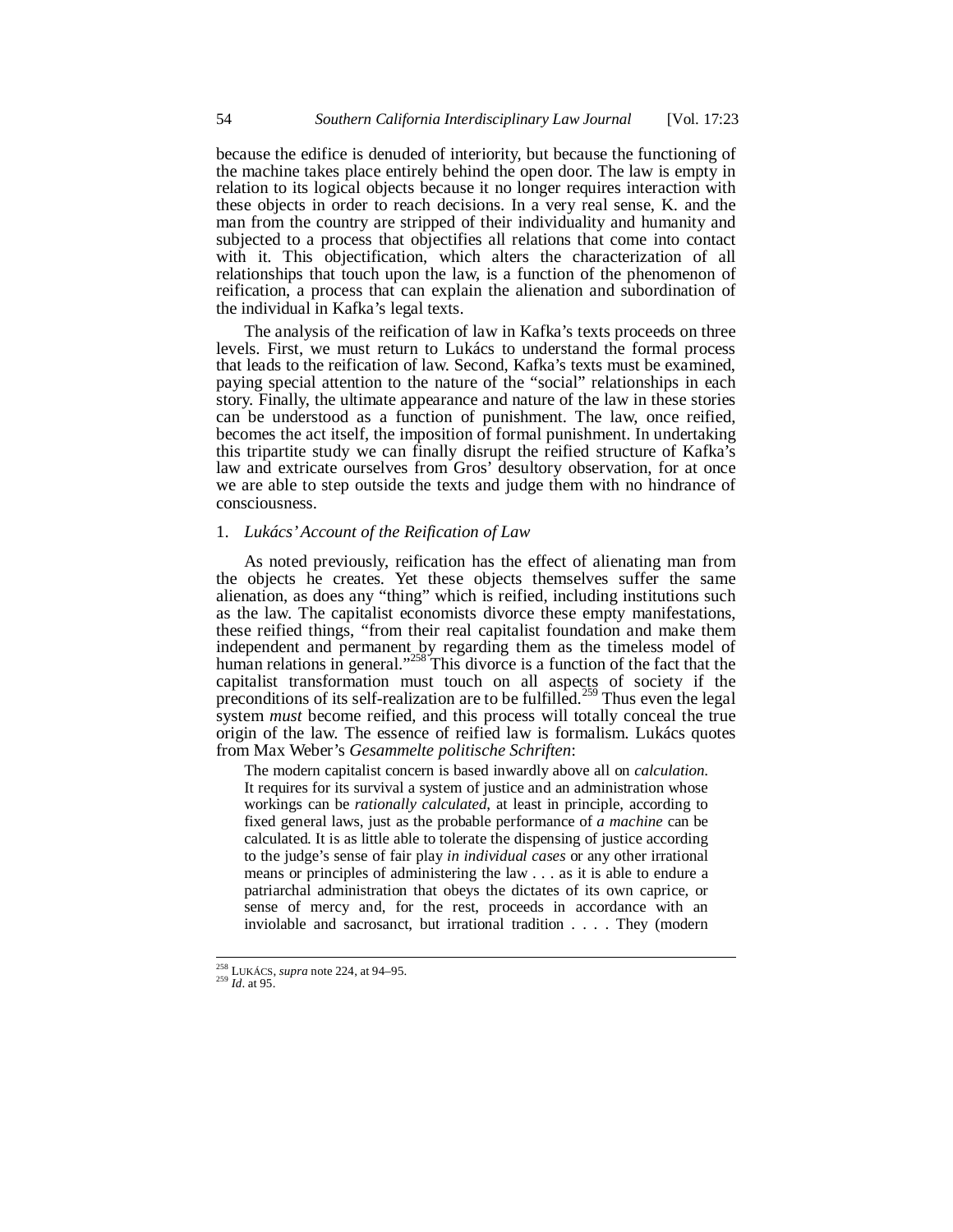businesses) could only come into being in the bureaucratic state with its rational laws where . . . the judge is more or less an automatic statutedispensing machine in which you insert the files together with the necessary costs and dues at the top, whereupon he will eject the judgment together with the more or less cogent reasons for it at the bottom: that is to say, where the judge's behavior is on the whole *predictable*. 260

Within this development there is both a subjective and objective break with the traditional empirical-irrational method of the administration of justice. Subjectively, tradition had focused on the requirements of men and tailored justice to these requirements. Objectively, justice had been tailored to the specific matter at hand. Reification causes a break with tradition, and in place of the empirical-irrational system there

arises a rational systematization of all statutes regulating life, which represents, or at least tends toward a closed system applicable to all possible and imaginable cases. . .the legal system is formally capable of being generalised so as to relate to every possible situation in life and it is susceptible to prediction and calculation.<sup>261</sup>

Capitalist society needs the exact calculation that necessitates the abandonment of empiricism and tradition, yet at the same time this need "requires that the legal system should confront the individual events of societal existence as something permanently established and exactly defined, i.e. as a rigid system.<sup>5262</sup> Thus the reification of the system precipitates the reification of the relationships that become subject to it. This causes constant conflicts within the system. Yet these conflicts are not resolved immediately as a function of a specific societal tension between persons as they would be in the traditional system, but merely result in newer and newer codifications to the system, an evolution perpetuated ad infinitum, which has the effect of entrenching the legitimacy of the system itself. This constant need of codification is the source of the

paradoxical situation whereby the 'law' of primitive societies, which has scarcely altered in hundreds or sometimes even thousands of years, can be flexible and irrational in character, renewing itself with every new legal decision, while modern law, caught up in the continuous turmoil of change, should appear rigid, static and fixed.<sup>263</sup>

The law, characterized as an empty norm, fits within this broader view of the reification of the legal system. If the law, once reified, becomes an entirely general body of statutes, and justice is a function of inserting files and dues into the system, the individual will be confronted with nothing. He must only stand aside and wait for a dispensation that will (hopefully) come. As the reification transforms the entirety of the process, not only will a solitary individual be isolated from the system, but personal litigants will also be estranged from each other. The law is no longer about litigant A versus litigant B in a personal and immediate sense. It is their relation transformed into a "thing," and that alone, which is cycled through the

<sup>260</sup> *Id*. at 96. <sup>261</sup> *Id*. <sup>262</sup> *Id*. at 97.

<sup>263</sup> *Id*.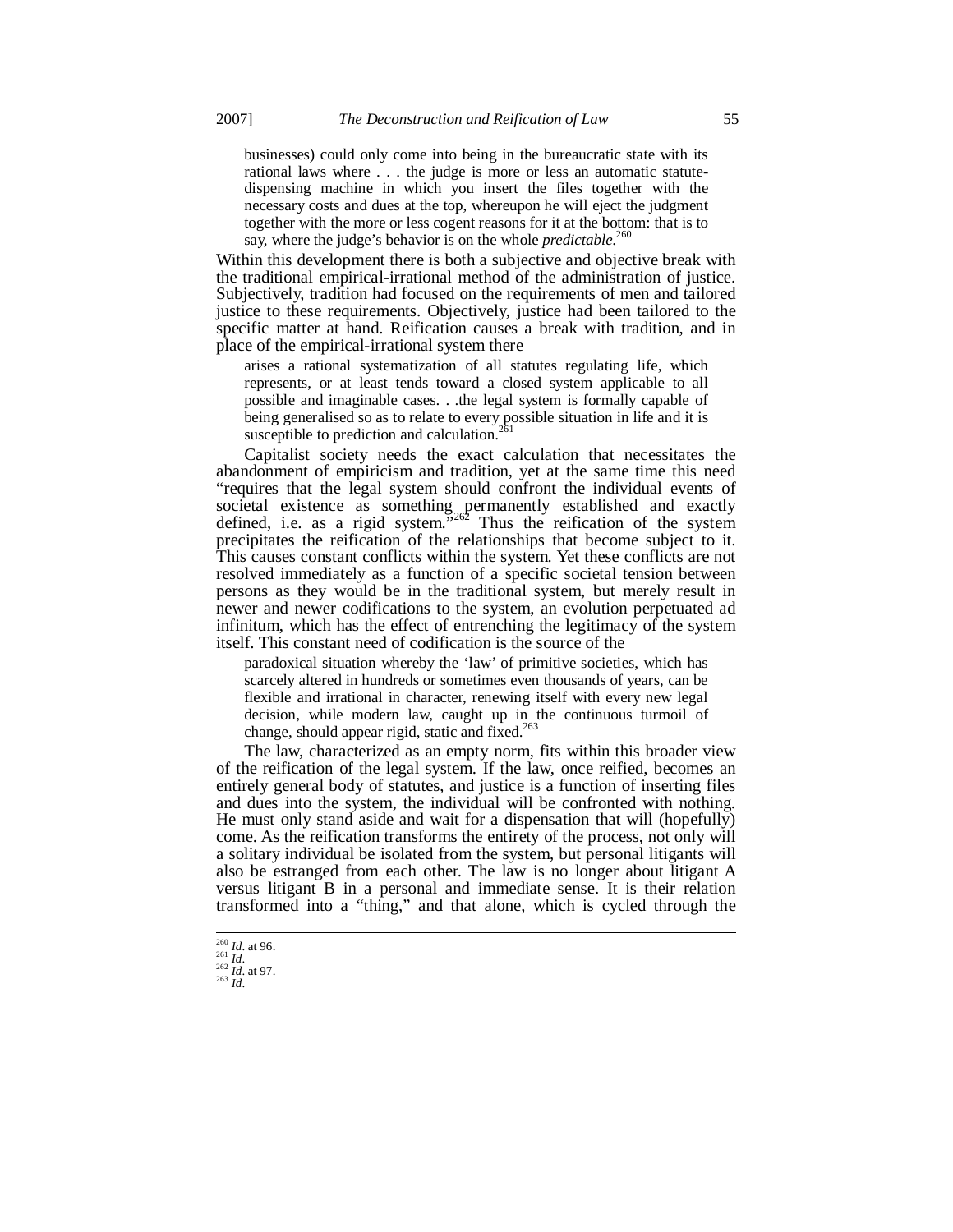system. The empirical model, which had sought to base justice not only on the circumstances but also the individuals in specific cases, is sacrificed to a total formalism that has no need of man. Once reification is made complete, the edifice of the law loses all interior and a man in search of justice will find only empty croaking.

Derrida's failure to penetrate and discover the origin and essence of Kafka's law can be seen as the product of this pervasive reification. In the reified legal system the question of whether the qualitative content can be understood by means of a rational, calculating approach is a function of the question of form versus content rather than the interaction of two principles operating in the same sphere.<sup>264</sup> Lukács traces the genesis of this thinking to the bourgeoisie attack on natural law. The assumption of the bourgeois jurists was that the "formal equality and universality of the law (and hence its rationality) was able at the same time to determine its content."<sup>265</sup> Thus there was a general refusal "to admit that a legal relationship had a *valid* foundation merely because it existed *in fact*."<sup>266</sup> Summing up neatly the rationalist tendencies of the day is a quote from Voltaire: "Burn your laws and make new ones! Whence can new laws be obtained? From Reason!"267 But after this juridical revolution had achieved partial victory, a critical and historical view began to emerge, holding the belief that the "content of law is something purely factual and hence not to be contemplated by the formal categories of jurisprudence."<sup>268</sup> Yet this movement itself destroys the possibility of grounding law in reason. The critical view's attempt to base the study of the content of law in history, sociology, and/or politics fulfilled the formalistic prophecy of Georg Hugo: they had to systematically abandon the "attempt to ground law in reason and to give it a rational content"<sup>269</sup> in favor of a conception of law "as a formal calculus with the aid of which the legal consequences of particular actions (*rebus sic stantibus*) can be determined as exactly as possible."<sup>270</sup>

This evolution is only a particular historical account of the general process of the reification of law. Yet the critical view, by maintaining a formalistic approach to jurisprudence divorced from reason, veils the origin and evolution of law, turning it into something as "incomprehensible to the jurist as the bourgeois crises had been to the political economist."<sup>271</sup> If the law has become only a system into which certain information is pumped and the resolution of every case is based on generalized statutes, then the exact understanding of the evolution of law or its origins should remain shrouded; it has in fact become alienated from the system that it gave birth to. Derrida's failure to discern the origin of Kafka's law results from the inability of consciousness to pierce this shroud. Reified law takes on the appearance of something fixed and static, something that has always been

<sup>264</sup> LUKÁCS, *supra* note 224, at 107.

<sup>265</sup> *Id*. <sup>266</sup> *Id*. <sup>267</sup> *Id*.

 $^{268}$  *Id.* at 108.

<sup>269</sup> *Id*. <sup>270</sup> LUKÁCS, *supra* note 224, at 108. <sup>271</sup> *Id*.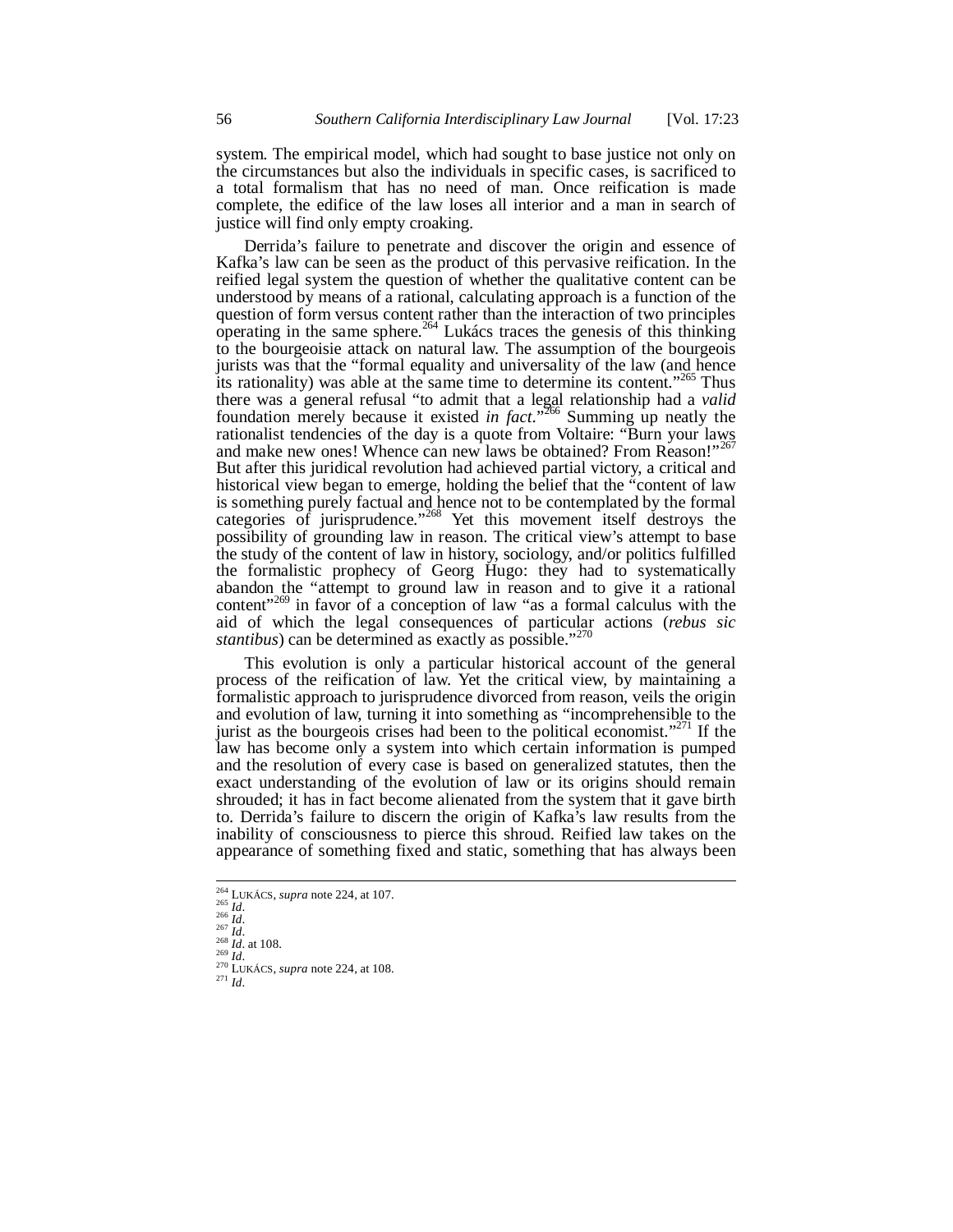and thus must represent the true nature of interaction within society. Portrayed through the lens of eternity, reified law will defy all attempts to find its origin. There can be no origin, because were this origin to be viewed it would contradict the image that the law itself portrays. Reified law must remain without origin and unknowable in its essence, and thus the projection is mechanistic objectively and empty from a subject point of view. An *a priori* necessity, based upon the projection of eternal existence, is the true nature of law within Kafka's writings.

The only way to overcome this is to return to Cixous' exhortation, by treating the law *as if it has not* always been there. Breaking the cycle of reification, disrupting the projection of its illusions, is the only way to come to terms with Kafka's law.

#### 2. *Reification, "Before The Law," and The Trial*

The reification of law is made complete by the formalization of the legal apparatus, a total generalization of legal principles that no longer requires man and operates on the basis of the cogs and wheels put into place by initial and subsequent codifications. This mechanistic conception of justice creates the appearance of the empty norm and, in severing the question of origin from its societal bases, obscures even those foundational premises that should shed light on what the essence of the law is. An examination of Kafka's law and the legal relationships in Kafka's stories displays this phenomenon with remarkable consistency.

From an objective perspective, it is clear that the law in these stories has *become* reified, transformed into a formalistic system. Although Kafka does not write a great deal on the history of the court, through hearsay a few "legends" are conveyed. Titorelli, when apprising K. of the possible decisional outcomes, notes that definite acquittal is no longer granted, though it had been in the legends told of the court. The ever-active Block, even though he has employed Huld and an array of pettifogging attorneys, yearns to employ one of the "great lawyers," those brilliant jurists talked about only in legends who could secure any outcome they desired. These references are brief and come to the reader after passing through many ears and mouths, yet these legends paint a portrait of a system that has not always been so rigid and formal. The objective reification creates this image of eternity and the notion that the system has always been the way it is. By concealing these legends and chalking them up to fantasy the system is able to perpetuate its own existence not only into the future, but also as a fiction that extends into the past.

Subjectively, the relationships of all who come into contact with the Law are reified. "Before the Law" is simplistic in its overt construction; the sole relationship that consumes the reader is between the man from the country and the doorkeeper. The law remains forever on the periphery. If the task of the man is truly to attain the law, has he achieved this goal? It seems not. Yet if this is so, it is less a function of an emptiness behind the gate than of the formalism alluded to by Weber. Viewing the law as reified one is led to the conception of the judge, and by obvious extension the law,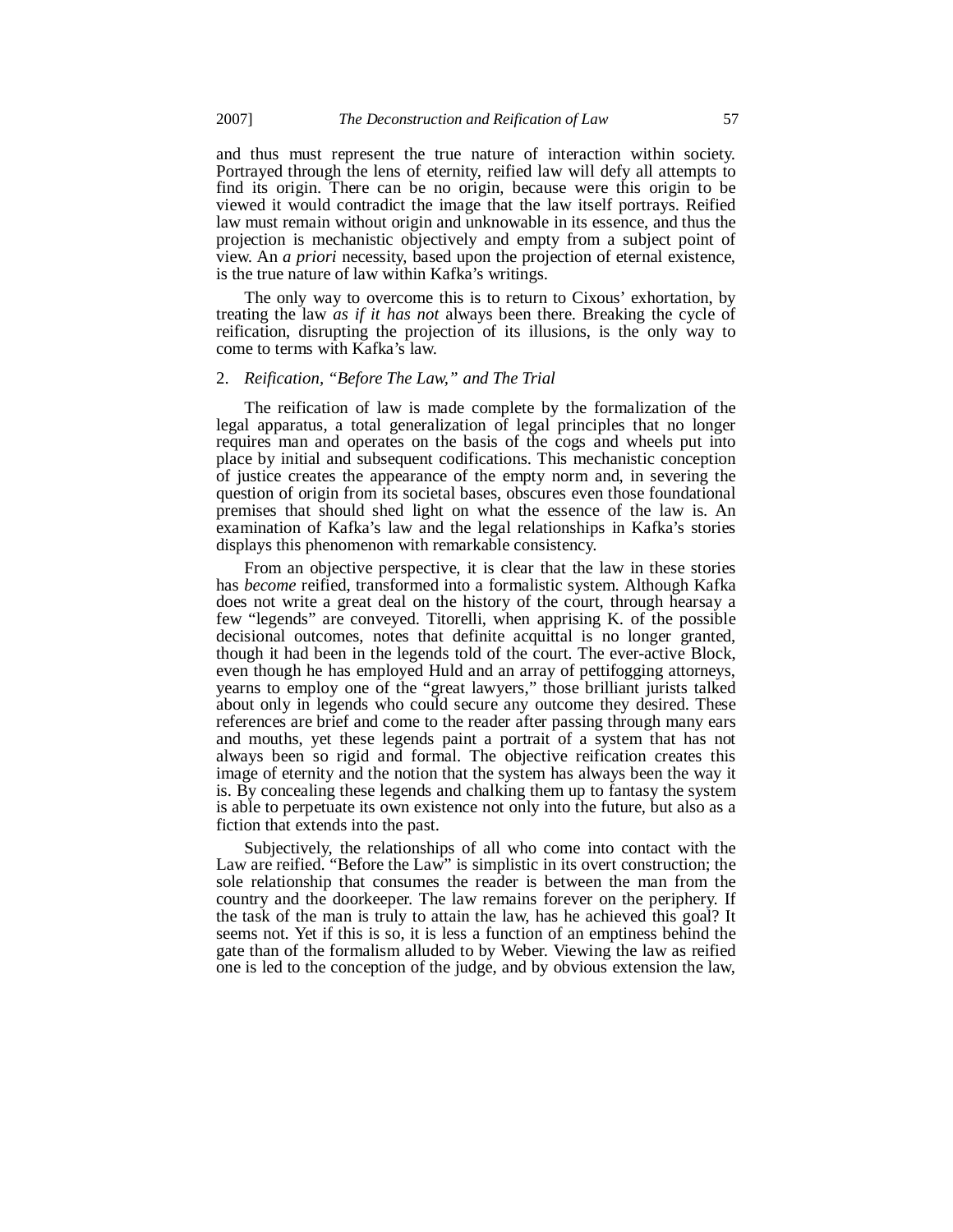that Weber characterized as necessary in capitalist society. Justice becomes a matter of computation; the law is given information and a judgment is disgorged. The man has given the doorkeeper some information, for the doorkeeper knows that he has come from the city seeking admittance to the law. That being the case, non-admittance must be the result of one of two things, both endemic to a reified system.

First, the law might be in the process of computing the judgment. It may have attained all necessary information and is simply passing it through the necessary channels to decide the judgment. Perhaps the matter is extremely complex, requiring the consultation of any number of codifications. Or perhaps the light shining in the dimness of the dying man's eyes is evidence of an imminence of judgment. Maybe the process itself is infinite, tracing Deleuze and Guattari's field of immanence, the information passed on from room to room, another functionary always waiting behind the closed door to prolong the process indefinitely. The waiting may simply be a function of this processing. In any event, this function itself is a result of the reification of law which expels the exhortations of the man from its midst to focus solely on the thingified relation he has brought to the gate.

Second, if the law has become reified and thus formal, then surely the rules of invocation are also formal and rigid. This matter has already been touched upon, but it is worth repeating in this context. German law was impersonal and formal and no doubt required a certain form of invocation to summon it forth. Previously I had noted the doctrines of standing and justiciability. Obviously it could be something far more mundane, such as a complaint being filed on paper of the wrong color or the improper structure of the man's question of entrance. No matter the reason, the rules of the law have not been complied with and the law itself has not taken notice of the man. A machine will only work if certain levers are pulled and buttons pushed. If the exact sequence is not held to nothing will happen. Law as machine, reified law, has this exact characteristic; one must call it forth very specifically, taking care in the structure of the sentence, the order of the words, the color of the complaint, etc. If not, no audience will be granted.

Whether the non-admittance of the man from the country is a function of the first or second scenario is not important. In either case it is the reification of law that has alienated the man, leaving him alone on the slopes of despair waiting for a judgment that may or may not come, depending solely on how well the machine is working or the question of whether it is even in the process of functioning. Ernst Fischer paints this portrait succinctly: "The law is no longer a living being, but a petrified institution, no longer timely, only still intimidating." $272^\circ$  In such a stark portrait one is inevitably reminded again of Kafka's own words, recast through the reified and clouded consciousness of the man: "How modest this man is. He comes to the Law and begs. Instead of storming the Law

<sup>272</sup> Ernst Fischer, *Kafka Conference*, *in* FRANZ KAFKA: AN ANTHOLOGY OF MARXIST CRITICISM 91 (Kenneth Hughes ed., 1981).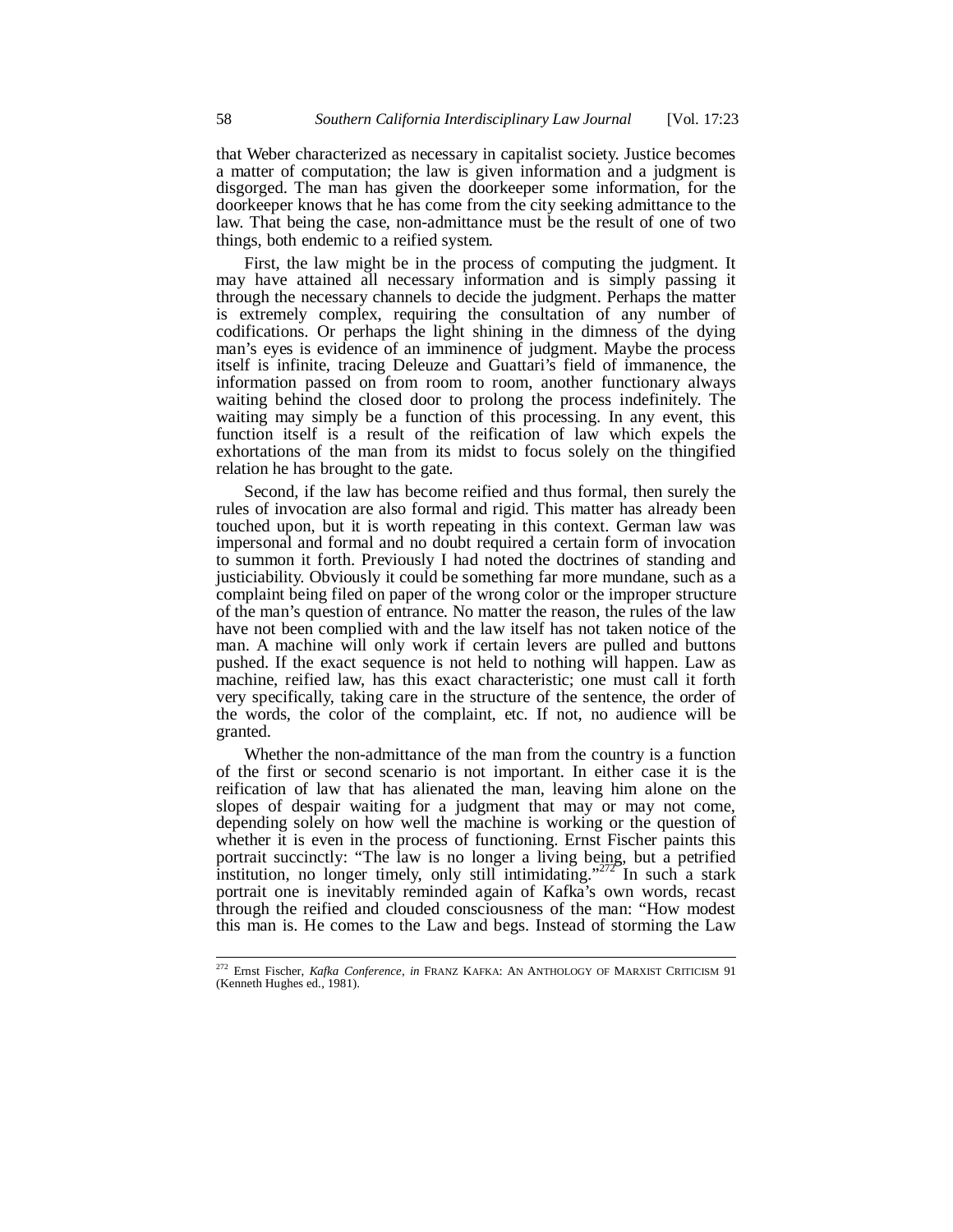and smashing it to pieces he comes and begs." This isn't technically a quote – just my rephrasing of a statement Kafka had made

*The Trial* provides a dizzying array of what should be social relationships, each touching on the law in its own way. Before treating K.'s experience with the law specifically, there are certain other relationships that must also be examined. One is that between the warders and the whipper, which provides an example of the necessity and formalism that colors even the law's interaction with its own functionaries. K., upon hearing why the two men are being whipped, protests that he had never intended such a result. One of the warders explains that as soon as a grievance is aired openly, punishment is bound to follow. Yet this punishment is based solely on the enunciation and not on any notions of justice. It is necessary, or, stated differently by the mouth of the whipper, it is "as just as it is inevitable." $2^{73}$  This necessity is premised on the form itself, on the ventilation of a complaint. The formalism is pervasive in its totality, and addressing the second quote, transforms even occupation into a notion of necessity: "I am here to whip people, and whip them I shall."<sup>274</sup> Once the machine is put into motion there is a certain *telos* that takes over. This *telos* is independent of all else, even the relation that it should be judging, and is thus transformed into a "thing," a concrete result that must be carried out no matter the legitimate objections that could be leveled against it. The relationship between Block and Huld is also thingified, manifest as the punishment inherent in a mismatched power struggle. Huld alone seems to hold the keys to Block's deliverance, to the extent a decision in his case could be so characterized, yet he is concerned only with the maintenance of his advantage. This is displayed in the most depressing manner when Huld crushes the man in front of K. with the information that his case, despite years of preparation and attention, has not even officially begun.

The most important relationships K. has with the law and which implicate the reification of the system are those with the Priest and his executioners. However, several other important interactions K. has with the Court and its functionaries are worth noting, including those with the warders, the Inspector, the Examining Magistrate, and Huld. These relationships are multi-tiered, evidencing reification in both its objective and subjective manifestations.

The warders, in and of themselves, represent a formalism born of the reification of the legal system. They don't question the legitimacy of their orders to watch over K., but go about their task blindly, keeping him under their eyes for the required ten hours daily and then drawing their pay for the job. They are not swayed by K.'s protestations of innocence, for, as they tell K., the law has decreed that we arrest you, and how could there be a mistake in that? In this circular reasoning the law itself is portrayed as rigidly formal, eternal, and always correct. What the law decrees must be done for no other reason than that the law has decreed it. This objective

<sup>273</sup> KAFKA, *supra* note 106, at 84.

<sup>274</sup> *Id*. at 86.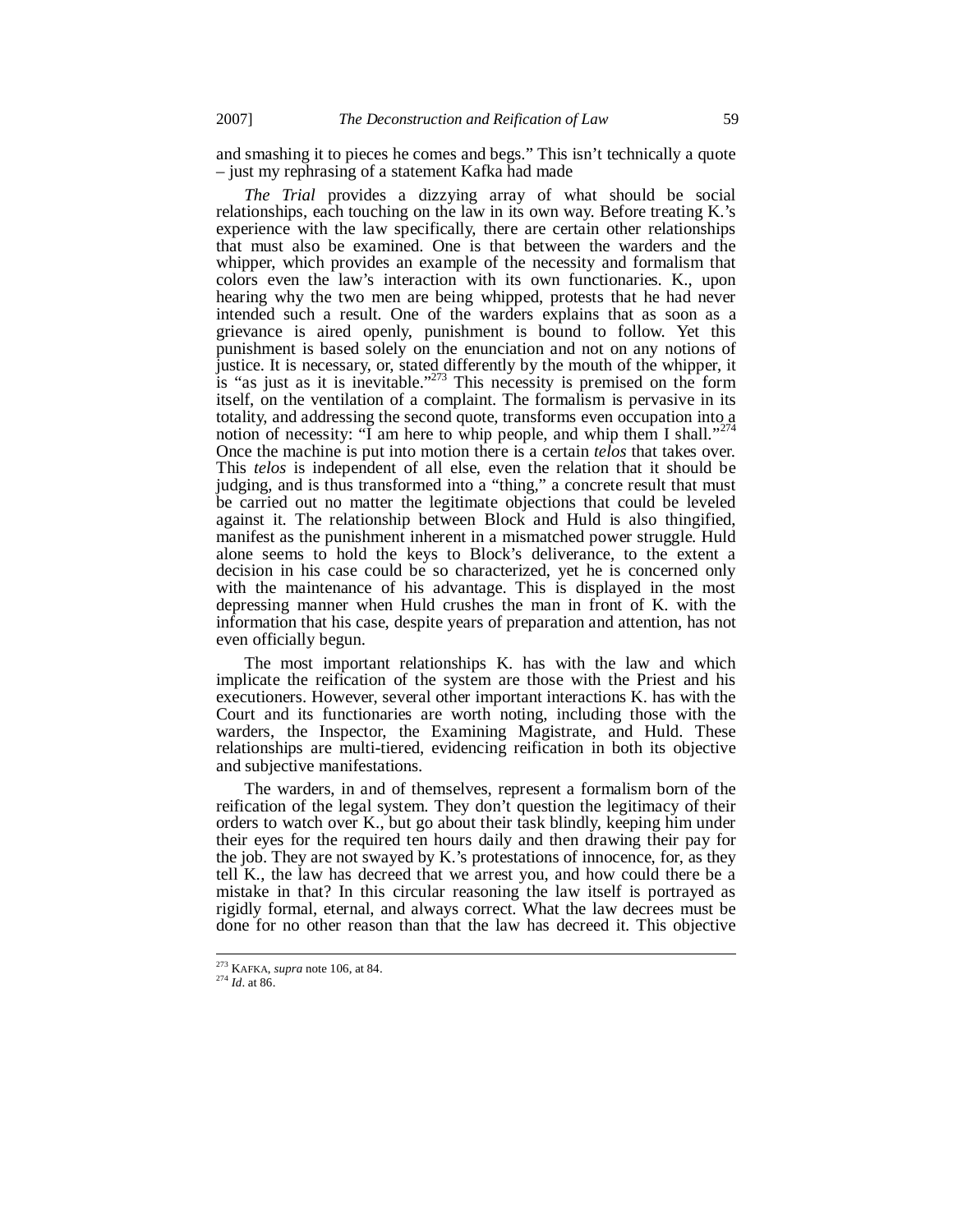reification has trickled through the system into the consciousnesses of those who carry out the will of the authorities. The reification of law reifies the minds of those who come into contact with it in such a way as to obscure the arbitrariness of its appearance. Certain questions can never be asked, and thus the warders view them as idiotic and childish. When K. offers his identification papers to the warders he is rebuffed with, "You're behaving worse than a child."<sup>275</sup> When K. is forced to admit that he is not aware of the Law that has accused him, the warder Franz mocks him, saying "[h]e admits that he doesn't know the Law and yet he claims he's innocent." The reification in this case renders the warders incapable of viewing K. as a unique individual. He is viewed through their official eyes as just another bit of chafe to be put through the machinery.

K.'s experience with the Inspector on the day of his arrest furthers the notions of necessity and mechanism inherent in this system of "justice." There is the oddly empty designation of "arrested man" that is given to K., what surely must be viewed as only a formal term to be used in set circumstances. It has no meaning past the enunciation itself. He is arrested, but that need not keep him from going about his business. More importantly, in this first meeting is the realization that this Law very much resembles an assembly line, where not only does each station undertake a different task, but each station is oblivious both to what other stations are doing and what the line as a whole is producing. When K. challenges the Inspector to answer some of his questions, the Inspector portrays for the first time the layered and ignorant reaches of the Court:

You are laboring under a great delusion. These gentleman here and myself have no standing whatever in this affair of yours, indeed we know hardly anything about it. . . . I can't even confirm that you are charged with an offense, or rather I don't know whether you are. You are under arrest, certainly, more than that I do not know.<sup>2</sup>

This quote reinforces the position of the warders, for even the Inspectors of the Court fall into the same formalism without question. Where there should be questions there is only blind obedience to an authority that increasingly takes on the appearance of divinity.

The Examining Magistrate provides an example both of a comical "computational" error and the lack of information the Court uses in making its determination. The Magistrate begins his examination by asking, so "you are a house painter?"<sup>278</sup> Of course this is incorrect and could represent the perils of trying to send information through the many channels of the Court; by the time the information reaches the end of its path it has become garbled in the same way a phrase is in the child's game of "telephone." This pitfall must be viewed as endemic to the type of mechanistic system reification gives rise to. The decisional formalism, alluded to by both the warders and the usher, is also present. If the cases are by rule a foregone conclusion, then what need of files and books does the Magistrate have?

<sup>275</sup> *Id.* at 9.

<sup>276</sup> *Id*. at 10. <sup>277</sup> *Id*. at 16–17.

<sup>278</sup> *Id*. at 40.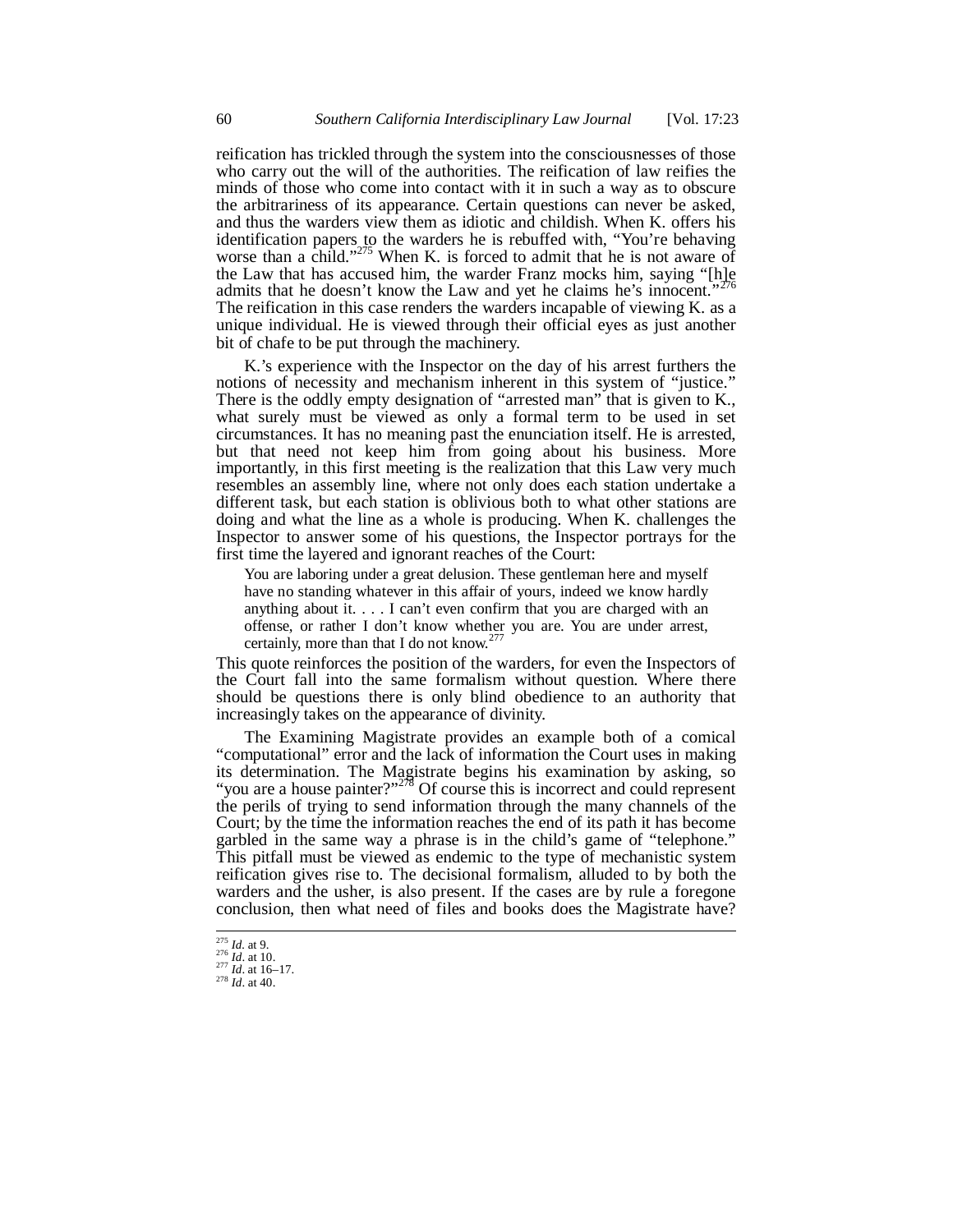None, save for his own amusement. When K. returns the next week and examines the mass of material on the Magistrate's desk, he finds only lewd drawings and a pornographic novel. This being the case, the examination itself can hardly be seen as more than a sham, and K.'s presence only an appearance of legitimacy. The system did not need either the occurrence or K.'s presence, yet puts it forward for the sake of appearances.

Huld's position with the Court, and by extension his representation of K., is commensurate with the reification of the system noted by Weber. The position of defense counsel is viewed as anathema by the officials and judges of the Court. They are, in the best cases, merely tolerated, and at no point are given even enough information about the charges to adequately combat them through pleadings. In the worst cases attempts are actually made to bar them from the courtroom, such as the story of the clerk who continually throws down attorneys from the doorway of the Court until he becomes so tired that the lawyers are able to overpower him. Every word spoken by Huld presents the system exactly as Weber had. The system itself is reified, but further, through the subjective reification perpetrated upon those subject to the Court, there also results an alienation. The attorney is alienated, a presence that at best will be tolerated by the Court, while the client is never granted a view of the internal apparatus that will judge him. Both are placed outside of a system they should be granted access to, while the machine proceeds with its machinations unaware or barely tolerant of either's presence.

K.'s final scene with his executioners is tainted with the same rigid formalism as his preceding relationships. They undertake a constant exchange of odious formalities, ranging from their initial entrance to deciding who will plunge the knife into K.'s breast. Even their bearing and essence, accompanying K., seems to be something inorganic and eternal: "It was a unity such as can hardly be formed except by lifeless matter."<sup>2</sup> Moving beyond the text itself, Orson Welles' film version of *The Trial* presents an even starker vision of a reified system at work. The narrative is slightly changed. The lawyer and Priest, speaking to K. in the Cathedral, want him to plead insanity, to say that he is a victim of persecution by some state agency that remains veiled, invisible and impenetrable. This K. won't do, always maintaining he is but a member of society, not a victim. In fact, the conspiracy resides in the attempt to persuade the citizens that they are victims and that the world is absurd and meaningless. For his failure to plea he is killed. Slavoj Žižek describes this execution in terms that implicate the means utilized to extract oneself from the reified system. K. is killed because "he presents a threat to the power the moment he unmasks, 'sees through,' the fiction upon which the social link of the existing power structure is founded."<sup>280</sup> If one is to remove themselves from the delusions of the reified system they must somehow get outside that system. Since the system's hold "upon the subject is entirely phantasmic, it is sufficient to

<sup>279</sup> KAFKA, *supra* note 106, at 224.

<sup>280</sup> Slavoj äLåek, *Ideology Between Fiction and Fantasy*, 16 CARDOZO L. REV. 1511, 1511 (1995).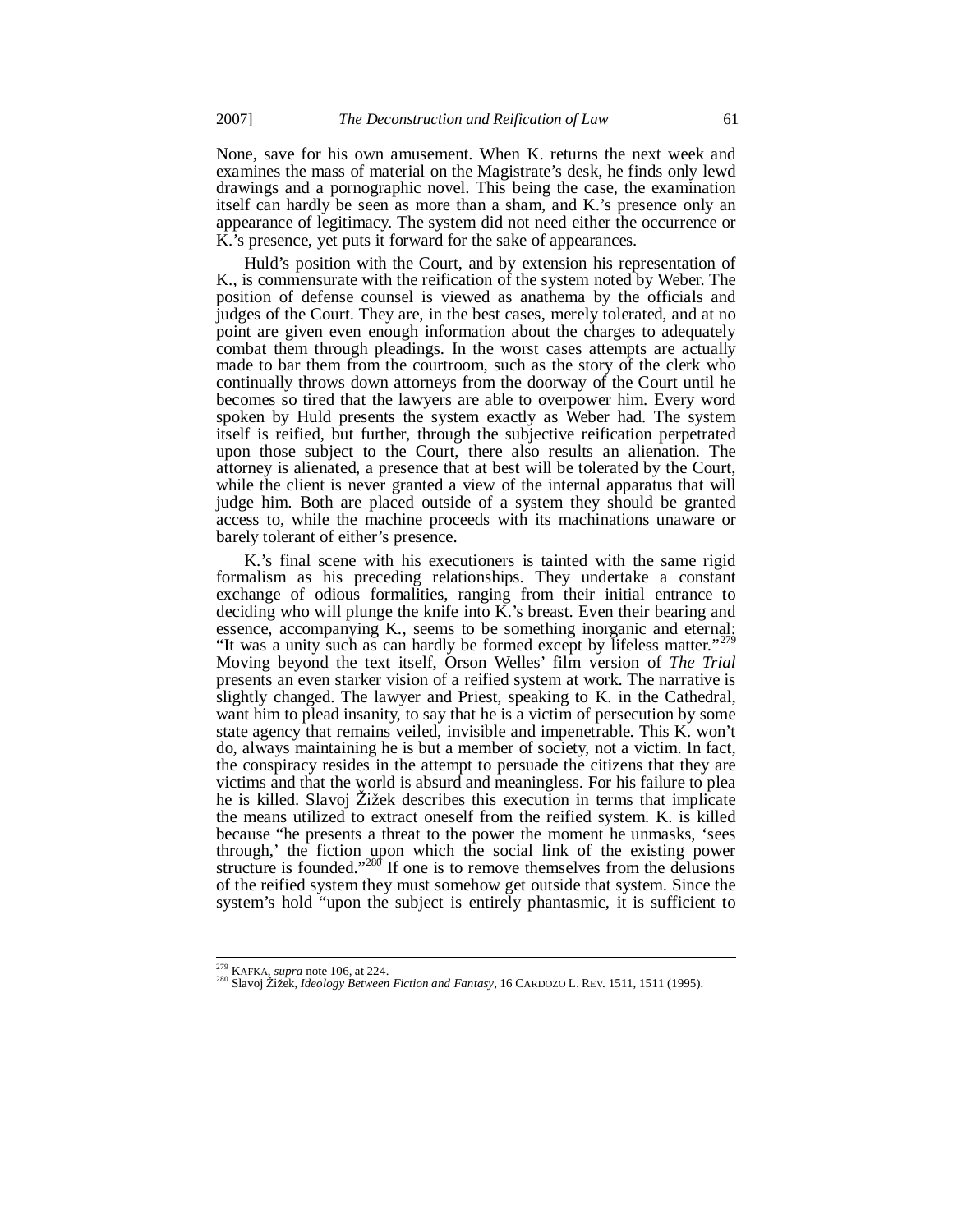break its spell via a gesture of distancing and the Court falls to dust.<sup>281</sup> Therein resides the political lesson of Welles' *The Trial*: if we are to overcome the 'effective' social power, we have first to break its phantasmic hold upon us."<sup>282</sup> Unfortunately for K., his attempt to do just this may be the cause of his death, an ominous foreboding of the ultimate manifestation of the reification of law.

The Priest provides some of the most notable and famous quotes of *The Trial*, while also recounting the parable to K. It is within the last interpretation of the parable that the form of reified law comes to the surface. K. had previously indicted the doorkeeper for ignorance at best and deceitfulness at worst in his relations with the man from the country. But in the final account the Priest explains why those interpretations are improper:

Many aver that the story confers no right on anyone to pass judgment on the doorkeeper. Whatever he may seem to us, he is yet a servant of the Law; that is, he belongs to the Law and as such is beyond human judgment. In that case one must not believe that the doorkeeper is subordinate to the man. Bound as he is by his service, even only at the door of the Law, he is incomparably greater than anyone at large in the world. The man is only seeking the Law, the doorkeeper is already attached to it. It is the Law that has placed him at his post; to doubt his dignity is to doubt the Law itself." "I don't agree with that point of view," said K., shaking his head, "for if one accepts it, one must accept as true everything the doorkeeper says. But you yourself have sufficiently proved how impossible that it is to do that." "No," said the priest, "it is not necessary to accept everything as true, one must only accept it as necessary.<sup>283</sup>

The identity of the Law with the doorkeeper forces the observation that the Law itself is not concerned with truth or an altruistic concept of justice. It is solely concerned with necessity and predictability. The entire apparatus builds towards a decision that had been determined even before the particular accused was made subject to it. This is the reason the usher can tell K. with all seriousness that no matter what he does, his case will not be harmed. The decision has been made, the outcome is a foregone conclusion even prior to the commencement of proceedings. Above all else this seems to be the delusion K. suffers from: the thought that the law should be about the individual, about truth and justice and the specific facts and circumstances of each case. If the Priest serves any purpose it is perhaps only to set K.'s mind at ease as the end closes around him, much like the last moments a condemned man spends with the chaplain before walking to the chair. Nothing more could have been done, no other person could have been appealed to. K. played his part to perfection, on the outside looking in.

<sup>281</sup> Vladimir Nabokov's *Invitation to a Beheading* provides a parallel to this point. At the moment of his execution Cincinnatus finally begins questioning the absurdity of his position. As he gets up from the bench the whole scene around him grows smaller and more transparent, until those that had persecuted him simply disappear. The system fell to dust as soon as he was able to distance himself from it, look back, and realize that its foundations were flawed, that it was no more than a hollow shell built over a void. *See* VLADIMIR NABOKOV, INVITATION TO A BEHEADING 220-23 (Dmitri Nabokov trans., Capricorn Books 4th ed. 1965) (1959)

 $\widetilde{Z}$ ižek, *supra* note 276, at 1513.

<sup>283</sup> KAFKA, *supra* note 106, at 220.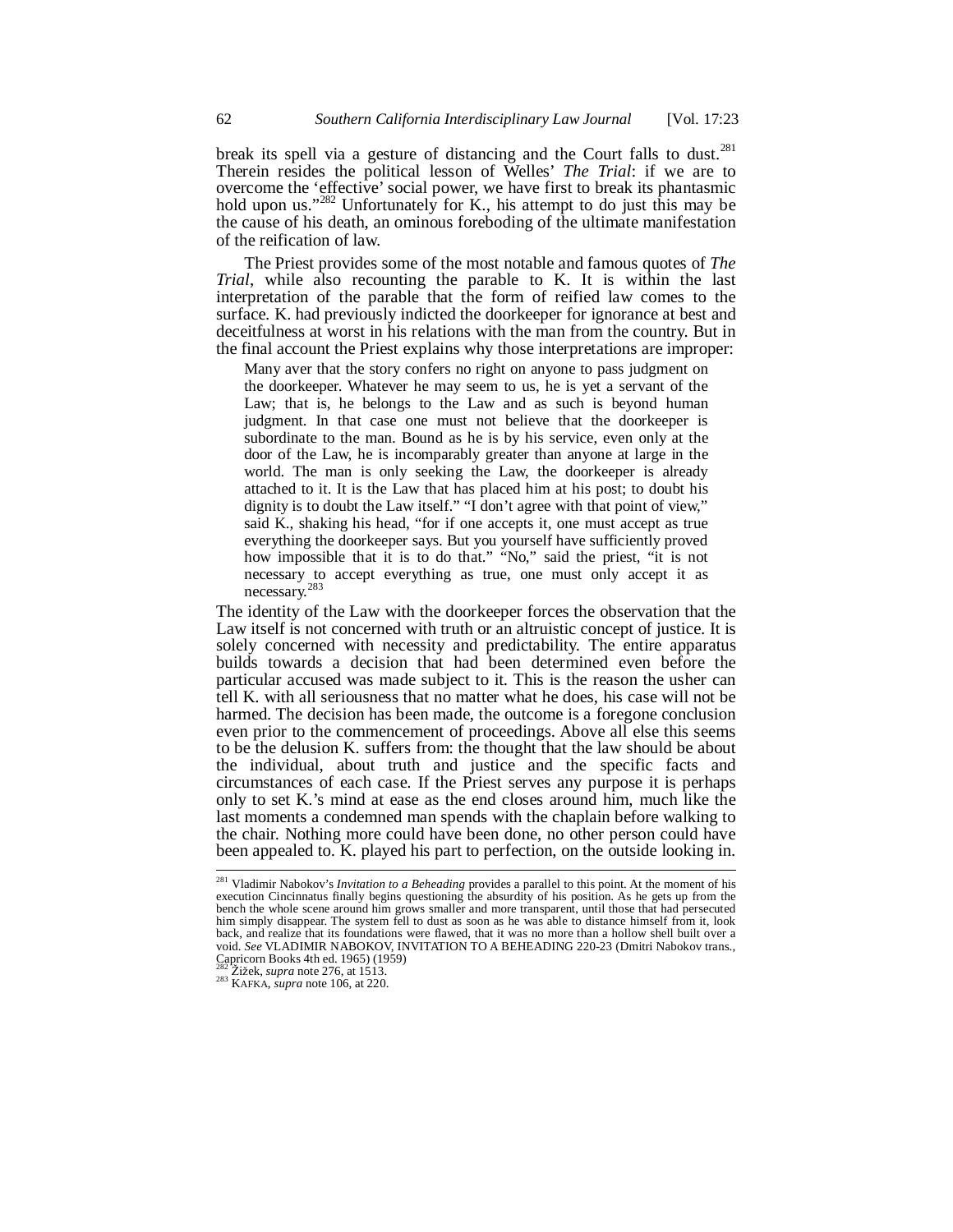He could have offered nothing to the Court, and the Court certainly wanted nothing from him. As the Priest explains, the Court's only action vis-à-vis the individual is to receive them when they come and to dismiss them when they go. Although the receiving of the individual is a superficial and empty gesture, the dismissal is the ultimate instance of necessity within Kafka's work: the imposition of punishment.

### 3. *Necessity Manifest as Punishment*

The ultimate instance of the reification of law is accomplished through the imposition of punishment. For reification to be complete the illusion must be perfect; the system must appear rigid, formal, eternal, etc. Thus the reified law "wants to make us forget life before the law."<sup>284</sup> It does this by commandeering the individual, by inscribing its rule on the flesh. As Jean-François Lyotard writes, the law is inscribed "on the body that does not belong to it.  $\ldots$  This inscription must suppress the body as savagery outside the law."<sup>285</sup> The law must bring the individual within its province and subordinate it, leaving nothing outside the law that could expose the hollowness of the interior. The punishment of the individual is not a function of a theological or ontological guilt, however, but rather the last machination of the machine of necessity the law has become. In relation to *The Trial*, K.'s

inner development and the machine's functioning finally come together in the last scene of the execution, when K. allows himself without resistance or even contradiction to be led off and killed. He is murdered for the sake of necessity and in the confusion of his guilt feelings he subordinates himself.<sup>286</sup>

The apparatus that finally seizes K. and enforces its judgment is nothing more than the appearance of necessity made concrete by the broader reification of the law. The subjective reification of law alters the individual's consciousness, blotting the memory of that which came before and entrenching the view that law, as necessity, is all there is, all that was, and an entity that must be respected and admired. Once this subjective reification is accomplished and people understand the vaunted position of necessity and automatism within society, the machine itself can get started, culminating in the objective reification of the system made complete by the necessitous imposition of punishment.

This punishment seeks the subordination of man to the functioning of the machine, and such "subordination is achieved when the question of guilt and innocence is silenced and replaced by the decision to play

<sup>284</sup> Elisabeth Weber & Jean-François Lyotard, *Before the Law, After the Law*, in QUESTIONING JUDAISM:

INTERVIEWS BY ELISABETH WEBER 104 (Rachel Bowlby trans., Stanford Univ. Press 2004).<br><sup>285</sup> Id. (quoting JEAN-FRANÇOIS LYOTARD, LECTURES D'ENFANCE 40 (Paris: Galileé 1991)). Lyotard's<br>reading ultimately parallels the Judeoway the law is present in Kafka and particularly in *The Penal Colony*. The extreme force and intensity with which the question of the body is posed, as well as the necessity for the law to come and, if one can put it this way, recover the body, reinscribe itself, by means of the needles of the machine, in the very body of the condemned man, who is condemned *a priori*. . . ." *Id.* at 105–06. <sup>286</sup> Arendt, *supra* note 95, at 4.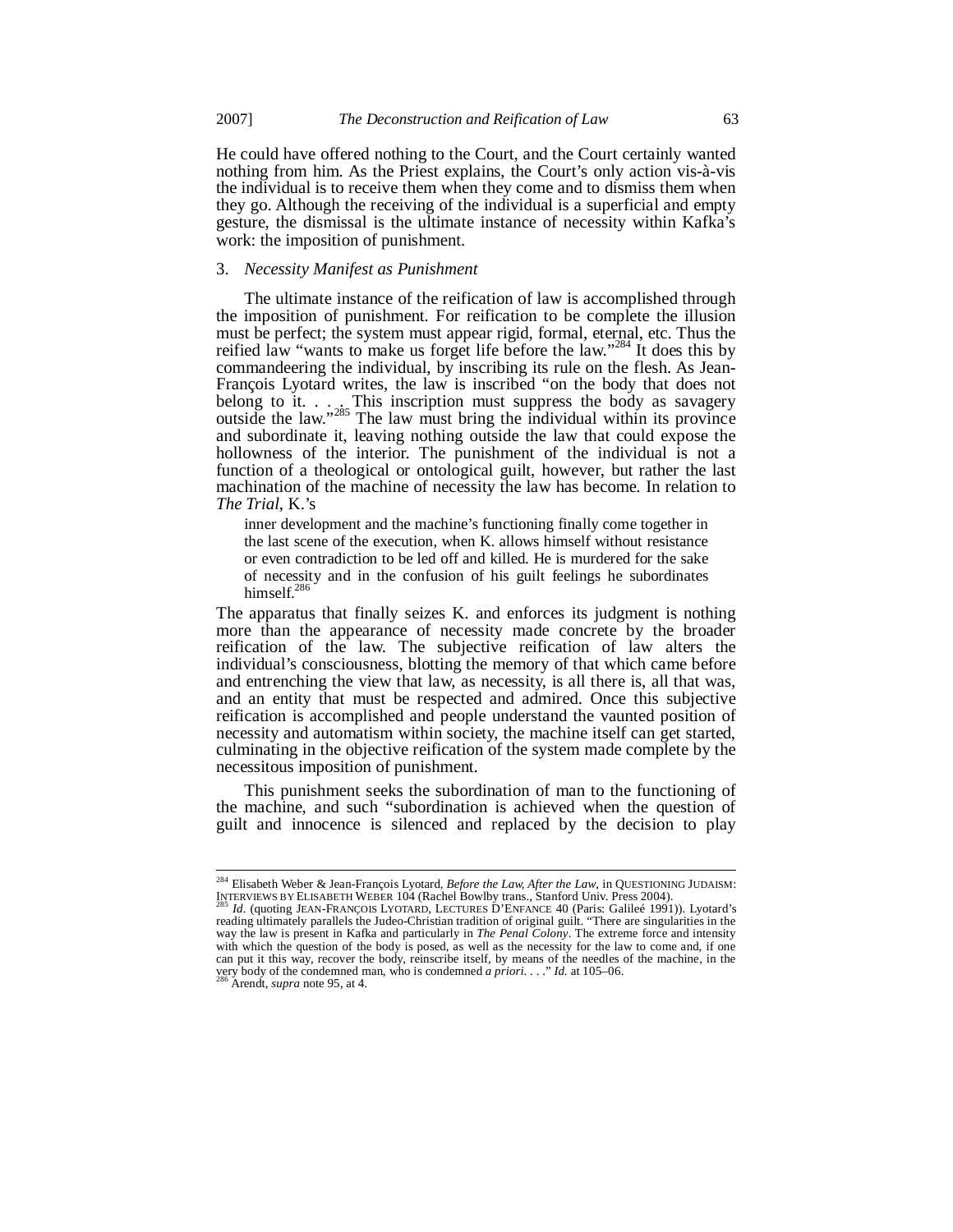whatever role in the play of necessity arbitrariness dictates."<sup>287</sup> The only guilt still possible in this conception of the system resides in the individual who refuses to play his part, who refuses to subordinate himself to necessity and the role dictated to him.<sup>288</sup> Yet punishment will accrue to both the guilty and the innocent; only the characterization of the punishment will differ. The man who does not subordinate himself sins against the necessity of the system and is guilty in that regard. He is punished in much the same manner as Lyotard describes—the machine inscribes its rule on the body thereby bringing the individual back within the confines necessity has decreed.<sup>289</sup> Punishment in this regard establishes (or reestablishes) the status quo and is commensurate to a high degree with Western conceptions of the nature of punishment; it is the law itself that enacts the punishment, and this punishment is concrete and physical. On the other hand is the individual who is "innocent," who has not sinned against the mechanics of the system or rebelled against the part assigned to him. The punishment suffered by this class is pseudo-psychological, the self-subordination of the individual to the machine and the concomitant sacrifice of personal autonomy and freedom that must accompany such an act. Whereas the flesh of the sinner is rendered forfeit by guilt, it is the individual will of the innocent that is obliterated when the law exacts its punishment. The importance of punishment and the completion of the concept of necessity are so important within Kafka's work that it appears virtually without fail when his writings touch upon the law.

In *The Trial* it is the physical and concrete punishment of the guilty that K. must suffer. The knife is plunged into his breast not because of a violation of some code or statute, but because of his consistent apostasy, his refusal to play the part of the accused. The facts that led to his conviction are the same as the ideas that race through his mind in the final moments. He still questions what could have been done, where the judge had been, who else may have been appealed to in order to aid his situation. The mere formulation of these questions is enough to damn the accused, for they represent the belief in something more than mechanics. These thoughts are

<sup>287</sup> *Id*. at 3–4.

 $288$  Arendt views this subordination as a particular characteristic of modernity and ultimately a symptom of a broader individual and societal decay:

Insofar as life is always inevitably and naturally terminated by death, its end can always be prophesied. The way of nature is always the way of decline, and a society which blindly turns itself over to the necessity of the laws inherent in it can only decline. Prophets are not necessarily prophets of doom simply because the catastrophe can always be predicted. The miracle is always salvation and not doom, because salvation and not doom depends on man's freedom and his capacity to change the world and its natural course. The delusion, widespread in Kafka's time as well as in ours, that man's job is to subordinate himself to a process predetermined by whatever powers, can only accelerate the natural decline, because in such a delusion man and his freedom come to the aid of nature and its tendency to decline As a functionary of necessity, man becomes a highly superfluous functionary of the natural law of ephemerality, and since man is more than nature, he thereby degrades himself to an instrument of active destruction. For as surely as a house built by men according to human laws will decay as soon as man leaves it and abandons it to its fate, just as surely will the world built by men and functioning according to human laws once again become part of nature and be abandoned to catastrophic doom as soon as man decides to become himself once again a part of nature, a blind tool of natural laws, but one which works with utmost precision. *Id*. at 8–9.

<sup>289</sup> Weber & Lyotard, *supra* note 285, at 105–06.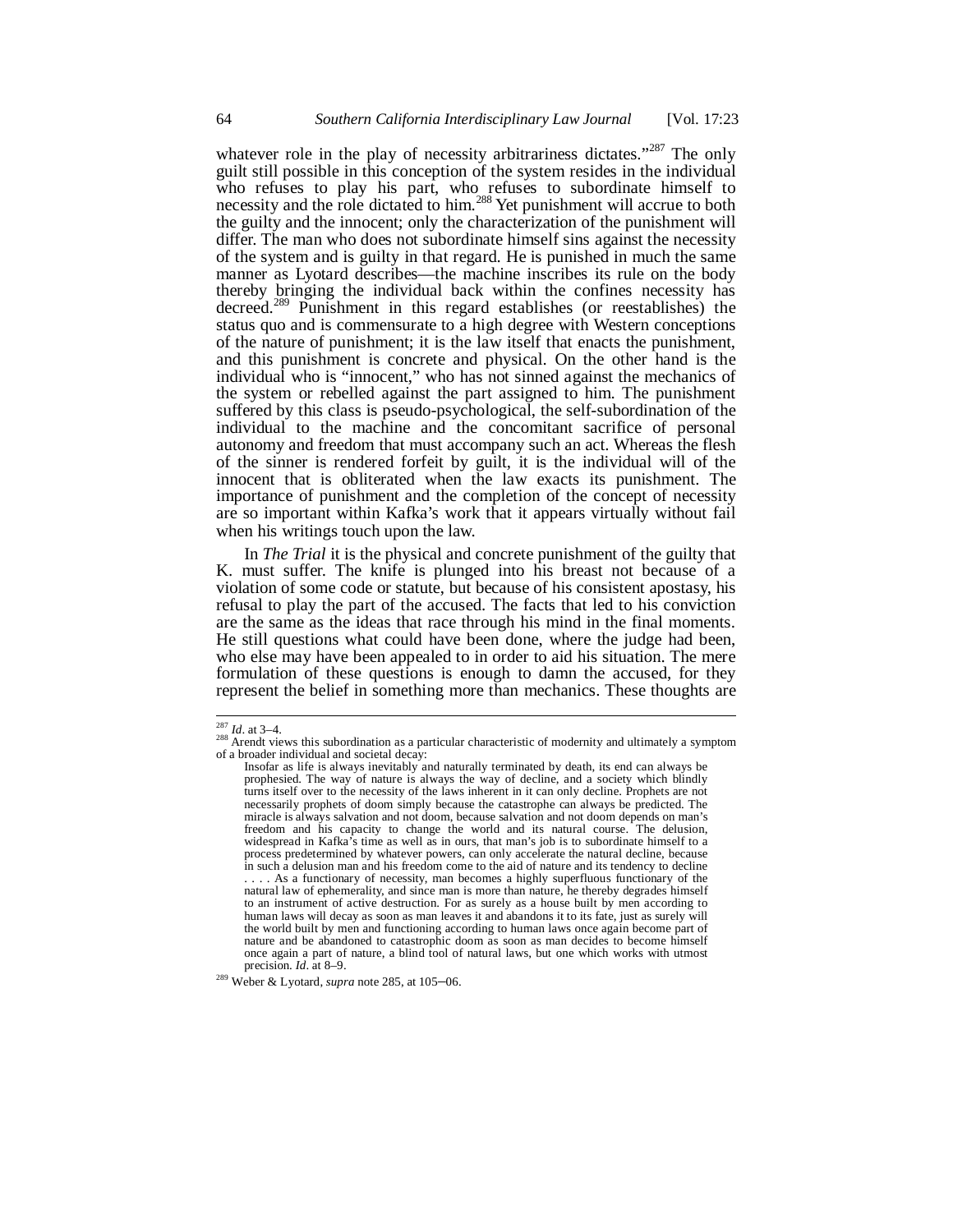the belief in the irrational justice of Lukács, the individually and situationally specific rules that will ensure some transcendent, rather than necessitous, form of justice will be realized. K. is killed because he refuses to believe that justice is only the machine itself; the list of charges leveled against him would all come back to this point. Through his death he is finally and definitively brought within the system. The questions are silenced and despite his living refusals to subordinate himself, through death he will finally play the part the law has assigned him.

The man from the country suffers the punishment of the innocents. Fischer would rather characterize the man's waiting-unto-death as the result of an active prohibition by the law: "The guard *repels* the only one who as an individual requests entry, who is looking for his human rights as an individual. He *threatens* with his powers, with the hierarchy of power."<sup>2</sup> Yet this is clearly not an accurate depiction of the situation. The man is not physically forced to sit at the gate, nor is he even in an objective sense required to take that seat. The adjournment is key; the qualified prohibition leaves the chosen course of action entirely up to the man. He willingly gives up his freedom and takes the seat, subordinating himself in the same manner that K. refused to do. His life will be determined not by any action that he consciously undertakes, but rather by the whim and fancy of necessity. His part is cast and he has chosen to play it to the bitter end. The fact of punishment resides in this decision to renounce individuality and to hand oneself over to the machine.

K. and the man from the country both suffer punishments that have their roots in the law. For refusing to subject himself to automatism within the machine, K.'s sentence is enacted on the body itself; the law executes him and thereby reestablishes the illusion of permanency and necessity inherent in reified law. The man from the country never reaches the law, yet still allows it to subordinate him to its dictates. Rather than storm the gate, the adjournment freezes him in his task and forces him to beg from the fleas in the doorkeeper's coat. Necessity requires him to sit dejected and alone at the door and in doing so he sacrifices the only aspects of himself that truly constitute humanity: individuality, freedom, and personal autonomy. The exact characteristic of the punishment suffered, however, is less important than the simple fact that necessity requires and sanctions this punishment.

## V. CONCLUSION

If the substantive portions of this paper represent an attempt to move beyond Gros' desultory observation, then I have mixed feelings whether that has truly been accomplished. The Law of Kafka, portrayed through the lens of reification, is no longer entirely empty nor can it be characterized as totally arbitrary. Despite the appearance of law as an empty norm in the work of the postmodernists, reification can explain what hides beneath this façade. Through the confusion that arises between the social origins of the

<sup>290</sup> Fischer, *supra* note 271, at 91.